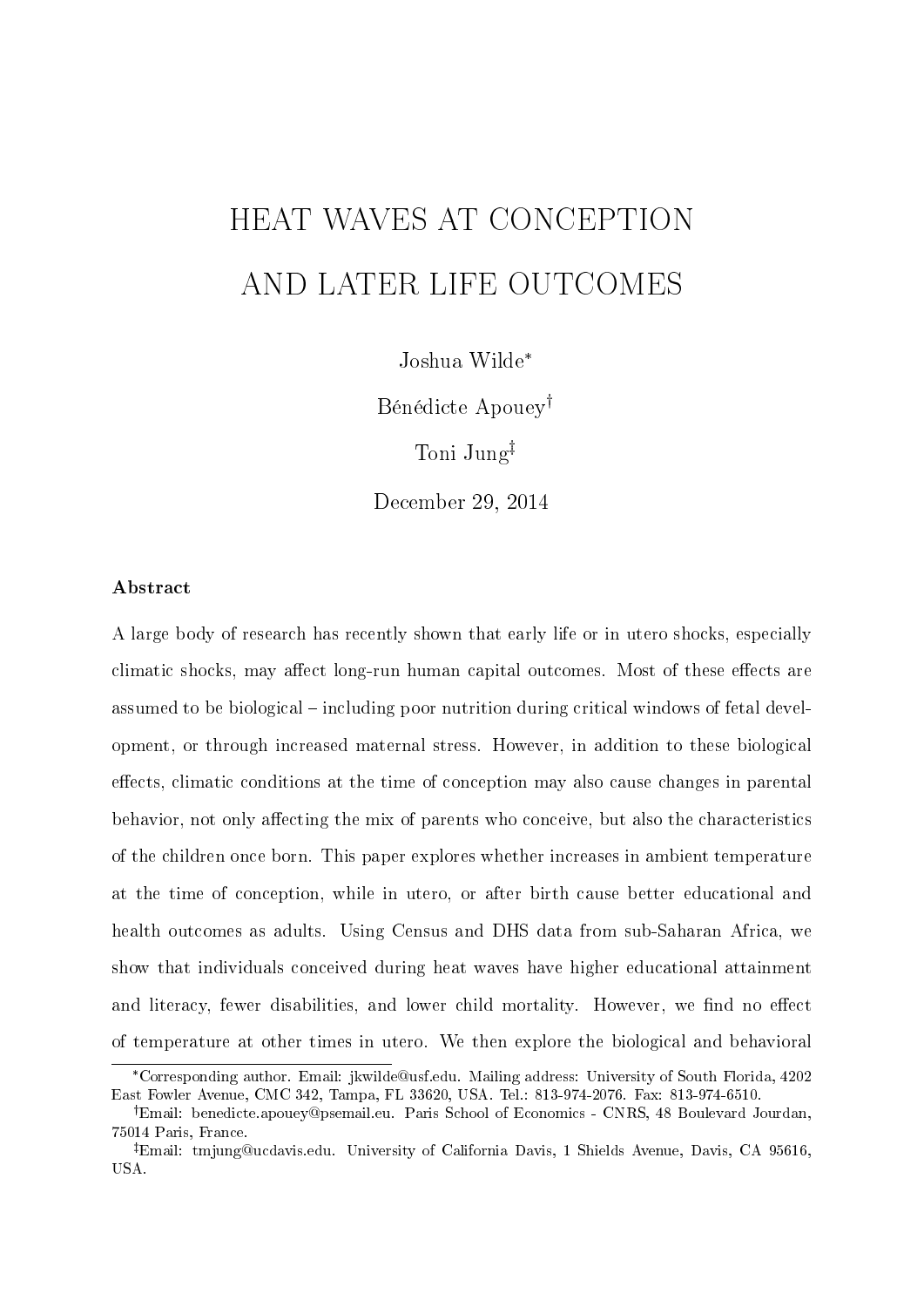mechanisms through which this effect may occur, including heat-induced changes in sexual behavior, differences in parental characteristics, and intensified fetal selection. We show that fetal selection is the most likely mechanism driving our result. We also show that heat waves changes the mix of conceiving women to be more educated, partly since heat-induced reductions in sexual activity are larger for uneducated women. Finally, we show that temperature spikes at conception reduce the number of unwanted children born nine months later, potentially increasing parental investments in these children once born.

JEL Codes: I12, I15, J13, O15.

Keywords: Temperature, Conception, Fetal Origins, Fertility, Human Capital.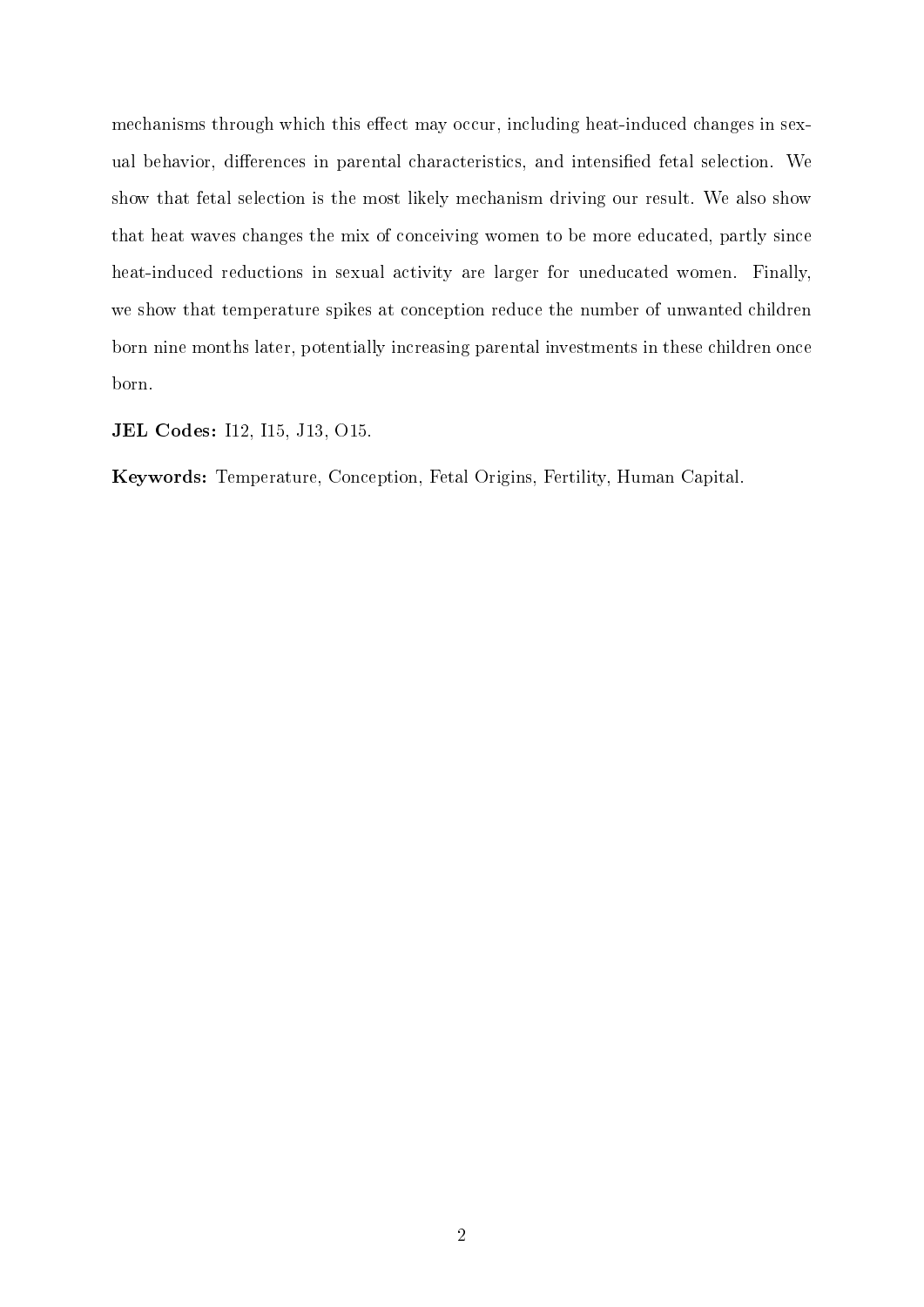## 1 Introduction

Human capital is a fundamental component of labor productivity and income. For this reason, over the past several decades scholars and policy makers alike have emphasized the importance of education and health in reducing poverty in the developing world. A large number of studies explore the potential for early life environmental or nutritional shocks, especially in early childhood or in utero, to affect health, cognitive ability, educational attainment and other human capital outcomes.<sup>1</sup> While this literature has well established the link between early life shocks and infant or child outcomes, less is know about the long-run effects of these shocks. For example, Barker et al. (1990) famously argued that adverse nutritional shocks in utero affect the metabolic characteristics of the fetus which may lead to health problems later in life. But in practice, testing this hypothesis is difficult due to a range of competing factors, such as differential investment in less healthy children, fetal loss and natural selection, or behavior aimed at mitigating the effect of shocks. $2$ 

Recently, a considerable amount of attention has been placed on quantifying the effect of climate shocks on human capital outcomes given the interest in determining the "damage function" of climate change (Dell et al. 2014). This question is especially relevant given that most models of climate change not only predict an increased likelihood of extreme weather events, but also a disproportionate effect on the developing world  $$ the area least able to mitigate the adverse effects of these shocks. Several studies have explored the effects of weather variables  $-$  such as rainfall, temperature, windstorms, and  $s$ nowstorms  $-$  on a large number of dependent variables, including health outcomes. But most of these studies focus on the contemporaneous effects of temperature on health, and not on its long-run effect. For example, there is a small but growing literature examining the effect of temperature on mortality, cardiovascular conditions, or respiratory problems (Barreca 2012, Burgess et al. 2011, Curriero 2002, and Deschênes and Greenstone 2011).

<sup>&</sup>lt;sup>1</sup>While this literature is much too voluminous to summarize here; see Almond and Currie (2011), Almond and Mazumder (2011), Bleakley (2007), Chen and Zhou (2007), Cutler et al. (2010), Deschênes et al. (2009), Gluckman et al. (2008), Maccini and Yang (2009), and Nikolov (2012) for recent examples. <sup>2</sup>See Almond and Currie (2011) for an extensive discussion of these issues.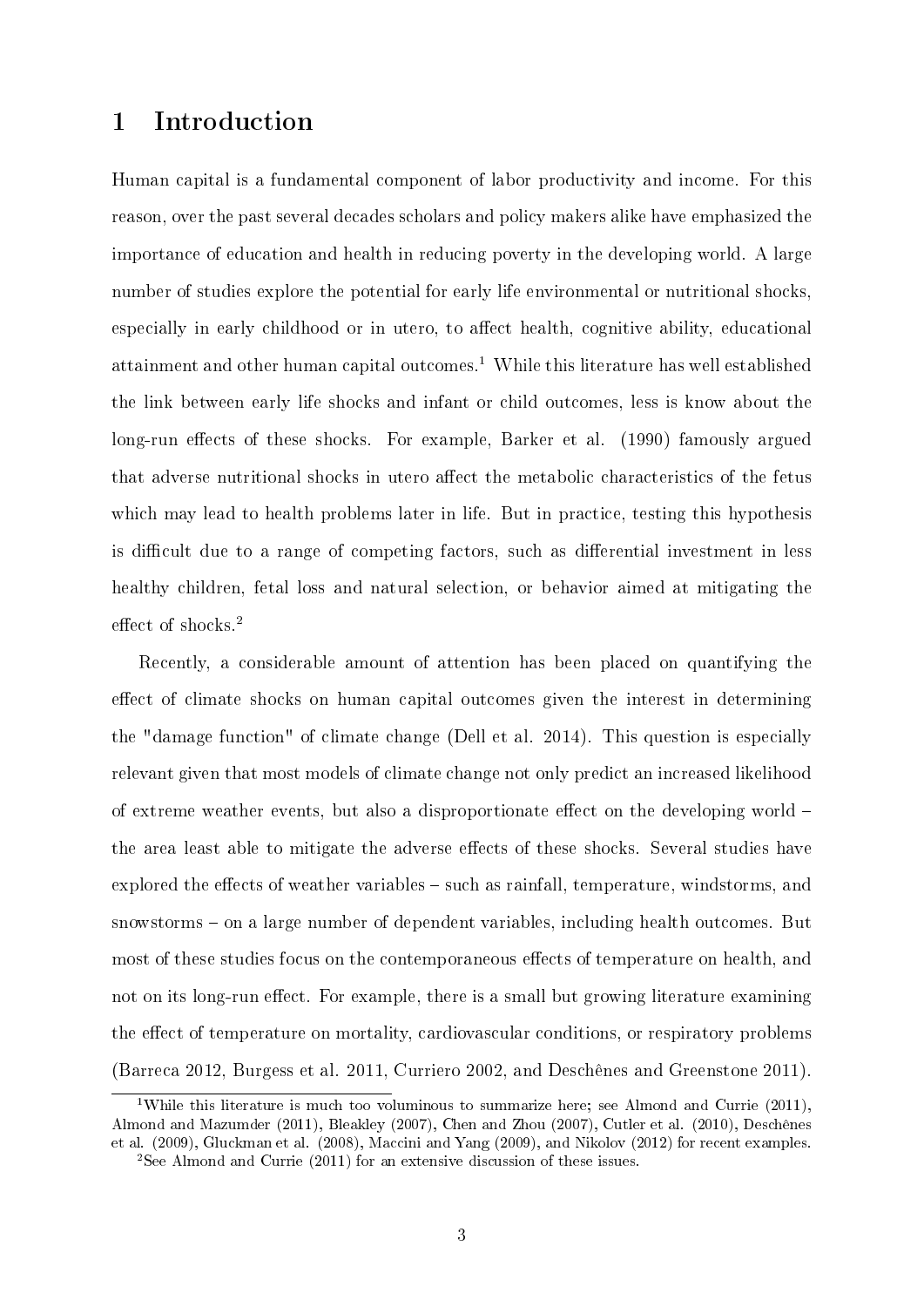Only two studies examine the effect of temperature shocks in utero on short-run health outcomes: Deschênes et al. (2009) who find that heat waves during the third trimester lower birth weight in the US, and Kudamatsu et al. (2012) who find that temperature in utero increases infant mortality in malarious and drought-prone areas of sub-Saharan Africa. And no studies link temperature in utero or after birth to any long-run human capital outcome.<sup>3</sup>

Another gap in the literature is the fact that the reduced form effect of temperature at the time of conception on long-run outcomes is likely to be very different than at other times in utero. For example, heat waves may have heterogeneous effects on sexual behavior by education level or socioeconomic status, affecting the mix of couples which select into pregnancy. Fetal loss also frequently occurs soon after conception.<sup>4</sup> Therefore, the effect of natural selection may be more pronounced at this time than later in pregnancy when a negative shock may be more likely to scar the fetus than cull it. Finally, since women do not know they are pregnant at the time of conception, they may react differently to shocks compared with when the pregnancy is known.<sup>5</sup> As a result, the reduced-form effect of temperature on children conceived during heat waves is a mix of biological effects, behavioral effects from parents, and selection effects which are not present at other times in utero. To our knowledge, there are no studies investigating the link between temperature at conception and outcomes.

We fill these gaps by testing whether heat waves at conception, in utero, and immediately after birth causally affect long-run human capital outcomes. In particular, this paper estimates the monthly effect of temperature from 6 months before conception to 3 months after birth on educational attainment, literacy, and disability as adults

<sup>&</sup>lt;sup>3</sup>In fact, the only study to our knowledge which links any early-life climate variable with long-run outcomes is Maccini and Yang (2009) who find a positive effect of rainfall in the year of birth on selfreported adult health status, height, wealth, and educational attainment, but only for women. They find no effect for men.

<sup>&</sup>lt;sup>4</sup>Boklage (1990) finds that 73 percent of natural single conceptions have no real chance of surviving 6 weeks of gestation, with most wastage occurring before detection. Wilcox et al. (1988) find that 22 percent of all pregnancies fail to implant, and Wilcox et al. (1999) find that of those which implant, 25 percent fail to survive an additional 2 weeks. 50 to 70 percent never become an established pregnancy while over 75 percent of conceptions do not lead to birth (Wilcox et al. 1988).

<sup>&</sup>lt;sup>5</sup>Liu et al. (2014) note that over half of all conceptions terminate before the mother knows she is pregnant.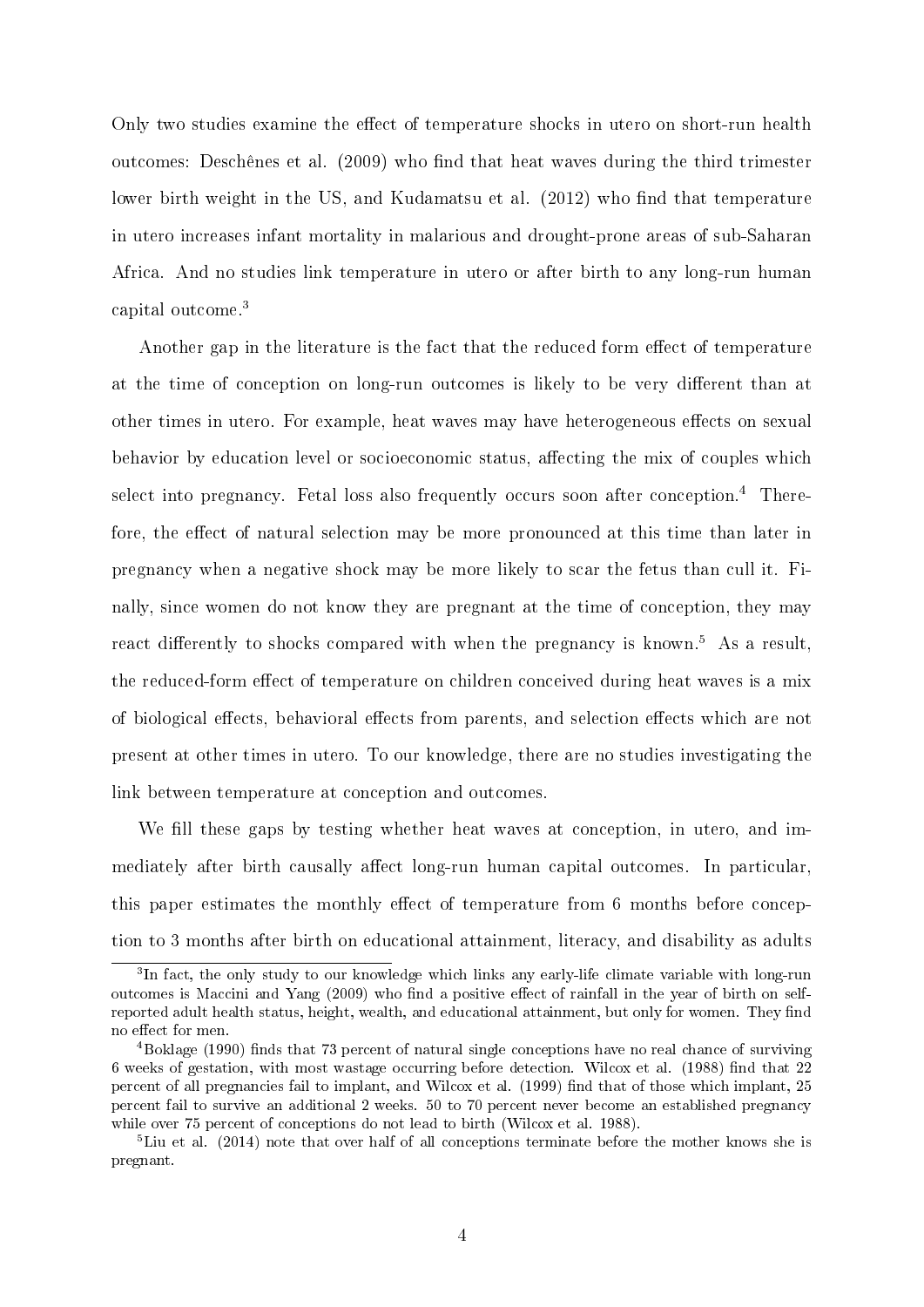in sub-Saharan Africa. We also test whether there is an effect on under-2 mortality. Our methodology relies on using region-month fixed effects to control for permanent geographic or seasonal characteristics which may affect these outcomes directly, allowing us to identify the effects using only the random variation in temperature. To do so, we merge gridded monthly weather data from Willmott and Matsuura (2012) at the University of Delaware with the region, month, and year of birth of individuals in Census records from six sub-Saharan African nations for which month of birth was reported (Burkina Faso, Cameroon, Guinea, Malawi, Rwanda and Uganda) found at IPUMS-international (Integrated Public Use Microdata Series).

We find that higher temperatures around the time of conception and immediately after birth are positively associated with better human capital outcomes later in life and lower child mortality. For example, a one standard deviation increase in temperature nine months before birth increases years of schooling by 0.06 years, which corresponds to a 1.15 percent increase from the mean. Similarly, the probability of being literate increases by 0.97 percent, while the probability of reporting any disability falls by 4.6 percent. The effect of heat immediately after birth is similar to the magnitude and direction of the effect at conception for years of schooling, but is twice as large as the effect at conception for disability. We do not detect any effect of temperature after birth for literacy.

Contrary to the fetal origins hypothesis, we do not find an effect of temperature in utero on any long-run human capital outcome.<sup>6</sup> This may be a provocative finding given the large literature on the Barker effect.<sup>7</sup> However, given the reduced form nature of our results, several alternative explanations may explain away this non-result. For example, parents may be engaged in compensatory investments in the human capital of the affected cohorts, or temperature in utero may cause both scarring and culling of the fetus, leaving the overall effect of temperature ambiguous and perhaps undetectable. Either way, our paper provides additional evidence and raises important questions for the literature on the fetal origins hypothesis.

 $6$ Our analysis estimates the effect of temperature for each month before birth, allowing us to distinguish temperature around the time of conception independently from temperature in utero.

<sup>7</sup>See Almond and Currie (2011) and Currie and Vogl (2013) for a recent review of the literature on the fetal origins hypothesis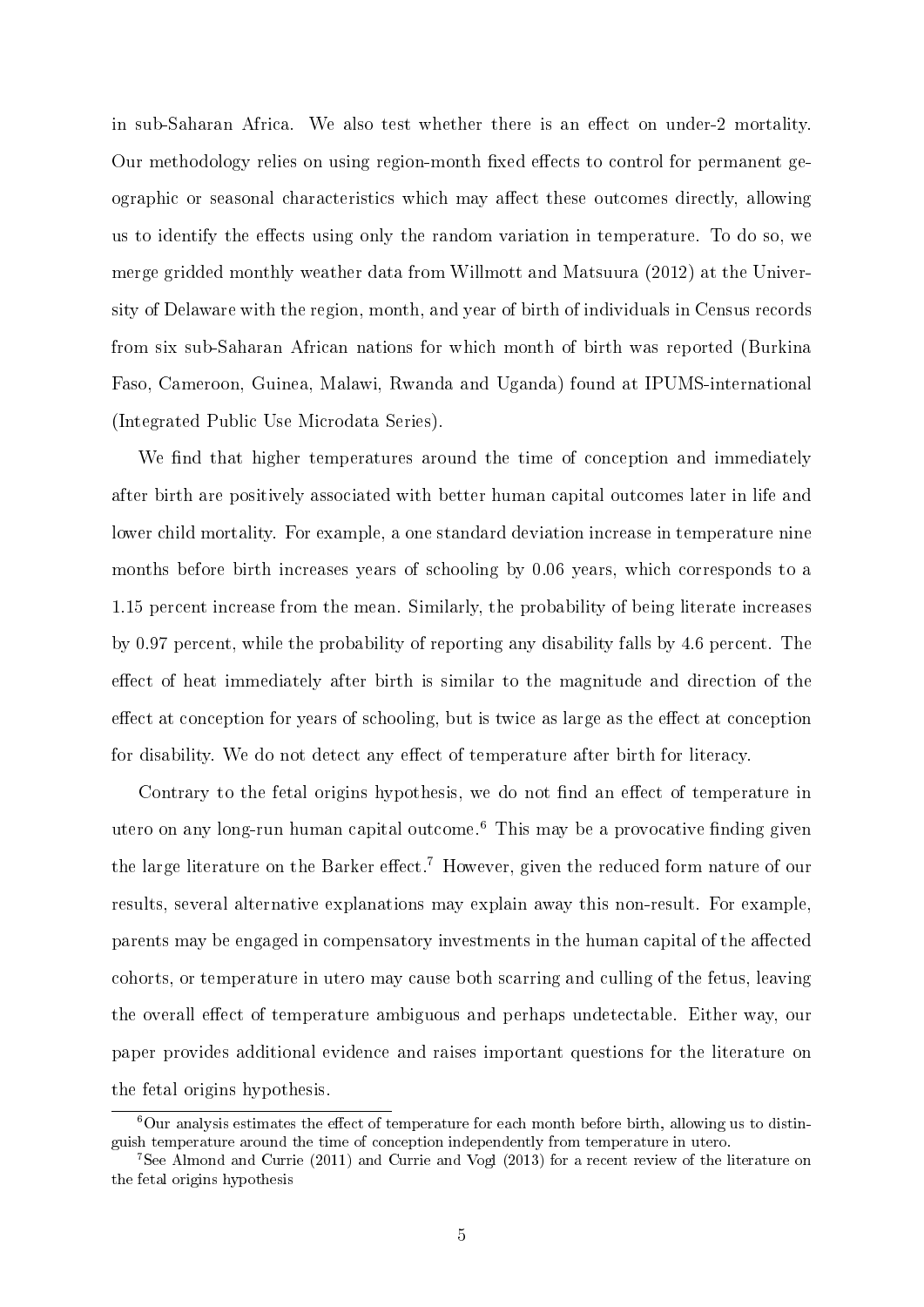We then tease out the unique mix of biological, behavioral, and selection effects by testing a series of potential mechanisms which may be driving these correlations. These channels include differential coital frequency by socioeconomic status during temperature spikes, heat-induced parental selection into conception, and intensified in utero selection. Using birth record data from the Demographic and Health Surveys (DHS), the Malaria Indicator Surveys (MIS), and the AIDS Indicators Surveys (AIS) for 29 countries in sub-Saharan Africa, we show that mothers with more education are more likely to conceive during heat waves than less educated mothers. We also show that this selection may be driven by a reduction in the extensive margin of sexual activity, which falls more for women with no education. We augment these findings by also showing reductions in the number of searches for sexually-themed Google searches during heat waves. But in spite of finding evidence that parents who conceive children during heat waves have better characteristics than those who do not, we show that there are no differences between estimates of the effect of temperature at conception with or without controls for parental education, suggesting that differences in parental characteristics are not driving our results.

Selection on fetal quality in utero may also explain our findings, so we test this channel in three ways. First, we test whether known terminations at any point during the pregnancy are correlated with temperature at the time of conception, and find that, contrary to our expectations, temperature reduces the probability that a pregnancy ends in termination. However, our analysis suggests that this result is most likely driven by induced abortion rather than miscarriage, suggesting that children conceived during heat waves are, on average, more wanted than those who are not. This is consistent with the fact that planned pregnancies are probably not timed around the incidence of a heat wave, meaning the reduction in conceptions during periods of high heat likely reflects a fall in unwanted pregnancies. Second, we find that heat waves at the time of conception affect the gender ratio, indicative of increased fetal loss. Finally, we find that the effect of temperature at conception on human capital outcomes is heterogeneous by gender. This also supports the fetal loss channel, since then the mean of the health distribution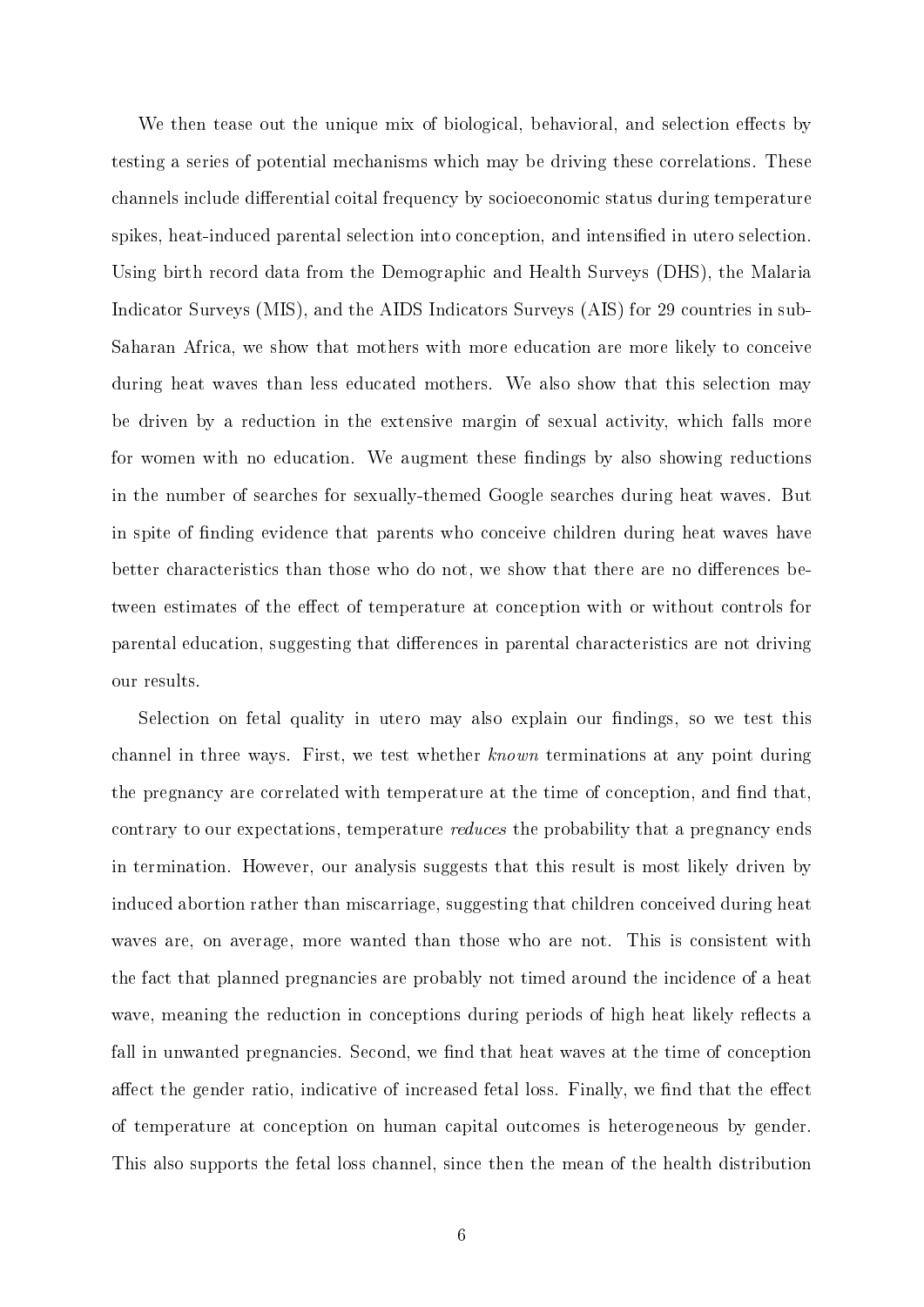of surviving fetuses must be higher for males than for females if males are selected out at a higher rate via fetal loss. Taken together, our paper suggests that fetal loss is the most likely driver of the correlation between heat waves at conception and human capital outcomes later in life.

Beyond our contributions to the literature on temperature and long-run outcomes, our new focus on temperature at the time of conception, and our results contrary to the fetal origins hypothesis, our work also contributes to the literature on temperature and fertility rates.<sup>8</sup> While this literature finds that birth rates fall nine months after a heat wave, they do not identify the mechanisms driving this reduction. We show the first evidence that sexual activity falls with temperature, and also that temperature at the time of conception drives fetal loss. We also are the first study which uses Google search data to establish a link between high temperatures and reduced demand for online sexual services, strengthening our finding that sexual activity falls during heat waves.<sup>9</sup>

The paper proceeds as follows. Section 2 outlines our empirical methodology, and Section 3 presents our data. Section 4 presents our analysis on the correlation between temperature at conception and outcomes. Section 5 tests potential mechanisms by which temperature may affect outcomes later in life. Section 6 concludes.

## 2 Methodology

Estimating the effect of temperature at conception, in utero, and in early childhood on outcomes is not trivial. There are many reasons why absolute temperature should be correlated with outcomes even if no causal effect exists. For example, temperature is clearly correlated with seasons. But month of birth has also consistently been shown to be an important predictor of a large range of later life educational, health, and labor market outcomes.<sup>10</sup> Geographic characteristics may also be correlated with both weather and outcomes. For example, regions along coasts tend to have milder climates than

<sup>8</sup>Barreca et al. (2014); Lam and Miron (1991a, 1991b, 1994, 1996); Lam, Miron, and Riley, (1994); and Seiver (1985, 1989)

 $9$ Markey and Markey (2013) find a correlation between searches and seasonality in the United States, but only suggest that temperature may be driving search behavior.

<sup>10</sup>See Buckles and Hungerman (2013) section III for a review of this literature.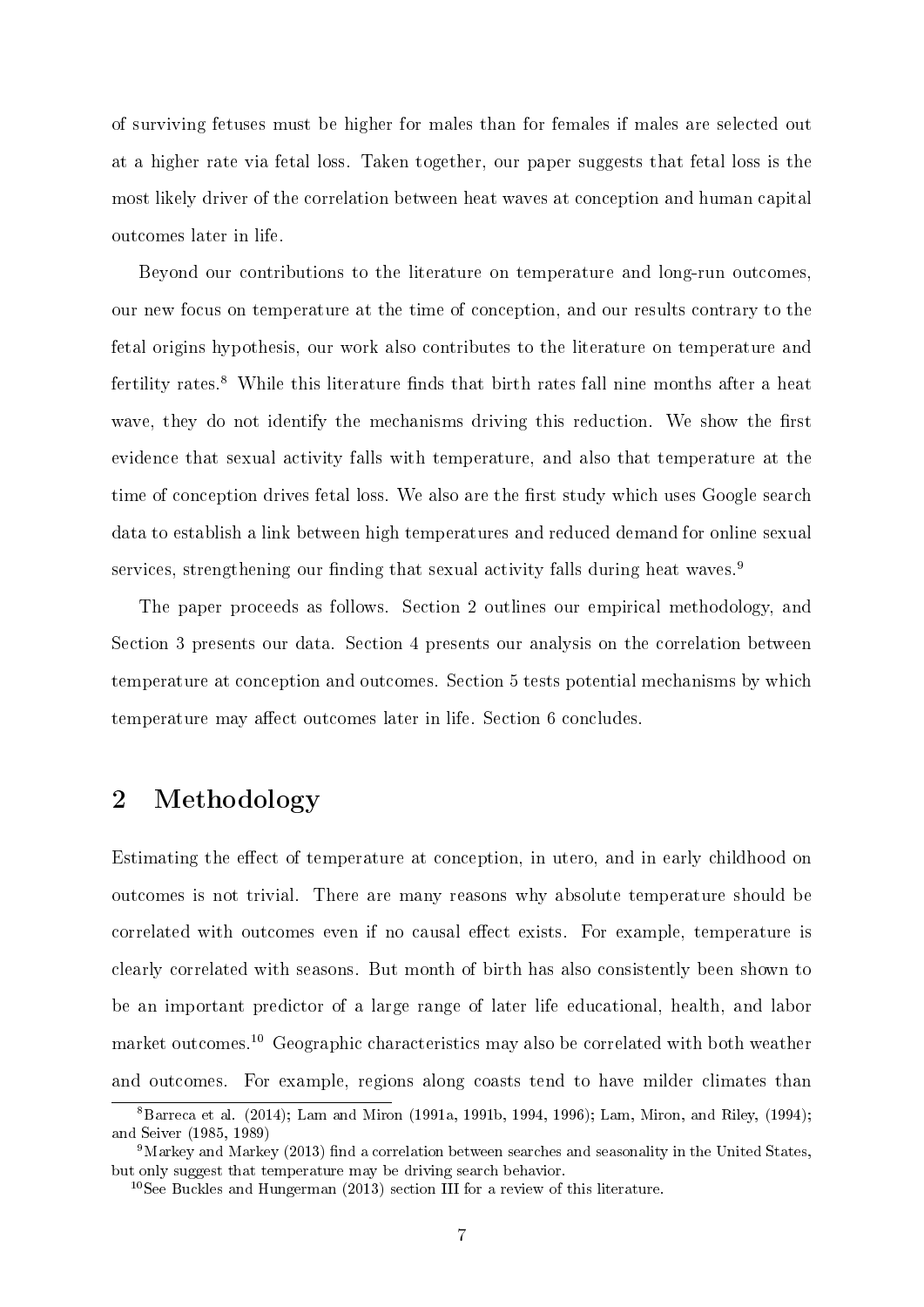landlocked regions, and coastal regions also have higher economic development due to lower transportation costs. In contrast, locations at higher elevations are colder and have lower levels of economic development. The presence of these confounding factors in the permanent component of temperature imply that a naive regression of outcomes on temperature will yield incorrect estimates.

In this paper, we remove the permanent component of temperature by including region-month fixed effects in our regressions, leaving only the random component of temperature to identify the temperature effect. This is more demanding of the data than simply using a measure of demeaned temperature, since the fixed effect will also control for everything else specific to that region-month besides temperature. Formally, we estimate the following regression equation:

$$
Y_{i,r,m,t} = \alpha_t + \theta_{r,m} + \sum_{j=t-15}^{t+3} \beta_j T_{j,i} + \psi X_{i,r,m,t} + \epsilon_{i,r,m,t},
$$
\n(1)

where  $Y_i$  is the outcome of interest for individual i at the time of the survey,  $\alpha_t$  is a fixed effect for the year of birth, and  $\theta_{r,m}$  is a fixed effect for the region-month of birth. In addition, there are up to 19 temperature variables  $T_{j,i}$ , corresponding to the average monthly temperature in the region of birth for each month from 15 months before the individual's birth to 3 months after birth.  $X_i$  is a vector of other explanatory variables.

The main coefficient of interest is  $\beta_{t-9}$ . If  $\beta_{t-9}$  is significantly different from zero, then heat waves at conception are partially correlated with outcomes. However, we may be interested in the coefficients on other  $\beta$ s as well. First, since not all conceptions occur precisely nine months before birth, we may expect that the coefficients on  $\beta_{t-10}$ and  $\beta_{t-8}$  will also pick up some of the effect of temperature at conception. Second, this specification not only allows us to look at the effect of temperature at the time of conception on outcomes, but also the effect of temperature before birth, in utero, and after birth. Finally, the coefficients on temperature before conception ( $\beta_{t-15}$  to  $\beta_{t-11}$ ) provide a nice placebo test of our results, since there are few, if any, theoretical reasons why heat before conception should affect later life outcomes.

One potential source of bias in our estimates is migration after conception but before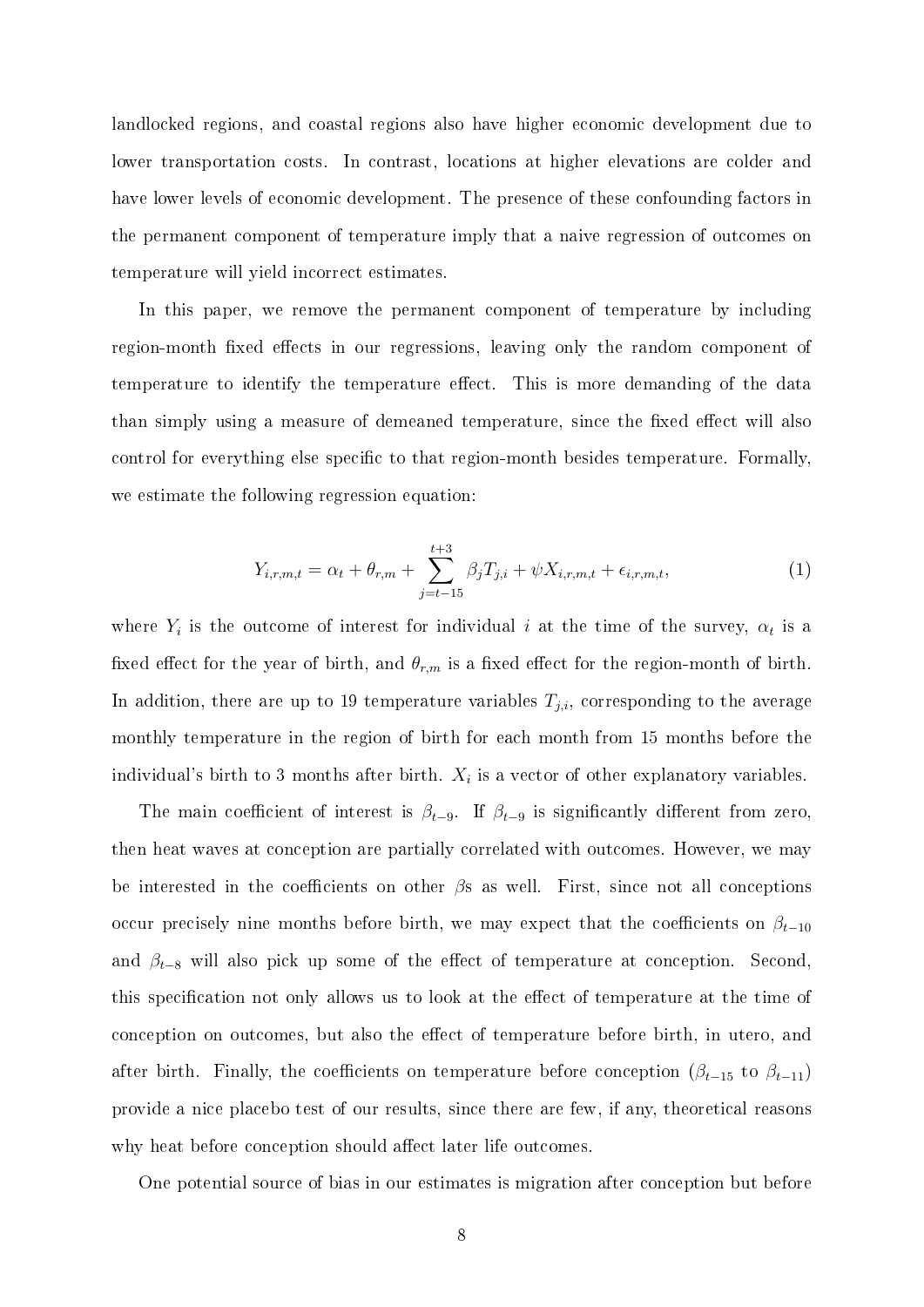birth. Since we only observe the location of birth, and not the location of conception, we cannot be exactly sure that the individuals in our sample were exposed to heat deviations in their region of birth. This measurement error would bias our results towards zero. However, given the rates of migration observed in the Census data, we believe that the fraction of children who were conceived in a location different from their birth is small. In addition, since we find significant results on the effects of temperature at conception on outcomes, this possible attenuation bias strengthens our qualitative finding that temperature matters.

### 3 Data

We use two general types of data in this paper: data on temperature, and data on outcomes. Our outcomes data come from two dierent sources: African Census data from IPUMS International, and data from the MEASURE Demographic and Health Surveys (DHS) program. In addition, the analysis of one of our mechanisms uses an additional data set on Google search frequency in sub-Saharan Africa. We introduce each of these data sets in this section.

#### 3.1 Temperature Data

In this paper, we use the gridded temperature dataset from Willmott and Matsuura (2012), housed at the University of Delaware, hereafter referred to as UDEL. These data are created by projecting temperature data from a large number of weather stations reported in the Global Historical Climate Network (GHCN) onto a 0.5×0.5 degree global grid. Table 1 contains some descriptive statistics for our sample. Panel A indicates that the average temperature at conception in our sample is 22.9°C. The standard deviation of temperature is small at only  $0.759 \degree C^{11}$  In addition, the average amount of precipitation is 102.1mm, with a standard deviation of precipitation shocks of 42.3mm.

<sup>&</sup>lt;sup>11</sup>This standard deviation is for the temperature "shock"  $-$  the demeaned (by region-month) average temperature. This gives us a better sense of the size of the random temperature shocks than the unconditional standard deviation of temperature, which is necessarily higher due to differences in climate across space and seasons. The unconditional standard deviation is 3.01◦C.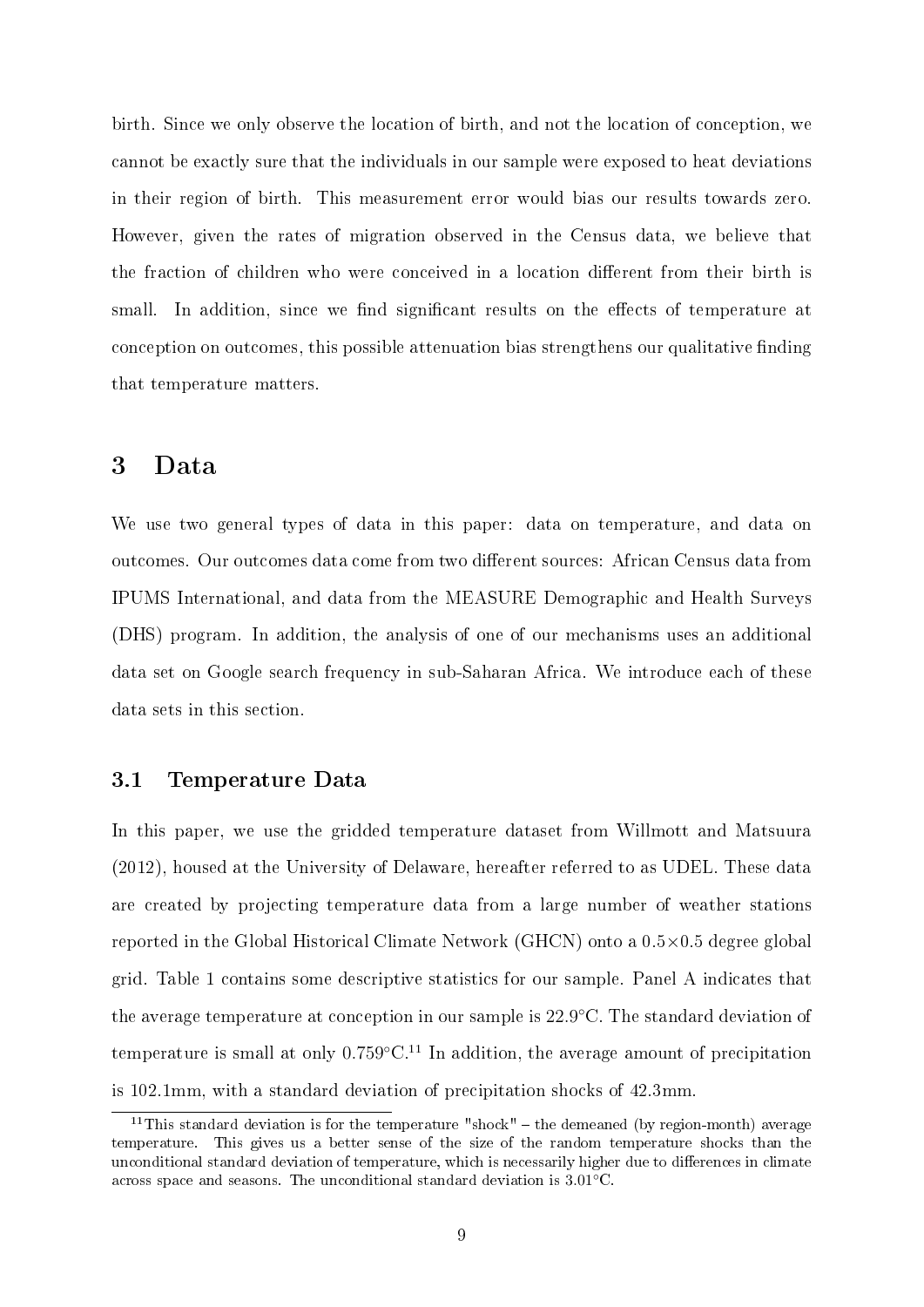#### 3.2 Census Data

Our Census data for sub-Saharan African countries are from Integrated Public Use Microdata Series (IPUMS) International. By necessity we restrict our analysis to the countries which have data on region of birth, year of birth, month of birth, and at least one outcome of interest. In general, the constraining variable is the month of birth, which is missing for the majority of countries. We are left with nine Censuses in six countries for our analysis – Burkina Faso (1996 and 2006), Cameroon (1976 and 2005), Guinea (1996). Malawi (2008), Rwanda (1991, 2002), and Uganda (2002).

Using ArcGIS and sub-national shape files from IPUMS, we overlay the UDEL  $0.5\times0.5$ degree global grid onto the sub-national regions in the Census to generate a monthly panel of temperature corresponding to our Census regions. Then using the region, month and year of birth given in the Census, and assuming that people are conceived nine months earlier in the same region they are born in, we can find the temperature at conception for each individual in our Census sample.

Table I, Panel B lists the four main outcomes we use from the Census data. For education, we have two measures of years of schooling. The first is a measure which we impute from educational attainment, while the second measures a self report of the number of years attended, independent of attainment.<sup>12</sup> The average individual in our sample has attained the equivalent of 5.23 years of schooling, while the attending on average 5.14. Literacy and No Disability are indicator variables which take a value of 1 if the individual is literate or not disabled.<sup>13</sup> 72.3 percent of individuals in our sample are literate whereas 97.2 percent are not disabled.

Since young children will have no variation in the number of years of schooling attained (since they are too young to attend school), we only keep individuals which who are old enough to show some heterogeneity in school attendance. Since a large fraction of children drop out after receiving only a few years of education, we observe a significant amount

 $12$ The Census data give very detailed educational attainment data which allows us to estimate the number of years of education attained with a high level of certainty. For example, rather than only reporting broad categories (such as primary, some primary, etc.), they report the actual number of years of primary, secondary, university, or trade school education.

<sup>&</sup>lt;sup>13</sup>We invert the indicator for disability to be a 1 if the individual is not disabled so that a positive coefficient means a better outcome, consistent with the rest of our outcomes.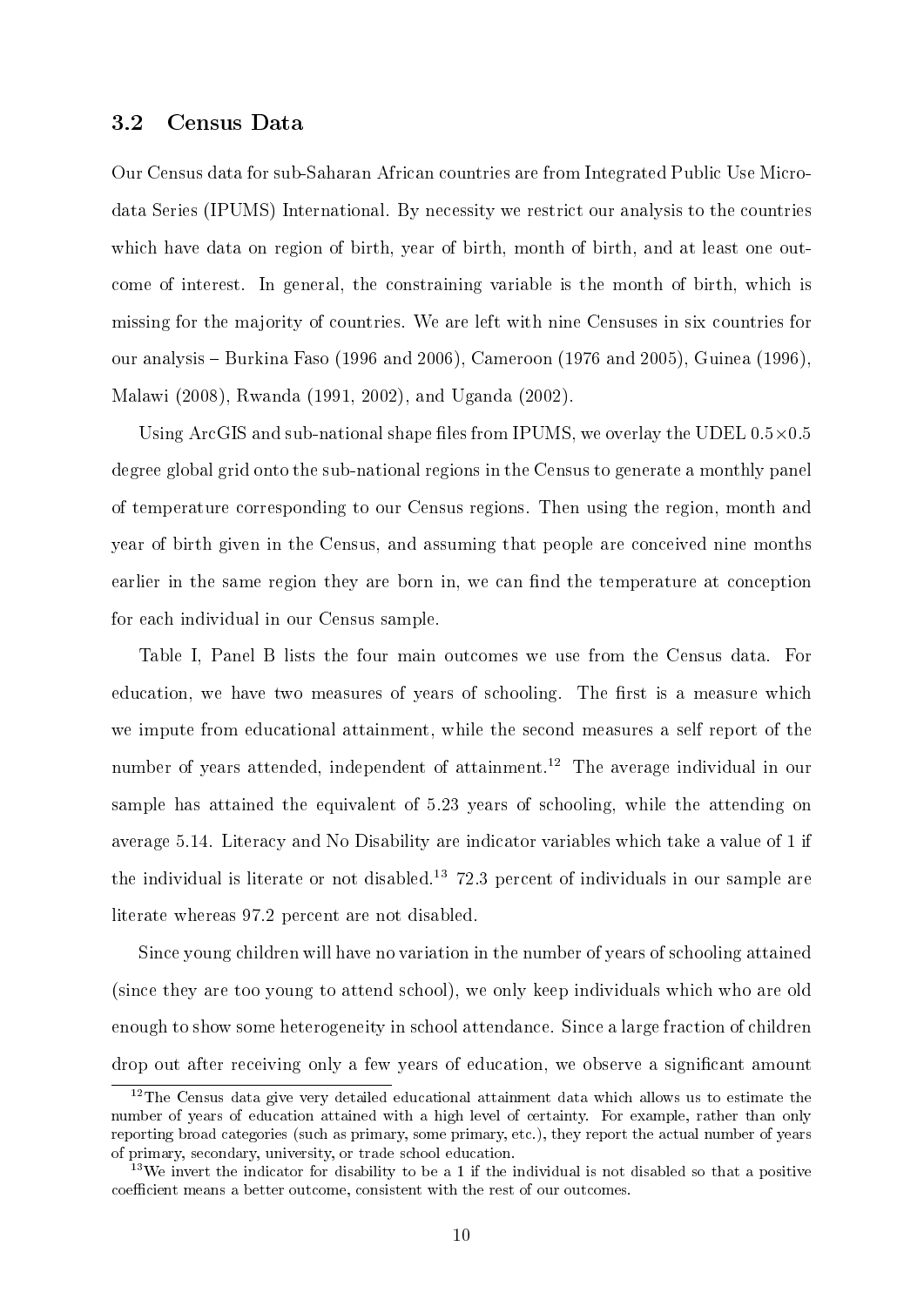of heterogeneity in years of schooling by age 10, and drop individuals younger than this age.<sup>14</sup>

#### 3.3 DHS / MIS / AIS Data

Since the number of variables in the Census is very limited, we augment our outcomes data using the Demographic and Health Surveys (DHS), Malaria Indicator Surveys (MIS), and AIDS Indicator Surveys (AIS) for a set of countries in sub-Saharan Africa between 1998 and 2012. They contain detailed information on the health of children and women as well as household characteristics. Using these data, we investigate the role of temperature at conception on mortality, as well as explore specific channels which may be driving the correlation between temperature and outcomes. A detailed list of the DHS data sets used in this analysis is provided in Table A.1 in the online appendix. The DHS/MIS/AIS data contains the region of residence of each individual, enabling us to merge the DHS data with the temperature data as we did with the Census data.

Using the  $\text{DHS} / \text{MIS} / \text{AIS}$ , we first investigate the relationship between temperature at conception and mortality in childhood using information on women's birth history. Our variable of interest is an indicator variable for whether a child is deceased at the time of the interview. We restrict our sample to children born in the 24 months preceding the interview. Table I, Panel C, shows that 5.3 percent of these children born to women in our sample have died by the time of the survey.

When we explore the channels relating temperature and outcomes, we pay particular attention to the mother's education and to household wealth. The mother's education variables are dummies indicating whether the mother completed at least primary education and whether she completed at least secondary education. For household wealth, we primarily employ a variable that gives the wealth quintile of the household. In some instances, we complement this indicator with dummies for whether the household has access to an improved source of drinking water or improved sanitation facilities.<sup>15</sup>

 $14$ Since we have year of birth fixed effects, the fact that these individuals may not have completed schooling is inconsequential: we are essentially testing for heterogeneity in schooling within each age cohort.

<sup>&</sup>lt;sup>15</sup>Following the World Bank, we define an improved water source as any of the following sources: piped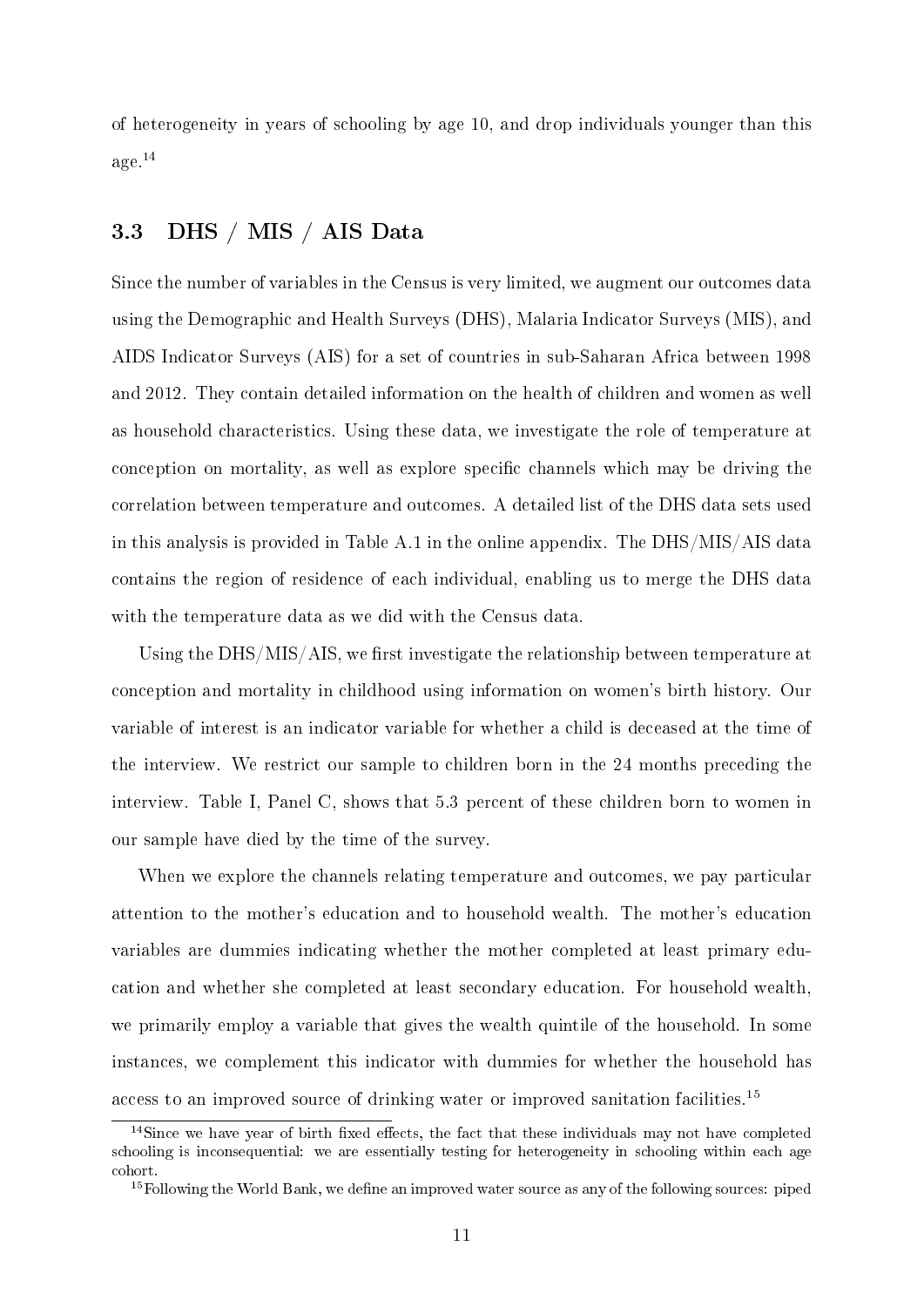We also check the role of terminated pregnancies and sexual activity in the relationship between temperature at conception and outcomes. Information on terminations come from calendar variables indicating whether a woman was pregnant, gave birth, or was using birth control for each month for 60 months before the interview. We restrict our sample to pregnancies with conception between the 31st and the 9th month before the interview (i.e. children who were born during the two years preceding the interview, and pregnancies which would have resulted in a live birth during the two years preceding the interview had the child remained alive).<sup>16</sup> The termination variable is a dummy that indicates whether that pregnancy ended in a termination. Terminations include both spontaneous and induced abortions the data do not distinguish between these two types of termination. Table I, Panel C, indicates that 8.3 percent of pregnancies ended in termination.

When studying sexual activity, we drop women who never had intercourse or who were postpartum. The sexual activity variable is a dummy for whether the woman was sexually active during the four weeks preceding the interview. According to Table I, 68.0 percent of women were sexually active.

#### 3.4 Google Data

To test the effect of temperature on sexual activity, we supplement our analysis with data on Google searches of sexually-themed words. Markey and Markey (2013) analyze Google searches for 25 sexually- or romantically-themed keywords from 2006 to 2011, and compare them with 21 control keywords. They find that searches for sexuallythemed keywords exhibited seasonal variation in the United States. We employ a similar methodology.

Google Trends (http://www.google.com/trends/) enables users to download weekly data on the frequency of keyword searches by geographic area. In the United States, the

water into dwelling, piped water to yard/plot, public tap or standpipe, tubewell or borehole, protected dug well, protected spring, and bottled water. Improved sanitation facilities are defined as a flush toilet, a piped sewer system, septic tank, a flush/pour flush pit latrine, a ventilated improved pit latrine (VIP), a pit latrine with slab, or a composting toilet.

 $16$ Note that the calendar data is missing in a number of countries, so the sample we use to study terminations is smaller than the sample to study mortality.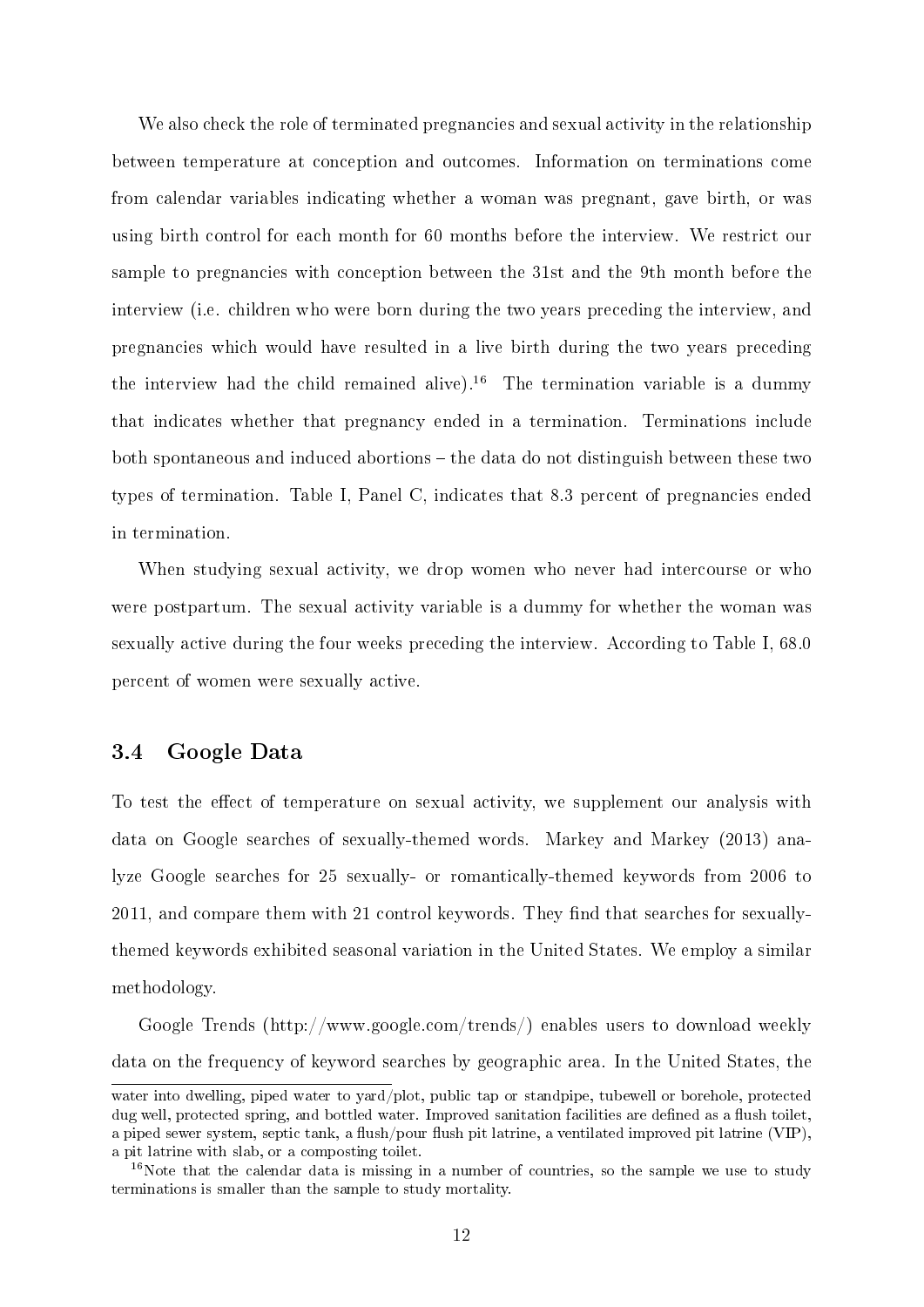geographic units can be as fine as an MSA, but in Africa internet connections are more rare. As a result, the finest geographic region is generally the entire country. Since the DHS and Census regions are subnational, we recalculated the UDEL temperature data at the national level using ArcGIS, then merged them with the Google search data. This resulted in a country-level panel dataset on monthly Google searches for each of the 46 keywords in Markey and Markey (2013).

We restrict our analysis to only five of the 46 keywords in Markey and Markey (2013) - sex, porn, Hotmail, Google, and Yahoo - since these are the only keywords for which there are five years or more of data. Rather than reporting an absolute measure of the number of searches for keywords, Google reports an index. We normalize each keyword's index to equal 100 at the mean frequency of searches over the five-year sample, allowing us to interpret the coefficients as the percentage change in searches from the mean.

### 4 Results

To explore the correlation between temperature at conception and outcomes later in life, we begin by estimating equation (1) using a number of educational and health outcomes. We use three different measures of educational attainment as our dependent variables: imputed of years of schooling based on educational attainment, the actual number of years of schooling, and a dummy for whether the individual is literate. To measure health outcomes, we have two main metrics. The first measures health status directly by using an indicator variable which takes the value of one if an individual reports having no disability in the Census data, while the second uses under-2 mortality in the DHS/MIS/AIS data.

#### 4.1 Educational Outcomes

We find that temperature at the time of conception is positively correlated with our first measure of educational outcomes – the imputed years of schooling based on educational attainment. We report our results in Table II. Using our preferred specification with region-month fixed effects in Column  $(4)$ , we find that an increase in the average monthly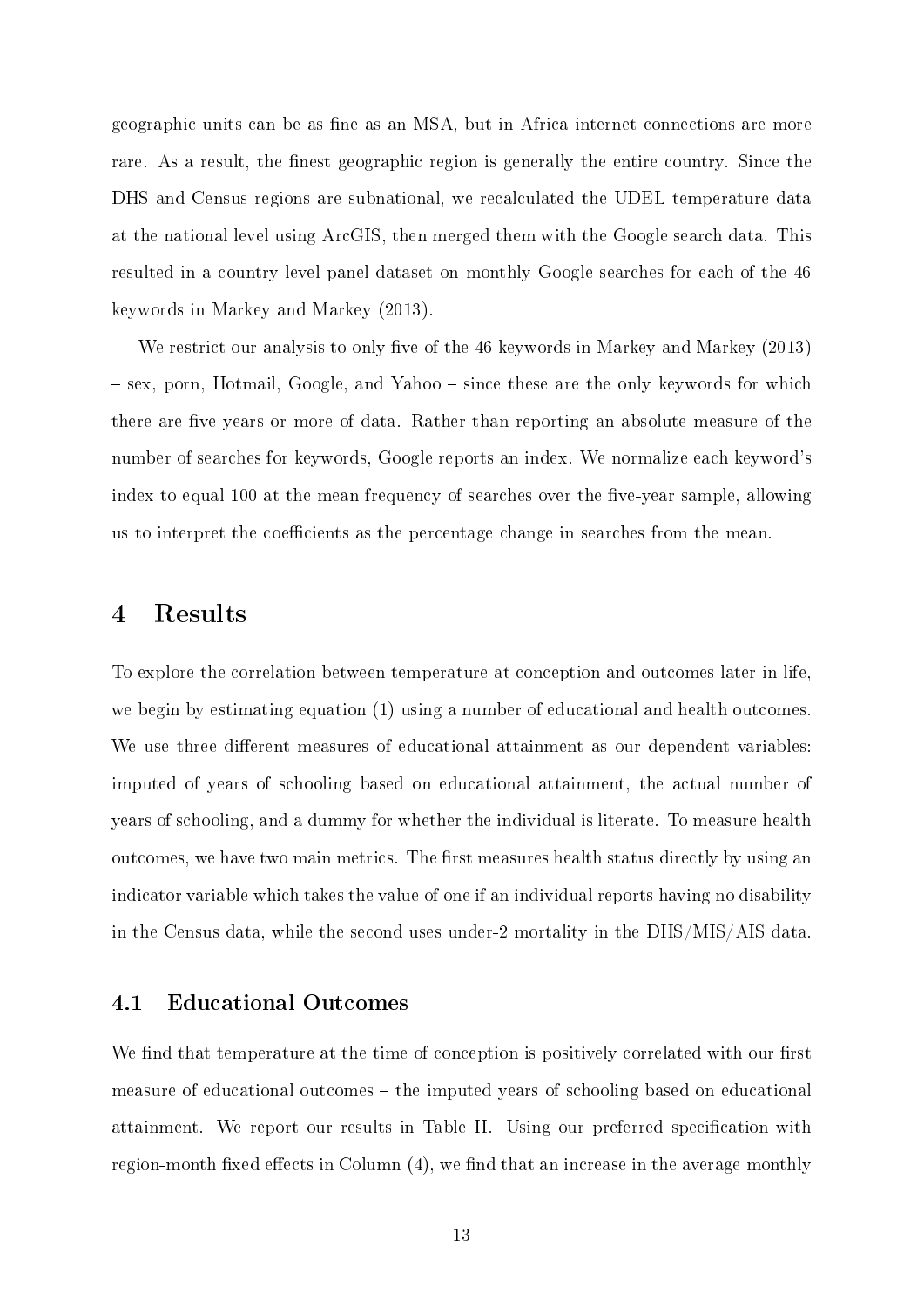temperature of one Celsius degree is associated with an increase of approximately 0.0793 years of schooling. Since the standard deviation of temperature in an average regionmonth in our sample is 0.759 degrees, and the average level of schooling is 5.23 years, this implies that a one standard deviation increase in temperature increases years of schooling by 1.15 percent at the mean. While temperature is by no means the main driver of educational attainment, this result suggests that heat waves do have an economically significant impact.

Columns (5) and (6) show robustness of our main result in column (4). Given the large literature on the effects of precipitation in Africa, one may be concerned that our results are driven by changes in temperature when it rains.<sup>17</sup> Controlling for precipitation in column (5) does not change our results noticeably  $-$  the coefficient is 0.076 and still highly significant. Moreover, we find a negative correlation between precipitation at the time of conception and education later in life. Since our precipitation measure is in millimeters, and the standard deviation of precipitation in our sample is about 42.3, a coefficient of  $-0.0004$  implies that a one standard deviation increase in rainfall reduces education by about 0.32 percent at the mean, about one-fourth the size the temperature effect.

In Column  $(6)$  we show that our results at the time of conception are robust to the inclusion of additional temperature variables for all months from 15 months before birth to three months after. Beyond robustness, including these other temperature variables are useful for four reasons. First, since gestation lengths are highly variable, and many births occur eight or ten months after conception, one may be concerned that by only including temperature at nine months before birth does not measure temperature at conception precisely. The fact that we find an effect of temperature on outcomes only for the three months mostly likely to be associated with conception (10, 9 and 8 months before birth) strengthens our assertion that this is actually a conception effect. Second, if temperature shocks are highly persistent month to month, a shock at the time of conception could be

<sup>&</sup>lt;sup>17</sup>The correlation between rainfall and temperature in our data set is  $-0.034$ , implying that it becomes slightly cooler when it rains. Although this correlation is somewhat small, it is still highly statistically significant.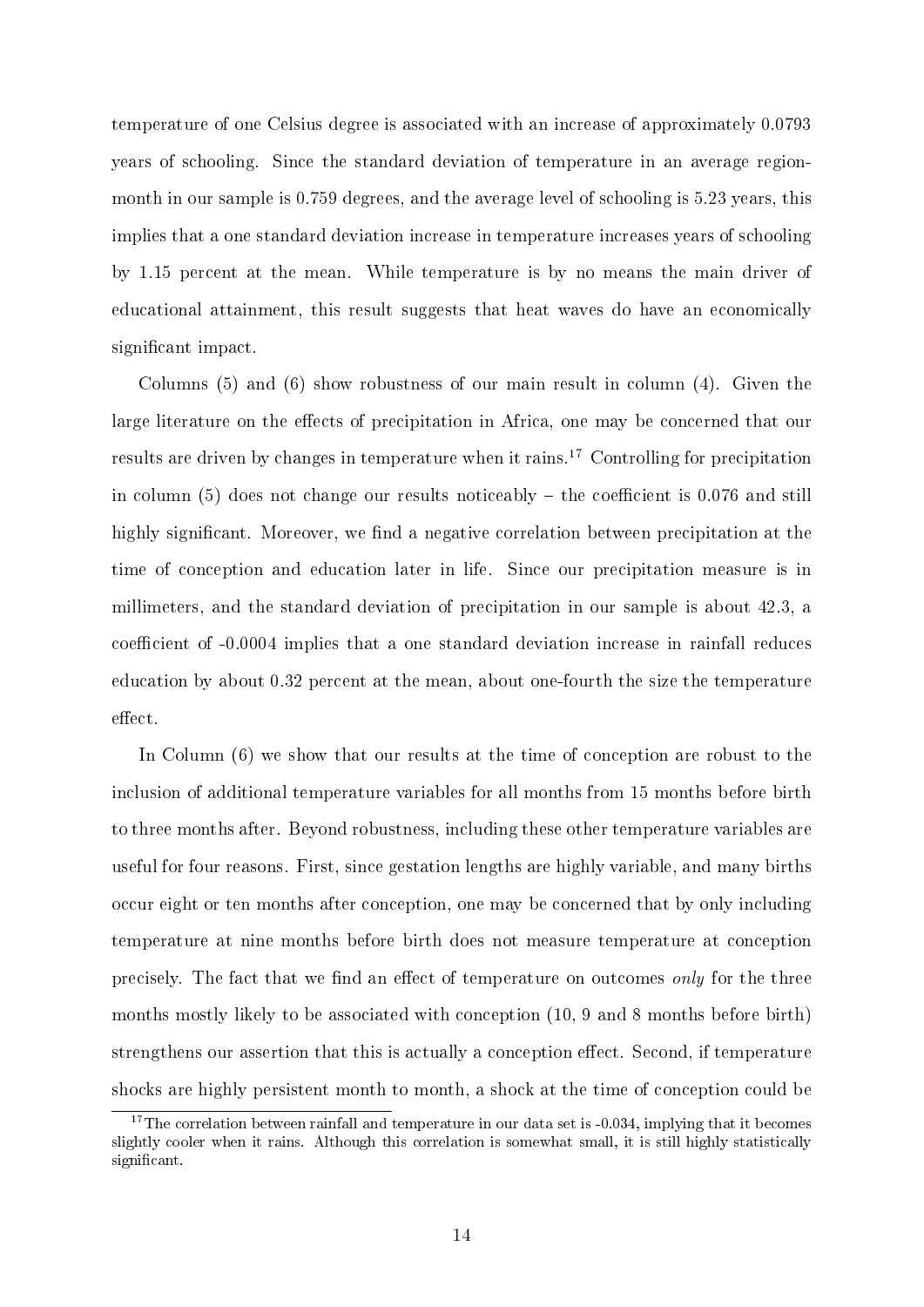correlated with a temperature shock earlier or later in the pregnancy. In this case, we could be picking up the effect of early in utero exposure to temperature on the coefficient for temperature at the time of conception.<sup>18</sup> Third, it enables us to conduct a placebo test to see if we find an effect of temperature before conception, which we do not. Finally, it allows us to explore the effect of temperature in utero and in early life.

In Table II we find no effect of temperature in utero on educational attainment. The lack of results for temperature in utero provides evidence against a Barker effect. This is quite notable given the large literature in economics and other fields devoted to testing Barker's fetal origins hypothesis.<sup>19</sup> However, like most of the literature on this topic, we cannot conclusively disprove the Barker hypothesis with our results for two main reasons. First, temperature may not be an appropriate in utero shock since Barker's hypothesis was mainly in the context of the intrauterine nutritional environment, not maternal stress in general. Second, we cannot control for differential investment in less healthy children after birth, which could possibly mask a Barker effect given our reduced form methodology. Nevertheless, the results of this paper do constitute an important piece of evidence that in utero temperature shocks are not associated with worse health outcomes as adults.

We also find an effect of temperature after birth on educational attainment. This is consistent with the findings of Kudamatsu et al.  $(2012)$  who find that temperature shocks immediately after birth in malarious and drought-prone regions of Africa lead to higher infant mortality. Since weaker children (or children from low-income parents) may be disproportionately affected by a poor mortality environment, those who survive may have better characteristics on average.

In Tables A.2 in the Online Appendix and Table III we report our results for the direct years of schooling measure and literacy. The direct years of schooling results almost exactly match those for imputed years of schooling. The effect of temperature

 $18\text{We also estimate an AR model on monthly temperature deviations and find that the first order}$ AR coefficient is 0.2, and all subsequent coefficients are zero, implying that temperature deviations do not persist much month to month. We also estimate a model with leads instead of lags and find similar results.

<sup>19</sup>See Almond and Currie (2011) and Currie and Vogl (2013) for recent summaries of the literature.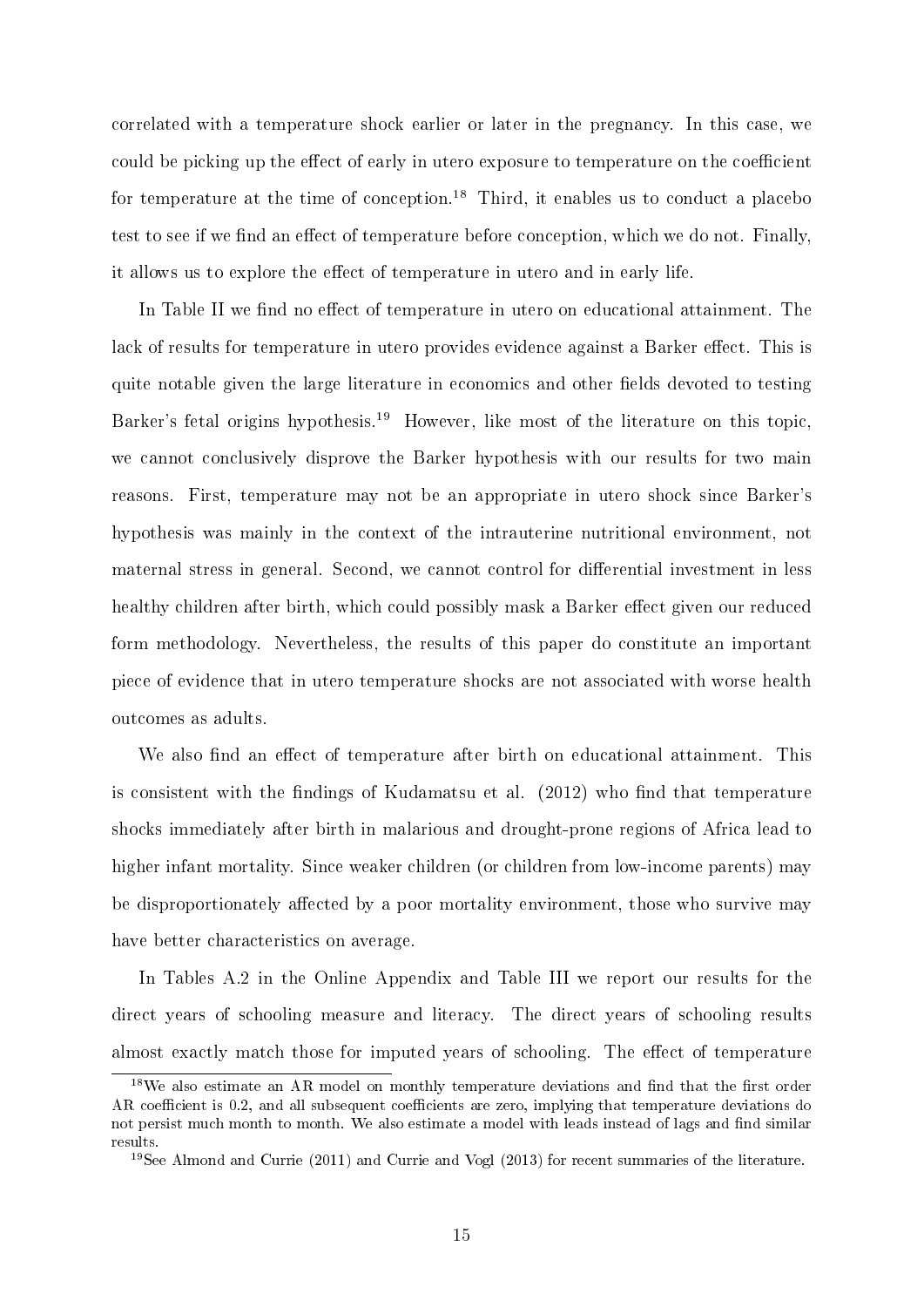at the time of conception is still positive and signicant, while temperature is also only significant around the time of conception and after birth, but not in utero. The only noticeable difference is that the coefficients are slightly larger than before, which could be explained by the measurement error introduced previously when imputing years of schooling from attainment.

Our results on literacy also match the years of schooling results. Using the coefficients in our preferred specification in Column  $(4)$  of Table III, we find that a one standard deviation increase in temperature at the time of conception leads to a 0.66 percentage point increase in the probability of being literate as an adult, or an increase in literacy of 0.97 percent from the mean. This is very similar to our estimated increase in years of schooling of 1.15 percent from Table II. The only notable difference from our results for years of schooling is that the effect of temperature after birth is no longer statistically significant for literacy.

#### 4.2 Health Outcomes

Table IV presents our results on disability. Our preferred specification in column (4) shows that a one degree increase in the average monthly temperature at the time of conception decreases the probability of being disabled by 0.17 percentage points. Since only 2.8 percent of individuals in our sample report being disabled, this implies that a one standard deviation increase in temperature decreases disability by  $4.61$  percent  $-$  an effect which is  $3$  to  $4$  times larger than our results on years of schooling. We also find a large effect for temperature immediately after birth, just like we did for education. However, unlike our results on education, we find an effect of temperature in utero. The coefficient values for all months in utero are just as large as the effect at conception.

We also find that temperature at the time of conception reduces under-2 mortality. Using the birth history of women from the DHS/MIS/AIS data, we regress a dummy for whether the child is dead at the time of the interview on temperature at conception. We restrict our sample to children born within the two years preceding the interview. The results are reported in Table V. We find that children who are conceived during a heat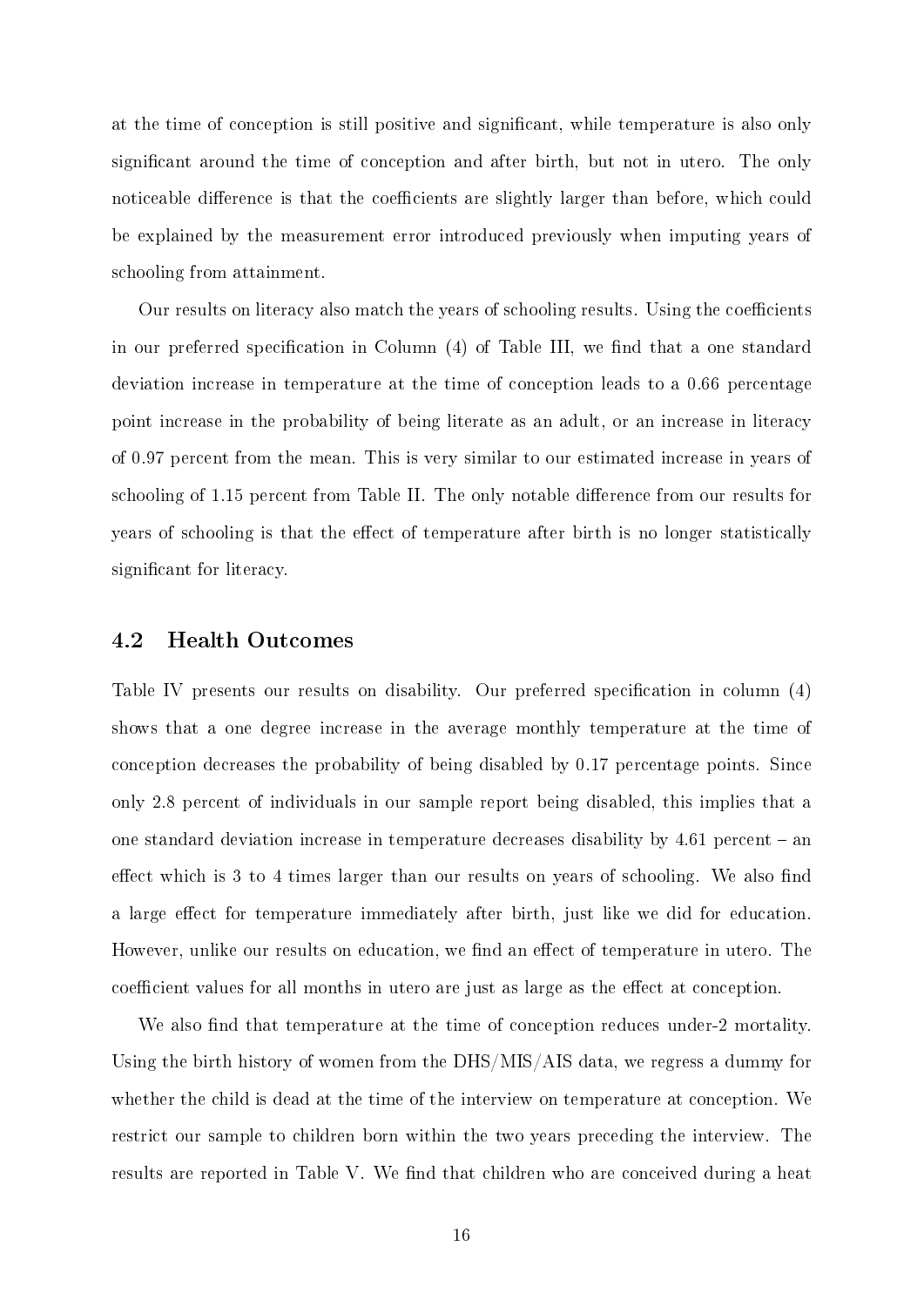wave are less likely to die in early childhood. For example, we find that a one standard deviation increase in temperature at conception decreases the probability of death by  $0.37$  percentage points in our preferred specification in column  $(4)$ . Since 5.3 percent of children under two are dead by the time of the survey in our sample, this corresponds to a 7.0 percent reduction in child mortality.

## 5 Channels

In the previous section, we established that heat waves at the time of conception are associated with better educational attainment, literacy, and lower rates of disability as adults. We also showed a reduction in under-2 mortality. In this section, we seek to answer why these correlations exist. We focus on two possible explanations: selection of parents with different human capital and wealth characteristics into conception based on ambient temperature, and heat-dependent selection on the health of the fetuses themselves. For each channel, we begin by explaining the theoretical reasons for the mechanism, and then provide evidence for or against it. We conclude this section by discussing other possible explanations we were unable to test with our data.

#### 5.1 Selection on Parental Characteristics

Temperature may induce different groups of women to become pregnant at different times, either intentionally or unintentionally. For example, Buckles and Hungerman (2013) show that there is a signicant amount of seasonality in educational attainment and marital status of childbearing women. Children born in winter are more likely to have a mother who is a teenager, has low education, or is a single. One possible explanation for their finding is temperature. Hot temperatures may reduce sexual activity (Barreca et al. 2014, Lam and Miron 1996). These reductions may be disproportionately large for those unable to invest in technologies to shield themselves from the heat (e.g. air conditioning, etc.). As a result, fertility may fall faster nine months after a heat wave among women with lower education and socioeconomic status. This would change the mix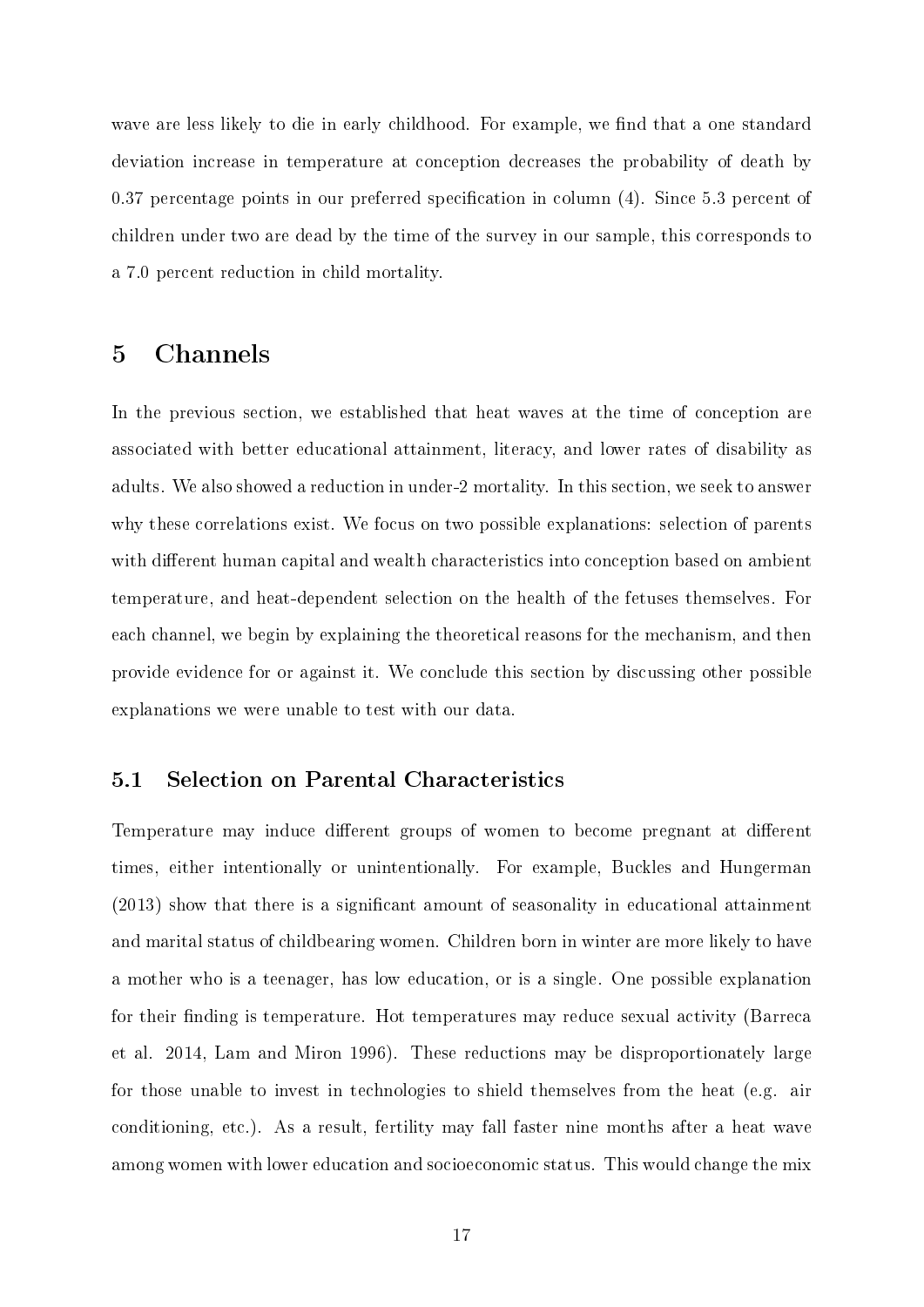of women conceiving children during heat waves, inducing a correlation between maternal characteristics and temperature at conception. Similarly, since women are unlikely to plan their pregnancies around something so trivial as a heat wave, the majority of the reduction in conceptions may be among unwanted pregnancies. If parents invest less resources in unwanted children, this may result in lower human capital later in life.

Temperature may also affect fecundity heterogeneously for women of different socioeconomic groups. For example, increased body temperature may negatively impact ovulation and lead to irregular menstruation or failed implantation. Temperature also affects male fecundity through lower semen quality and testosterone levels.<sup>20</sup> If the fecundity of lower socioeconomic status women is disproportionately affected by temperature spikes (either directly or through their partners), this could lead to a lower number of births by less educated and poorer women. Both of these channels may affect the mix of women who conceive during heat waves, causing the average child conceived during a heat wave to have a mother with better characteristics, and thereby better outcomes later in life.

#### 5.1.1 Sexual Activity

We begin our analysis by testing whether sexual activity during heat waves depends on socioeconomic status. Using the DHS/MIS/AIS data, we regress a dummy for whether a woman was sexually active in the four weeks preceding the interview on temperature during and up to two months before the interview. The results are given in Table VI. We find that sexual activity decreases with temperature during the month of the interview, consistent with the fall in fertility found in Barreca et al. (2014) and Lam and Miron (1996). In addition, in column  $(4)$  we find a positive coefficient on the interaction between temperature and having at least a primary eduction, implying that the decrease in sexual activity is smaller for educated women. Our results imply that a one standard deviation increase in temperature reduces the extensive margin of sexual activity by 1.74 percentage points for women without a primary education, compared with a 1.08 percentage point

 $20$ See Barreca et al. (2014) for an extensive review of the literature on temperature and fecundity.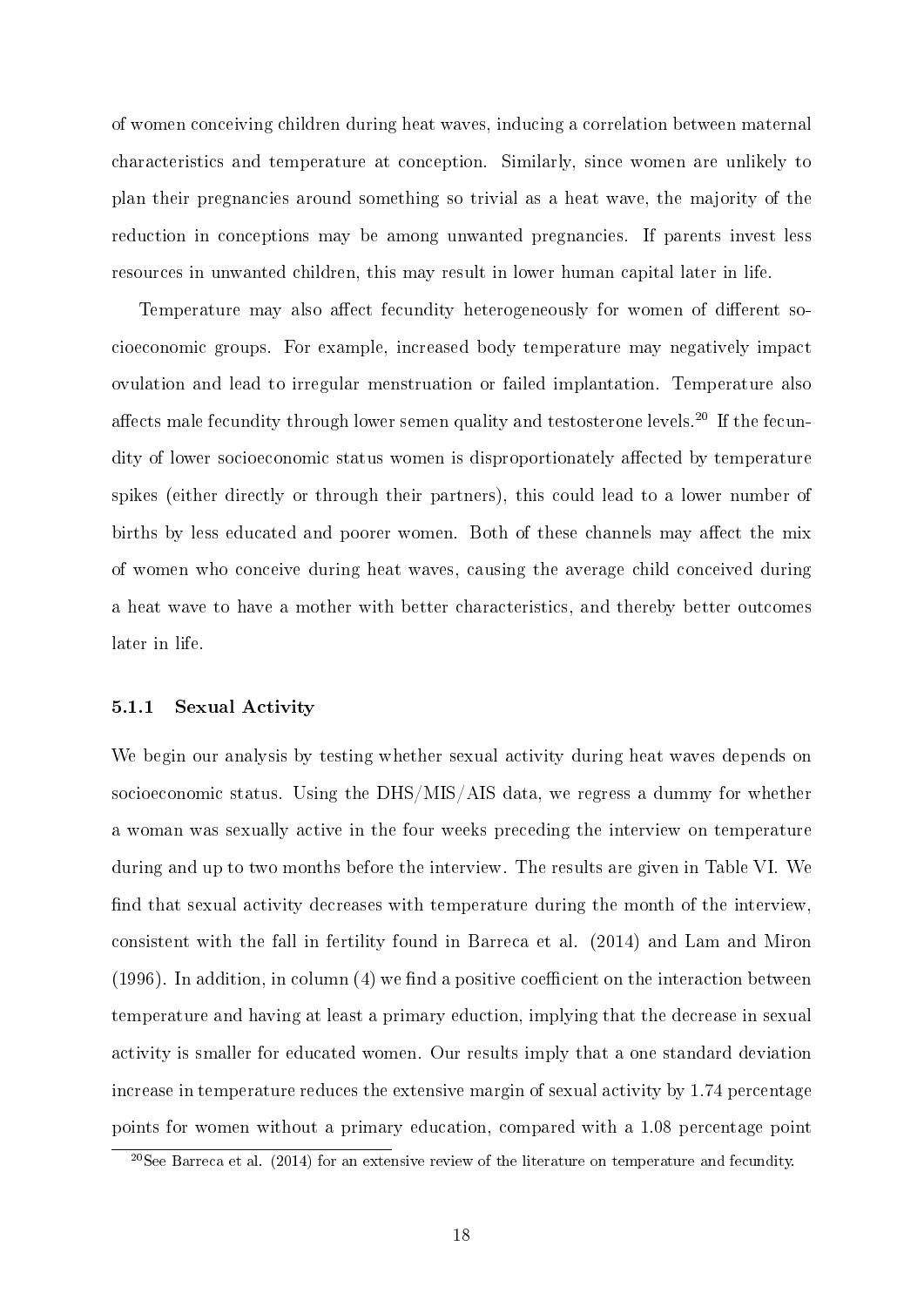decrease for women with at least a primary education. Since 68.0 percent of women in our sample are sexually active, this implies a 2.56 and 1.58 percent reduction in sexual activity respectively. We do not find differential effect of temperature on sexual activity across women of different wealth quintiles.

We augment our analysis of the extensive margin of sexual activity with data on the frequency of internet searches for a series of sexually-themed words in sub-Saharan Africa. If reductions in sexual activity occur due lower libido during heat waves, we should find that demand for other sexual activities (such as looking at pornography online) falls during heat waves as well. To measure Google searches, we use data from Google Trends for the two sexually-themed keywords ("sex" and "porn") and the three control keywords ("Hotmail", "Google", and "Yahoo") used in Markey and Markey (2013) which have at least five years of data.

In Table VII, we find that temperature spikes reduce the frequency of searches for sexually-themed words. Columns (1) and (2) show that a one standard deviation increase in temperature reduce searches for "sex" by 1.56 percent and "porn" by 2.29 percent. Each regression includes region-month fixed effects, as well as controls for the three control words measuring general internet usage. Since we normalize the searches to be 100 at the mean level of searches, the coefficients in Table VII can be interpreted as percentage changes from the mean. Column (3) aggregates searches for the two sexually-themed words together, and the three control words together, and regresses the aggregated sexual words index on temperature and the aggregate internet use index. We find a similar decrease in the search frequency of sexually themed words by 1.80 percent. Finally, in column (4) we take the ratio of the sexual searches index and the control index to create an index of sexual searches normalized by the control searches, since temperature may also affect the amount of internet use. We find that a one standard deviation increase in temperature decreases aggregate searches for "porn" and "sex" by 4.15 percent.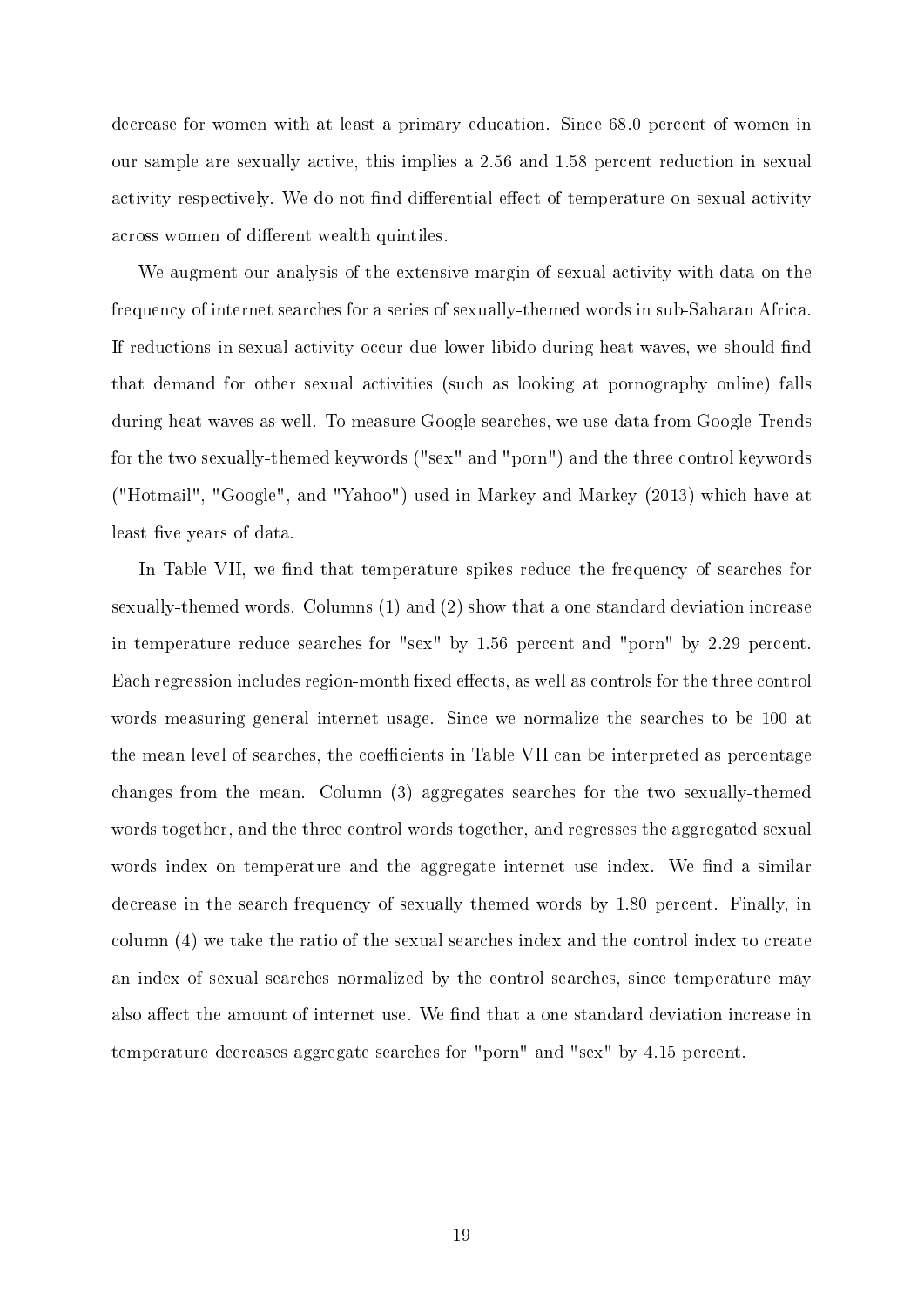#### 5.1.2 Parental Characteristics

Next we test directly whether mothers who conceive during heat waves have better human capital and wealth outcomes. To test this channel, we regress a series of maternal outcomes from the DHS/MIS/AIS data set on the temperature when women conceived their children. The results are reported in Table VIII. In column  $(1)$ , we find that women who conceive during heat waves are more likely to have primary eduction, consistent with our findings in Table VI which show that women with at least a primary education are more likely to be sexually active during high temperatures. But we do not find that they are more likely to have completed secondary education. In addition, we find no difference in wealth, and mixed results on the likelihood of having improved sanitation or water for women who conceive during heat waves, which is also consisted with Table VI. Our findings here suggest only limited support that differences in parental socioeconomic and educational status drive the correlation between temperature at conception and later life outcomes.

We then analyze whether the effect of temperature on education and health outcomes remains signicant after controlling for parental characteristics. Unfortunately, there is no information in the Census data on parental characteristics, except for adults who live in the same household as their parents. Approximately  $1/4$ th of the sample falls into this category. Although this subset is likely unrepresentative of the population as a whole, we re-run our original analysis from Tables II through IV with this smaller sub-sample while controlling for both mother's and father's education. We also re-estimate our results on under-2 mortality in the DHS/MIS/AIS data from Table V controlling for parents' education.

We report our results in Table IX. We find that controlling for parental characteristics has no effect on the magnitude or significance of the coefficient for temperature at the time of conception. In fact, the estimated coefficients go up slightly in all cases except for under-2 mortality. We conclude that differences in parental characteristics do not explain why heat waves at conception are correlated with outcomes later in life.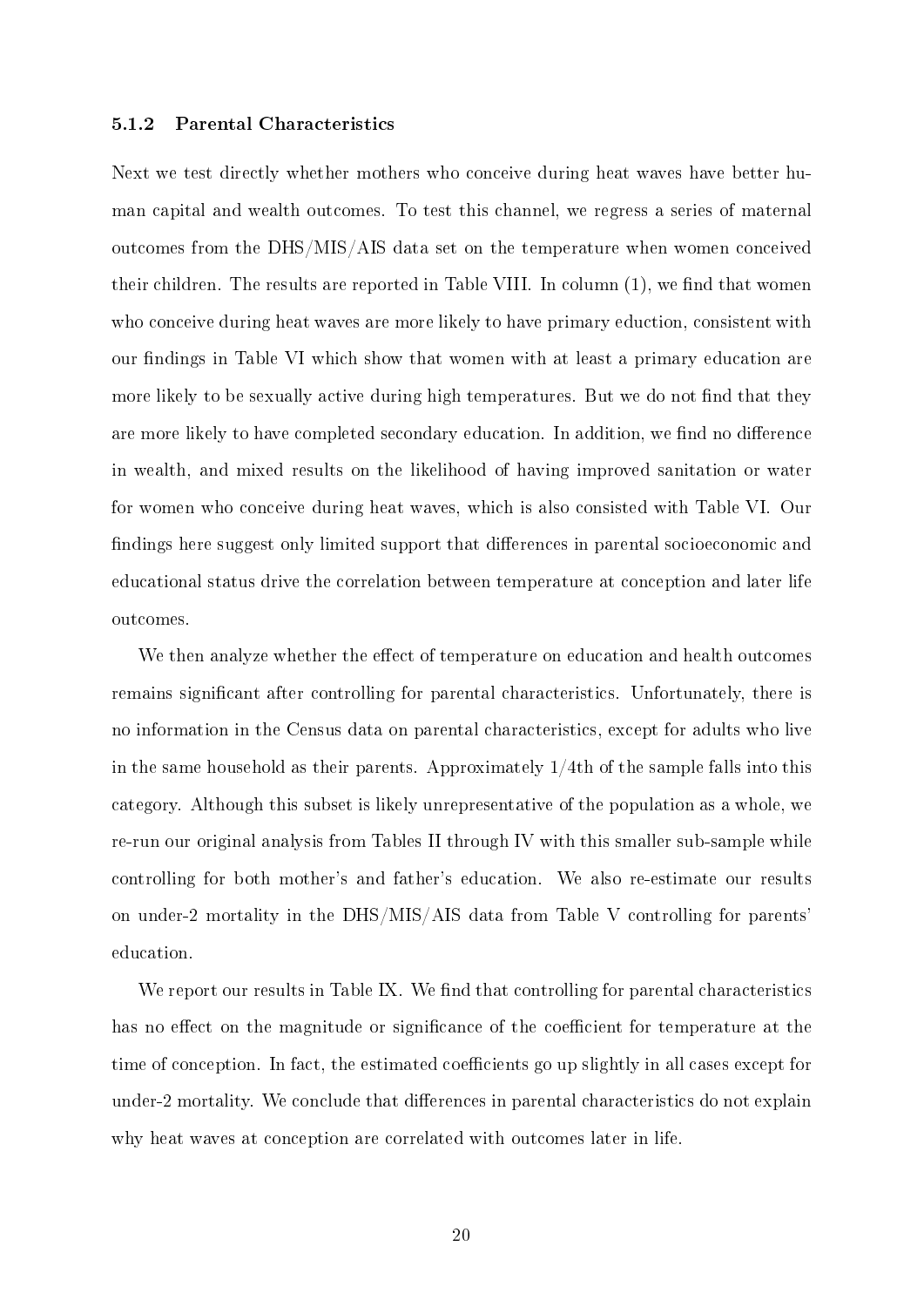#### 5.2 Selection on Fetal Strength

The positive correlation between temperature at conception and later life outcomes may be due to selection in utero. If weaker fetuses are more likely to die in utero due to a temperature shock, then the stronger, healthier fetuses are more likely to survive, potentially leading to a more educated and healthier population in adulthood. However, spontaneous abortions are difficult to measure, since over 50 percent of spontaneous abortions occur before the mother knows she is pregnant (Liu et al. 2014).

We test the fetal selection channel in three ways. First, using a pregnancy outcome questionnaire in the DHS/MIS/AIS, we regress an indicator which takes a value of one if a pregnancy is terminated before birth for any reason on temperature three months before the month the woman first reports being pregnant  $(MRP)$  to one month after. The results are reported in Table X. The estimates provide clear evidence that temperature around the probable time of conception (one month before she first reports being pregnant) is negatively associated with termination, and for no other time. For example, the coefficient in column  $(4)$  of Table X implies that a one standard deviation increase in temperature decreases the probability that a women experiences a known termination before birth by 0.49 percentage points. Since 8.3 percent of women in our sample experience a termination, this implies a 5.85 percent decrease in terminations from the mean.

There are two interesting observations about this finding. First, this reduction is quite large. In addition, finding a decrease in terminations seems to contradict our hypothesis that fetal loss should increase during heat waves. However, that would only be true if the termination variable correctly measured fetal loss. In columns (1) and (6), we show our termination variable is actually positively correlated with education and wealth. If the termination variable was driven by fetal loss, those coefficients should have been negative. But we do know that induced abortion is positively correlated with income and education in Africa (Rominski et al. 2014). Since the termination variable does not distinguish between spontaneous and induced abortion, we believe that the termination variable is more likely measuring induced abortions rather than fetal loss through spontaneous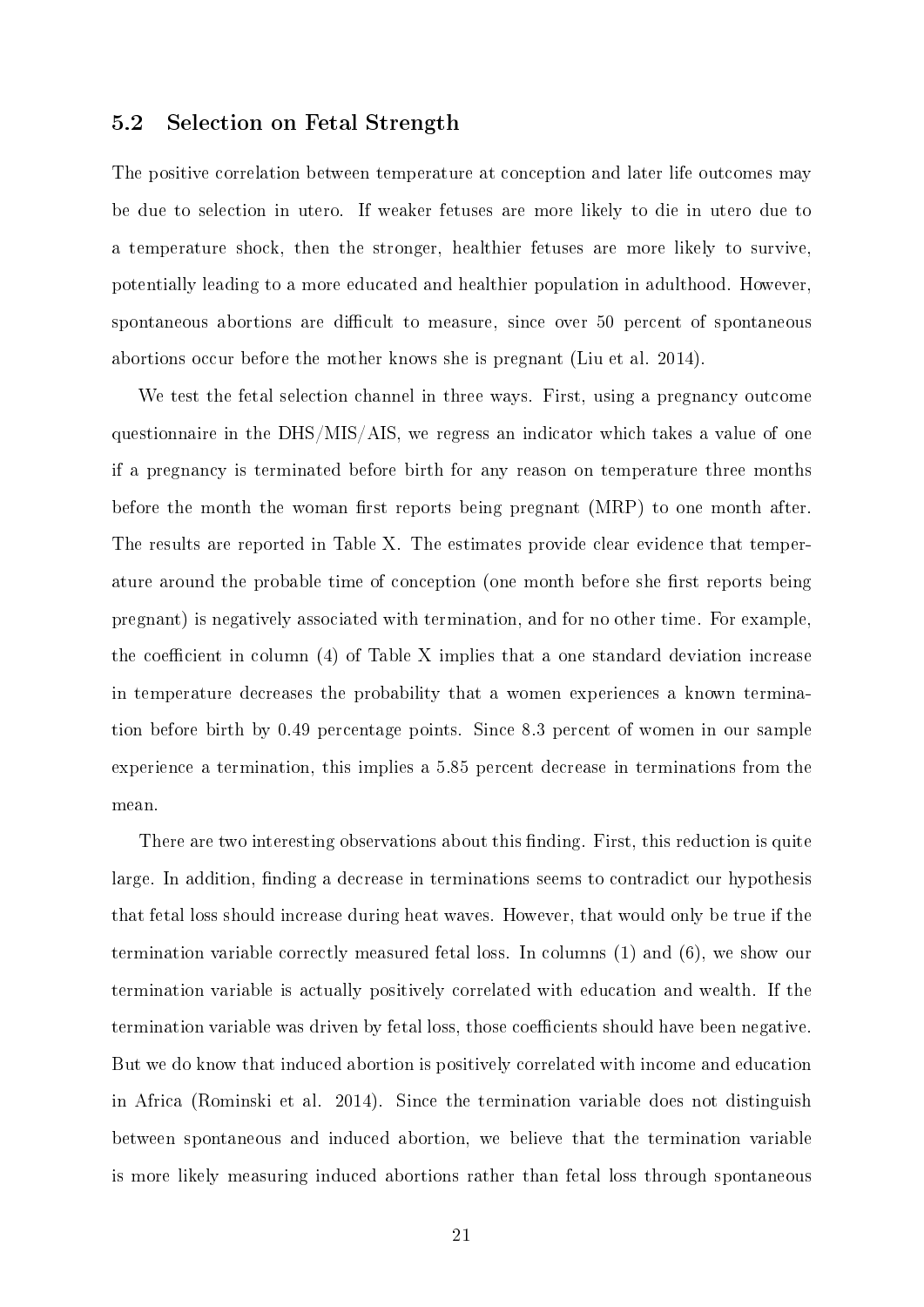miscarriages.

Given that interpretation, our results in Table X suggest that induced abortions fall if a child is conceived during a heat wave. Sexual activity falls during heat waves, and since it is unlikely that people plan their children based on the ambient temperature, it makes sense that a higher fraction of intended children would be conceived during periods of high temperatures. Inasmuch as parents invest more in children who are more wanted, this could translate into better outcomes for these children later in life, not because of biological selection or parental quality, but rather from higher parental investments once the children are born.

Second, we test for fetal loss by investigating the effect of temperature on the sex ratio. Since males require more maternal resources to form and carry full term than females and tend to be more fragile in utero, during periods of fetal stress the gender ratio skews female (Catalano et al. 2005, Catalano et al. 2006, Catalano and Bruckner 2006, Liu et al. 2014, Hernàndez-Juliàn et al. 2014). Using our Census data, we regress an indicator variable for whether the respondent is female on the temperature at conception, restricting our sample to individuals less than the age of 2 to reduce the bias from selective mortality after birth. Our results are presented in Table XI. In our preferred specification in column  $(4)$ , we find that a one standard deviation increase in temperature at conception increases the probability of a female birth by 0.17 percentage points. This provides support for our fetal loss hypothesis, and implies that weaker fetuses are being selected out during heat waves at the time of conception. The surviving stronger fetuses are then more likely to have better outcomes as adults.

Finally, we test for heterogeneous effects of temperature at conception on outcomes by gender. If heat waves select out a larger fraction of males than females, then the mean health of the remaining male fetuses should be better than for females since they were subject to stronger selective pressure. As a result, we would expect the effect of temperature at conception on outcomes to be stronger for males. In Table XII we nd this exact result. We regress each of our four Census outcomes on temperature at the time of conception, a dummy for being a female, and the interaction of female and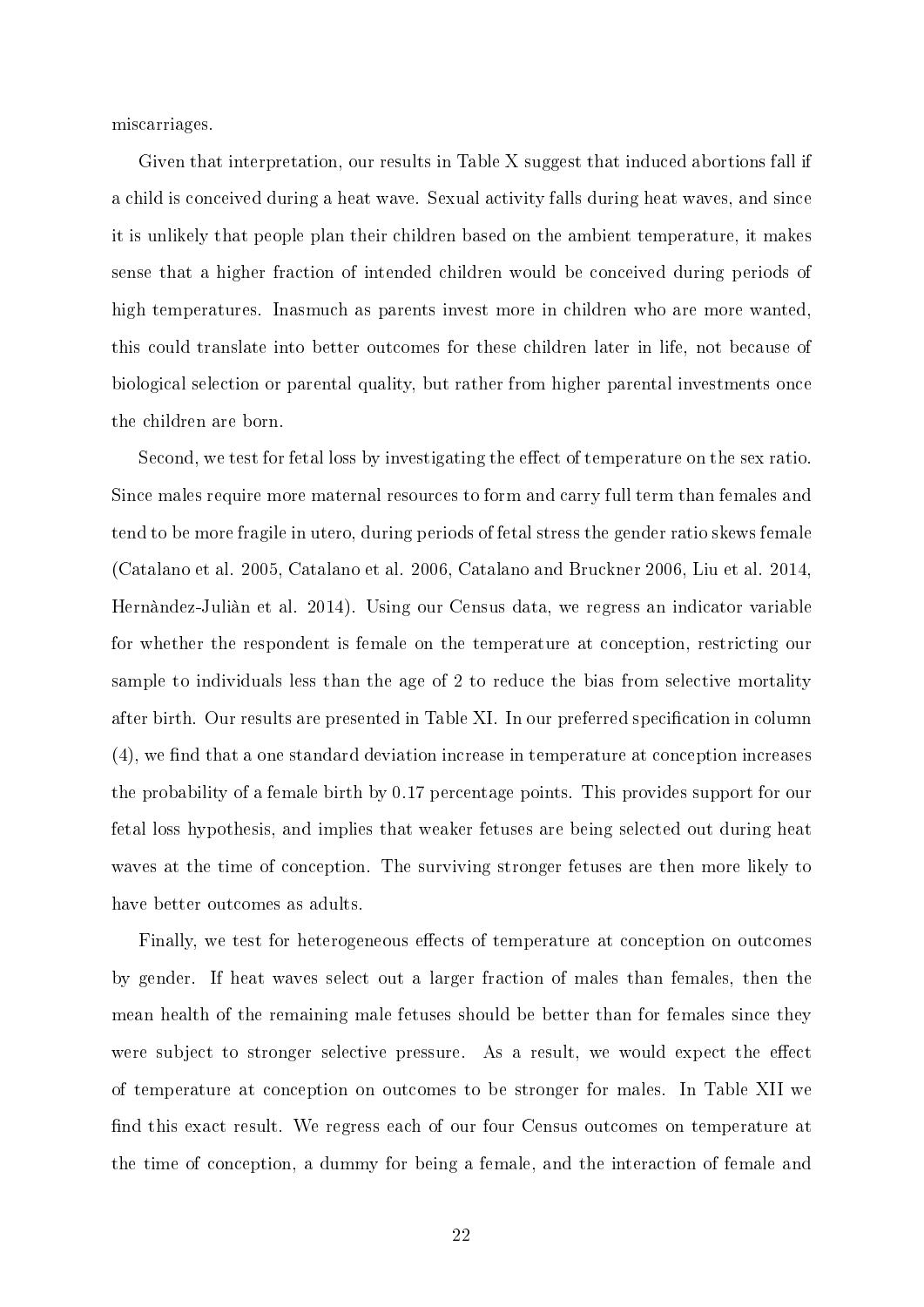temperature. A negative coefficient on the interaction term suggests that the temperature effects are smaller for females  $-\text{consistent}$  with the theory that fetal loss is driving the outcomes results. For our education measures, the effect of a one Celsius degree increase in temperature at conception for males is more than double that for females (0.109 vs. 0.047 and 0.129 vs 0.0537 for our attainment based measure and years of schooling measure respectively). Similarly, the effect for males on literacy is double that for females  $(0.108)$ vs.  $0.055$ , and the effect on disability is higher by a third  $(0.0019 \text{ vs } 0.0014)$ .

#### 5.3 Other Mechanisms

A few additional theories of how temperature at conception may affect outcomes are worth mentioning. First, heat waves at conception may be correlated with income, especially in sub-Saharan Africa where a sizable fraction of the population is employed in subsistence farming.<sup>21</sup> This lower income at the time of conception may lead to poorer nutrition and maternal health, thereby affecting the probability of conception or implantation, as well as damaging the fetus.<sup>22</sup>

These income effects are not likely to drive our results for three reasons. First, while it is highly likely that the annual temperature deviations used to identify income in these studies affect output, the effect of shorter monthly temperature deviations used in our paper is less clear. Temperature should only matter during months pivotal for agricultural production, not year round.<sup>23</sup> Second, higher temperatures in one month resulting in a poor harvest would affect prices and incomes (and thereby nutrition) for months afterwards, not just during the month of the heat wave. Since we only find an effect for heat waves at the time of conception, we find this explanation less likely, although we cannot rule it out. Finally, even if our results were driven by poor nutrition

<sup>&</sup>lt;sup>21</sup>While Dell, Jones, and Olken (2012) and Hsiang (2010) find that temperature in North American and the Caribbean is negatively associated with income, Barrios, Bertinelli, and Stobl (2010) do not find an effect in sub-Saharan Africa. Instead, they find that income is much more sensitive to rainfall. similar to the findings of Brückner and Ciccone (2011). Focusing just on agricultural output, Schlenker and Lobell (2010) do find a negative effect of temperature on crop yields in sub-Saharan Africa.

 $22$ Poor nutrition could also result from general equilibrium effects of temperature, such as increases in food prices.

 $^{23}$ Our results are average treatment effects of temperature over all months in the year, not just these pivotal windows.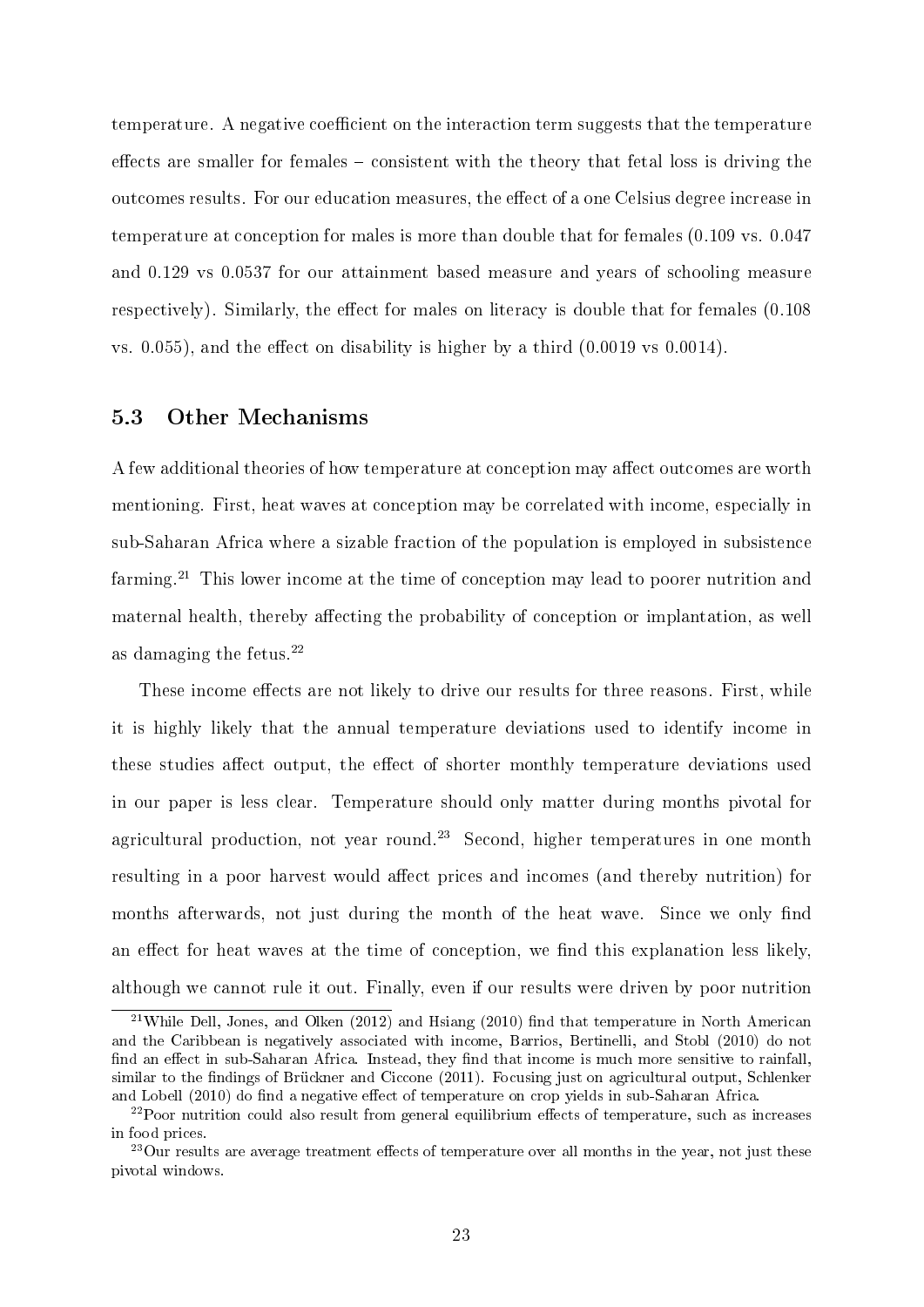from lowered income, the fetal loss mechanism we identify as the most likely driver of our results would still be operative – poor nutrition at the time of conception would cause intensified fetal loss, increasing the average human capital of the surviving cohort.

Another potential mechanism runs through cohort size. Since heat waves reduce fertility, cohorts of children conceived during heat waves will be smaller. These smaller cohorts could have higher investment in human capital per capita after birth through public goods provision (smaller class sizes, less overcrowding of health clinics, etc.) or by moving parents along the quality/quantity frontier of child rearing. In addition, a smaller cohort may increase the returns to labor, thereby increasing wages of the affected cohorts which could lead to more human capital investments.

Cohort size effects are not likely to be the main driver of our results for three reasons. First, the heat waves in this study are monthly deviations, which are too short of a time frame to significantly alter the demographic structure of society. A small monthly cohort conceived during a heat wave would be put into the same school class as eleven other monthly cohorts, some of which would be born during normal temperatures and some during low temperatures. It is hard to believe that a one-month temperature spike would significantly alter the size of an annual school class. Second, the magnitudes of the fertility effect from Lam and Miron  $(1996)$  and Barreca et al.  $(2014)$  are much too small to significantly alter cohort size. For example, Barreca et al.  $(2014)$  find an additional 95 degree day (Fahrenheit) instead of a 65 degree day would reduce birthrates only by 0.7 percent. In our paper, this would translate into an increase in average monthly temperatures of 0.55 Celsius degrees, or a 0.72 standard deviation of temperature. As a result, a one standard deviation increase in temperature would reduce the size of the cohort by 0.97 percent. It is hard to believe that such a small decrease in cohort size could be responsible for the magnitude of the effects we find in this paper. Finally, labor is highly substitutable between cohorts, meaning we should not expect to find a significant difference in wages simply due to reduced labor supply in one monthly cohort.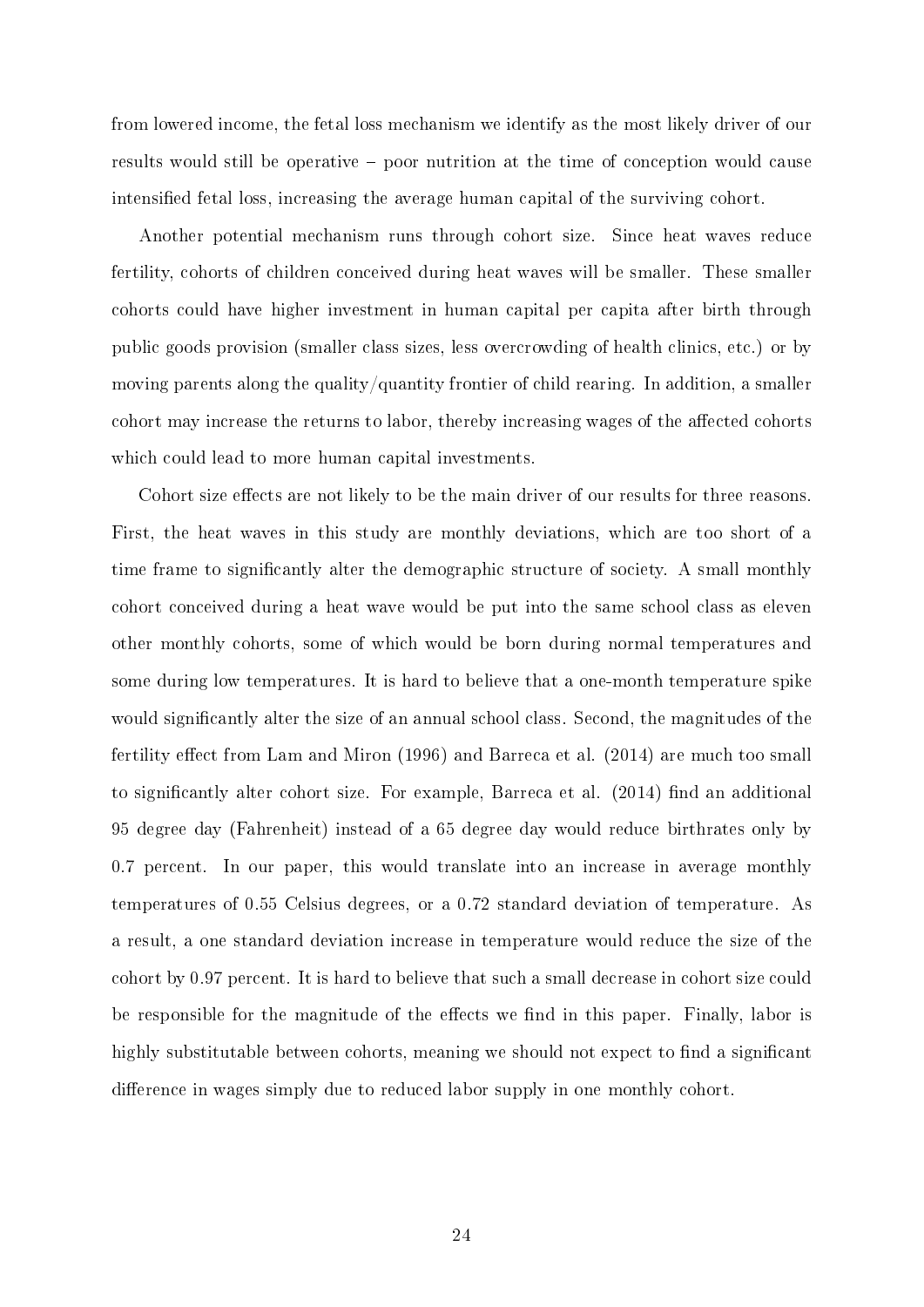## 6 Conclusion

Using Census data for six sub-Saharan African countries, a combined dataset of DHS/MIS/AIS surveys for 29 sub-Saharan countries, and weather data from the University of Delaware, this paper shows that temperature extremes at the time of conception are associated with better human capital outcomes later in life. Specifically, we find that educational attainment and literacy rise for individuals who were conceived during heat waves, whereas reported disability status and under-2 mortality decrease. We also show that temperature after birth plays an important role in explaining differential outcomes later in life, but find no role for temperature in utero.

To explain these findings, we explore a number of mechanisms that could underlie the relationship between temperature at conception and later life outcomes. We show that sexual activity falls during heat waves in the DHS/MIS/AIS data, as well as Google searches for sexually-themed words. Most importantly, we show that sexual activity falls less for women with at least primary education, implying that women with better characteristics may select into pregnancy based on heat waves. However, we can only show mixed evidence that these women are in fact more educated. We also find mixed evidence they have higher socioeconomic status as measured by wealth or living conditions. Finally, when we control explicitly for parental characteristics of individuals whose parents live in the same household, we find that differences in these characteristics do not drive our results.

We then focus on the role of in utero selection. We show that known terminations are lower when heat waves occur in the month before a woman first reports being pregnant. Given the positive correlation between these terminations and socioeconomic characteristics, we interpret this finding as showing that unintended conceptions fall during heat waves. We also find that the gender ratio of individuals born nine months after a heat wave skew more female, indicative of intensified fetal loss. Finally, the effect of temperature on outcomes is signicantly larger for males, also consistent with a fetal loss story.

This work contributes to the literature in several important ways. First, this is the first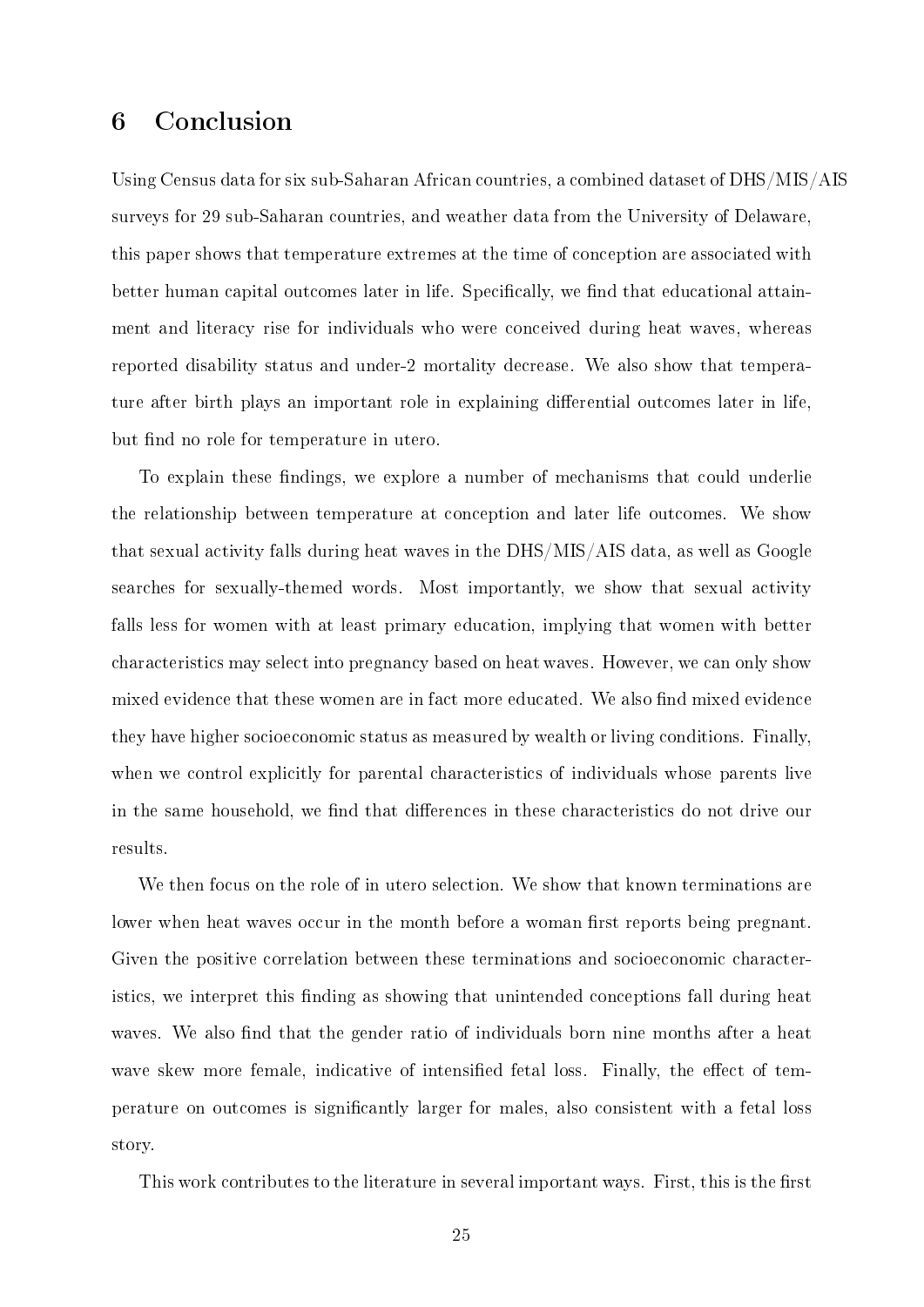paper to analyze the effect of temperature before and just after birth on long-run human capital outcomes. Second, this is the first paper to focus on the effect at conception and test the unique behavioral and biological channels through which the conception effect may operate. We also contribute to the literature on temperature and fertility by demonstrating that heat waves are accompanied with increased fetal loss and declines in sexual activity. Finally, our work speaks to the Barker hypothesis which states that shocks in utero may have long lasting effects. We find they do not. However, the reduced form nature of our analysis cannot rule out differential investments in human capital among affected cohorts after birth, which potentially could mask a Barker effect.

Our study also has implications for health, educational, and development policies in the developing world. Knowing that temperature at the time of conception leads to fetal loss may cause policy makers to place a higher importance on programs which aim to reduce the negative effects of heat, such as increased electrification and the proliferation of air conditioning. This would be especially important for women trying to conceive and women who have just given birth.

Some have interpreted our findings as evidence that global warming is good for economic growth, since we find that higher temperatures lead to lower fertility and higher human capital. However, we take the opposite view. These benefits come at a human cost of increased fetal loss. Miscarriage often comes with a high psychological and biological cost to parents, especially if these lost pregnancies were wanted. It also increases the probability that a couple will not be able to achieve their desired fertility. It is hard to imagine that such a tradeoff could be welfare maximizing. As a result, our study provides additional insight into the costs of global warming, which may raise the benefit of policies aimed at slowing climate change.

However, one must also be cautious when interpreting our results in relation to global warming. Since our identification comes from high-frequency deviations from temperature means, it is entirely possible that as global temperatures rise, people will adapt.<sup>24</sup> Our

 $24$ Dell et al. (2014) provides a detailed discussion of the pitfalls of interpreting panel estimates of temperature on outcomes in the face of adaptation.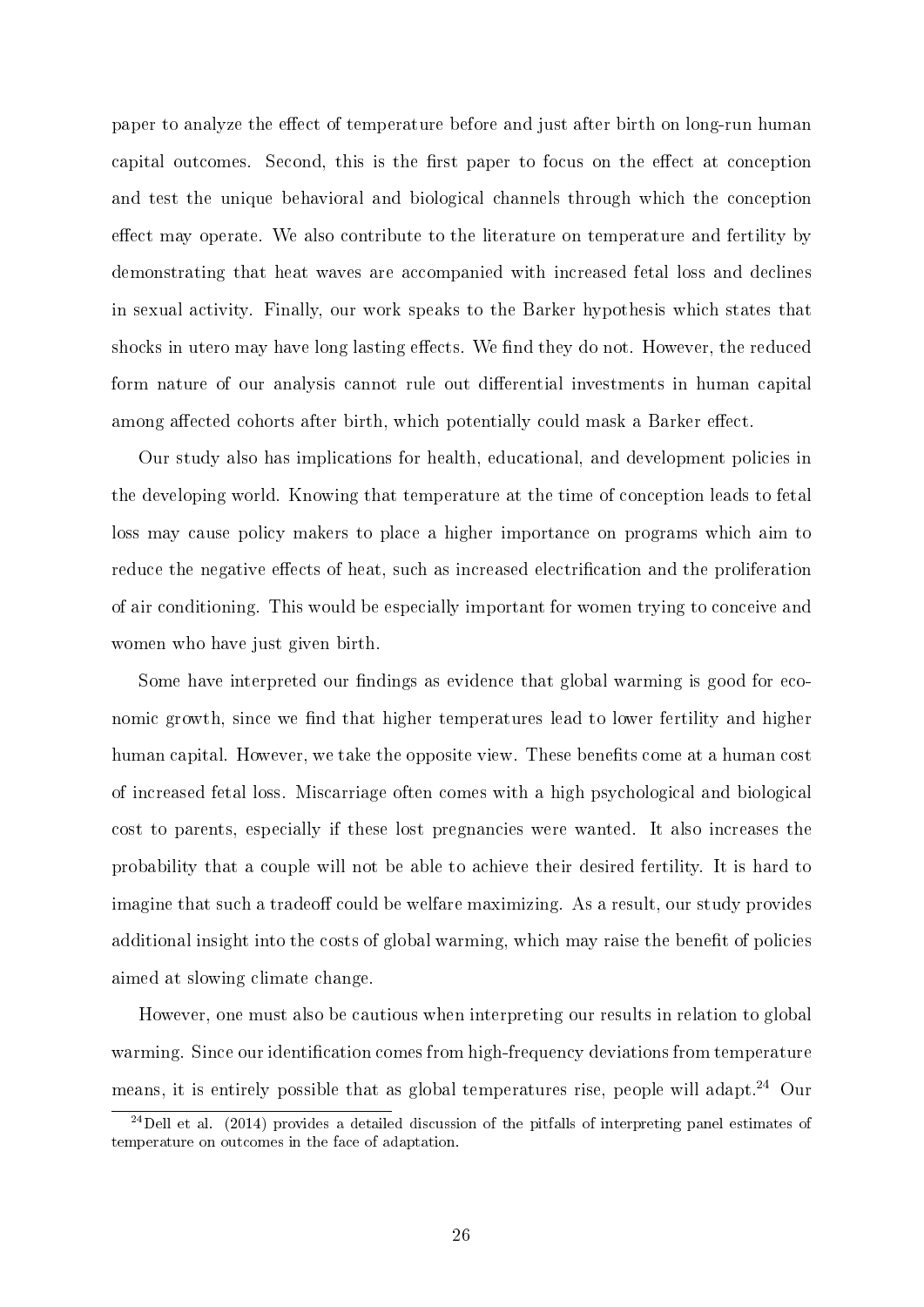paper unfortunately says nothing about this adaptation.<sup>25</sup> As a result, determining the extent to which human populations will adapt their behavior in the face of climate change, and how this adaptation may affect long-run outcomes, is a possibly fruitful area of future research.

In addition, our evidence against the Barker effect constitutes an important, if not provocative, contribution to the literature. But this result also needs more study. Establishing whether parents invest more in children with lower human capital is essential to understand whether the reduced form analyses such as those used in this paper can reasonably be used as evidence to reject the fetal origins hypothesis. The questions answered and raised by this paper inform key debates over the root causes of human capital formation – debates which are not only integral in determining correct policies aimed at reducing poverty in the developing world, but also strike at the very heart of the key questions asked by labor and development economists.

<sup>&</sup>lt;sup>25</sup>Here we refer to behavioral adaptation, since biological or evolutionary adaptation to higher temperatures is unlikely to occur rapidly enough to mitigate the effect of rising temperatures over the next century.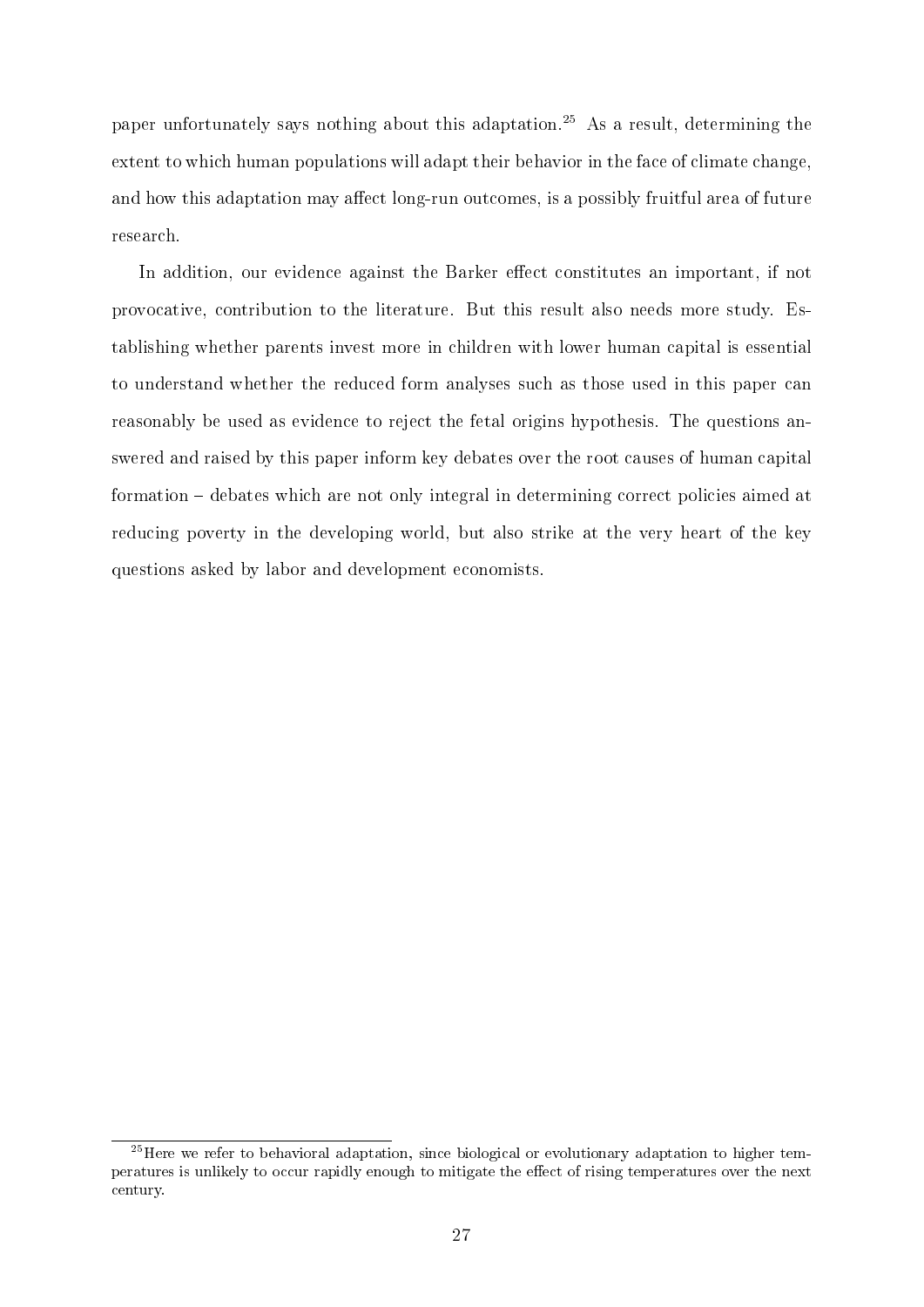## Acknowledgements

We thank Tim-Allen Bruckner, Kasey Buckles, David Canning, Ken Chay, Willa Friedman, Melanie Guldi, Giulia La Mattina, David Lam, Ron Lee, Mahesh Karra, Zoe McLaren, Joe Price, and David Weil, as well as participants in seminars at Brown University, Williams College, and the University of South Florida, the 7th Annual Pop-Pov Research Conference, the XXVII IUSSP International Population Conference, the Pacific Conference for Development Economics, the European Society for Population Economics Conference, the Midwest International Development Conference, and the Rethinking Barker Essen Health Conference for helpful comments. We also thank a small army of research assistants: Walter Amoros, Joshua Barber, Joseph Coleman, David Doig, Meeka Etienne, David Frick, Stacey Gelsheimer, Emilia Gyoerk, Robyn Kibler, Corri Marteny, Richard McKenzie, Levon Mikaelian, Rebeccah Minix, Alehandro Roa, Suzana Santos, Dennis Skinner, Michael Stein, Tara Threewits, and Arseniy Yashkin. We also thank the support of Grant Number R03TW009108 from the Fogarty International Center. The content is the sole responsibility of the authors and does not necessarily represent the official views of the Fogarty International Center or the National Institutes of Health.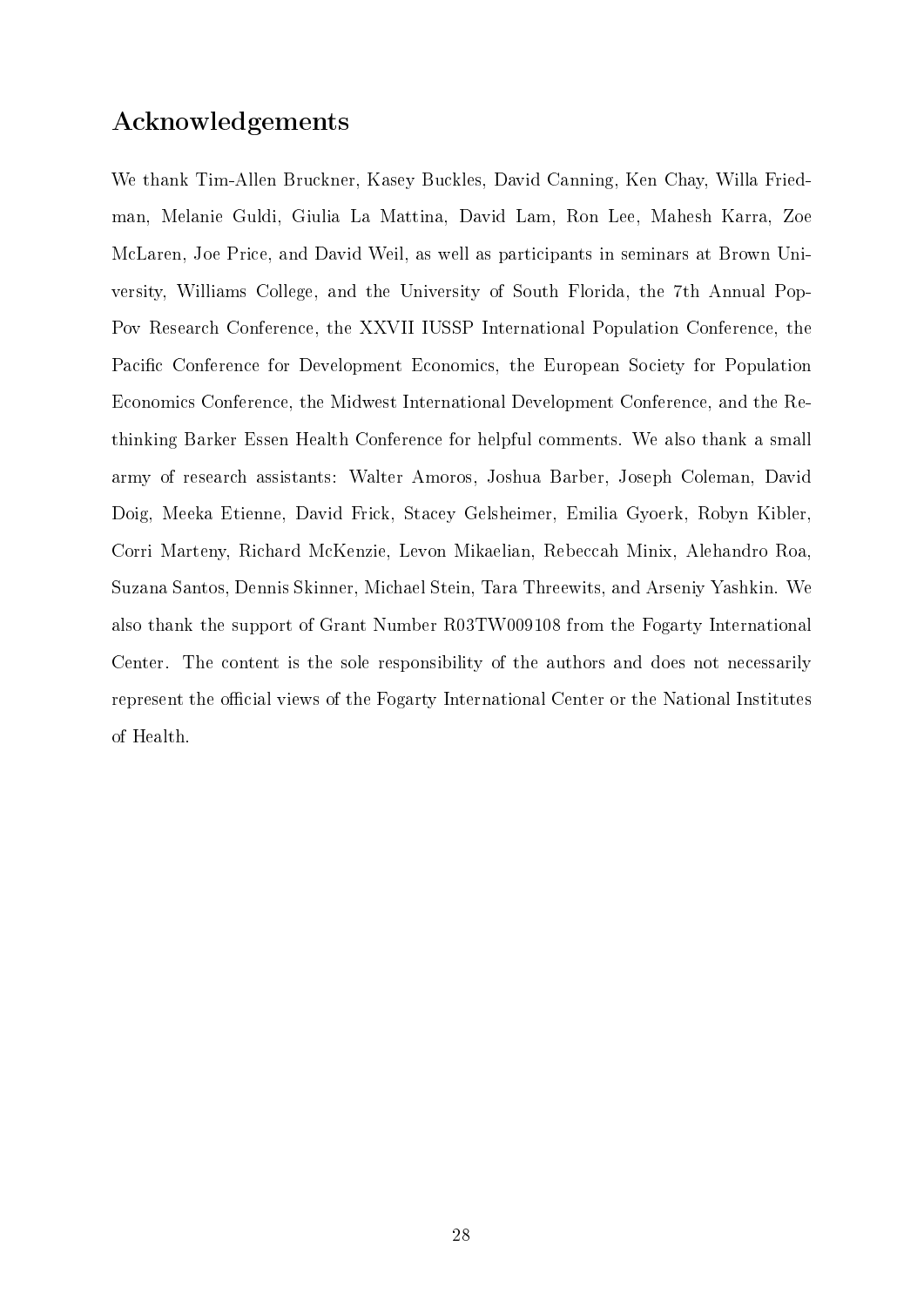## References

- Almond, Douglas, and Janet Currie. 2011. "Killing Me Softly: The Fetal Origins Hypothesis." Journal of Economic Perspectives, 25(3): 153-172.
- Almond, D., and Bhashkar A. Mazumder. 2011. "Health Capital and the Prenatal Environment: The Effect of Ramadan Observance During Pregnancy." American Economic Journal: Applied Economics, 3(4): 56-85.
- Barker, D. J. P., A. R. Bull, C. Osmond, and S. J. Simmonds. 1990. "Fetal and Placental Size and Risk of Hypertension in Adult Life." BMJ: British Medical Journal, 301(6746): 259-262.
- Barreca, Alan I. 2012. "Climate Change, Humidity, and Mortality in the United States." Journal of Environmental Economics and Management, 63(1): 19-34.
- Barreca, Alan, Oliver Deschênes, and Melanie Guldi. 2014. "It's Getting Hot in Here: The Effects of Ambient Temperature on Seasonal Birth Rates." Mimeo.
- Barrios, Salvador, Luisito Bertinelli, and Eric Strobl. 2010. "Trends in Rainfall and Economic Growth in Africa: A Neglected Cause of the African Growth Tragedy." Review of Economics and Statistics, 92(2): 350-366.
- Bleakley, Hoyt. 2007. "Disease and Development: Evidence from Hookworm Eradication in the American South." The Quarterly Journal of Economics,  $122(1)$ : 73-117.
- Boklage, Charles E. 1990. "Survival Probability of Human Conceptions from Fertilization to Term." International Journal of Fertility,  $35(2)$ : 75, 79-80, 81-94.
- Brückner, Markus, and Antonio Ciccone. 2011. "Rain and the Democratic Window of Opportunity." *Econometrica*, 79(3): 923-947.
- Buckles, Kasey S., and Daniel M. Hungerman. 2013. "Season of Birth and Later Outcomes: Old Questions, New Answers." Review of Economics and Statistics, 95(3): 711-724.
- Burgess, Robin, Olivier Deschênes, Dave Donaldson, and Michael Greenstone. 2011. Weather and Death in India." Unpublished.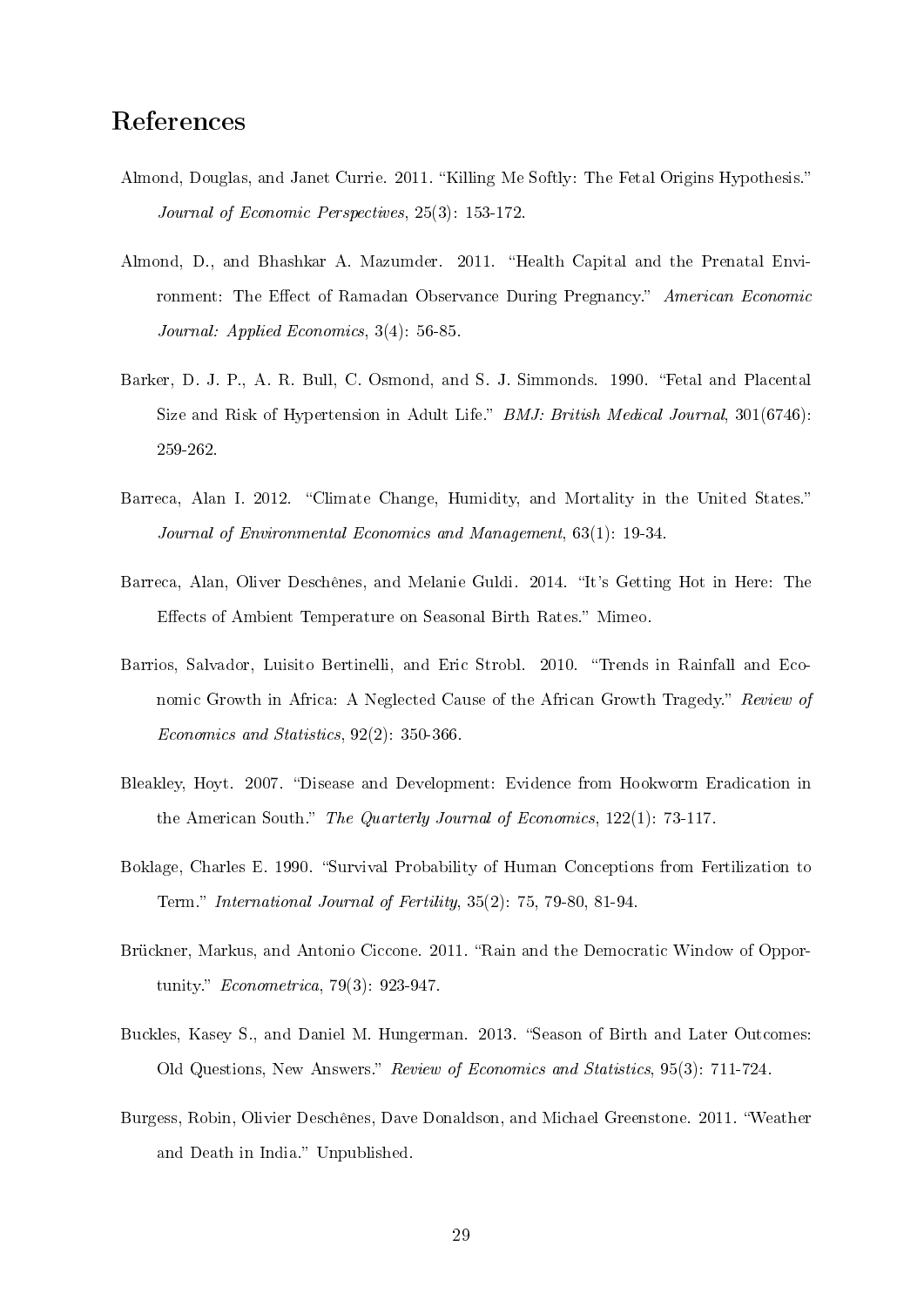- Catalano, Ralph, and Tim Bruckner. 2006. "Secondary Sex Ratios and Male Lifespan: Damaged or Culled Cohorts." Proceedings of the National Academy of Sciences of the United States of America, 103(5): 1639-1643.
- Catalano, Ralph, Tim Bruckner, Elizabeth Anderson, and Jeffrey B. Gould. 2005. "Fetal death sex ratios: A test of the economic stress hypothesis." International Journal of Epidemiology, 34: 944-948.
- Catalano, Ralph, Tim Bruckner, Amy Marks, and Brenda Eskenazi. 2006. "Exogenous shocks to the human sex ratio: The case of September 11th in New York City." *Human Repro*duction,  $21(12):3127-31$ .
- Chen, Yuyu, and Li-An Zhou. 2007. "The Long-Term Health and Economic Consequences of the 1959-1961 Famine in China." Journal of Health Economics,  $26(4)$ : 659-681.
- Curriero, Frank C., Karlyn S. Heiner, Jonathan M. Samet, Scott L. Zeger, Lisa Strug, and Jonathan A. Patz. 2002. "Temperature and Mortality in 11 Cities of the Eastern United States." American Journal of Epidemiology, 157(1): 80-87.
- Cutler, David M, Winnie Fung, Michael Kremer, Monica Singhal, and Tom Vogl. 2010. "Early Life Malaria Exposure and Adult Outcomes: Evidence from Malaria Eradication in India. American Economic Journal: Applied Economics, 2(2): 196-202.
- Currie, Janet and Tom Vogl. 2013. "Early-Life Health and Adult Circumstance in Developing Countries." Annual Review of Economics, 5(1): 1-36.
- Dell, Melissa, Benjamin Jones, and Benjamin Olken. 2012. Temperature Shocks and Economic Growth: Evidence from the Last Half Century." American Economic Journal: Macroeconomics, 4(3): 66-95.
- Dell, Melissa, Benjamin Jones, and Benjamin Olken. 2014. What Do We Learn from the Weather? The New Climate-Economy Literature." Journal of Economic Literature, 52(3): 740-798
- Deschênes, Olivier, and Michael Greenstone. 2011. "Climate Change, Mortality, and Adaptation: Evidence from Annual Fluctuations in Weather in the US." American Economic Journal: Applied Economics, 3(4): 152-185.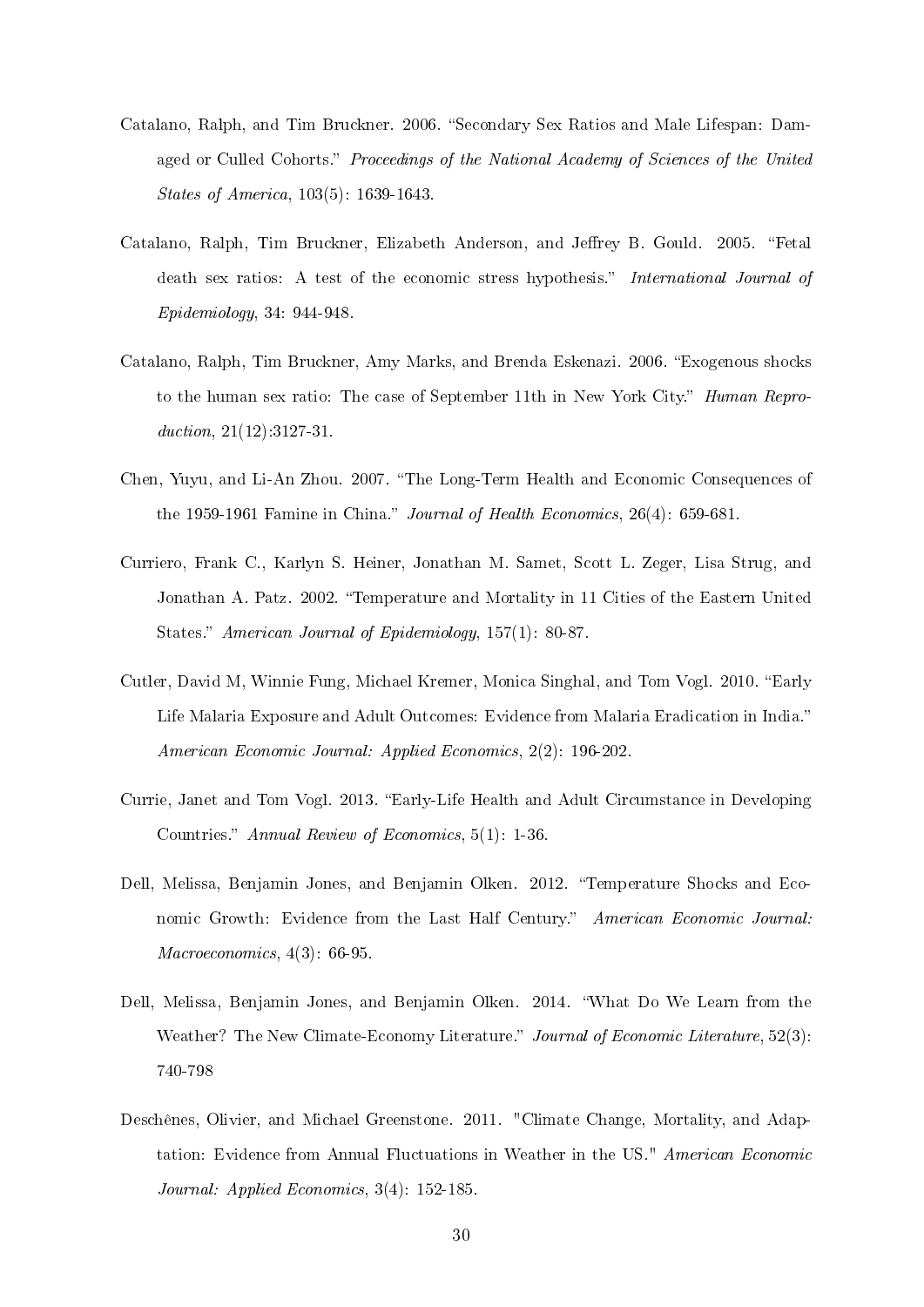- Deschênes, Olivier, Michael Greenstone, and Jonathan Guryan. 2009. "Climate Change and Birth Weight." American Economic Review, 99(2): 211-217.
- Gluckman, Peter D., Mark A. Hanson, Cyrus Cooper, and Kent L. Thornburg. 2008. "Effect of In Utero and Early-Life Conditions on Adult Health and Disease." New England Journal of Medicine, 359: 61-73.
- Hernàndez-Juliàn, Rey, Hani Mansour, and Christina R. Peters. 2014. "The Effects of Intrauterine Malnutrition on Birth and Fertility Outcomes: Evidence from the 1974 Bangladesh Famine." Demography, 51(5): 1775-1796.
- Hsiang, Solomon M. 2010. Temperatures and cyclones strongly associated with economic production in the Caribbean and Central America." Proceedings of the National Academy of Sciences, 107(35): 15367-15372.
- Kudamatsu, Masayuki, Torsten Persson, and David Stromberg. 2012. Weather and Infant Mortality in Africa." Working Paper.
- Lam, David, and Jeffrey A. Miron. 1991a. "Temperature and Seasonality of Births." In Temperature and Environmental Effects on the Testis, Advances in Experimental and Environmental Biology, ed. Adrian W. Zorgniotti, 286: 73-88. New York: Plenum Press.
- Lam, David, and Jeffrey A. Miron. 1991b. "Seasonality of Births in Human Populations." Social Biology, 38(1-2): 51-78.
- Lam, David, and Jeffrey A. Miron. 1994. "Global Patterns of Birth Seasonality in Human Populations." In Human Reproductive Ecology: Interactions of Environment, Fertility, and Behavior, Annals of the New York Academy of Sciences, eds. Kenneth L. Campbell and James W. Wood, 709: 9-28.
- Lam, David, and Jeffrey A. Miron. 1996. "The Effect of Temperature on Human Fertility." Demography, 33(3): 291-305.
- Lam, David, Jeffrey A. Miron, and Ann Riley. 1994. "Modeling Seasonality in Fecundability, Conceptions, and Births."  $Demography$ ,  $31(2)$ :  $321-346$ .
- Liu, Elaine, Jin-Tan Liu, and Tzu-Yin Hazel Tseng. 2014. "The Effect of a Natural Disaster on the Incidence of Miscarriages, Stillbirths, and Pregnancy Outcomes." Mimeo.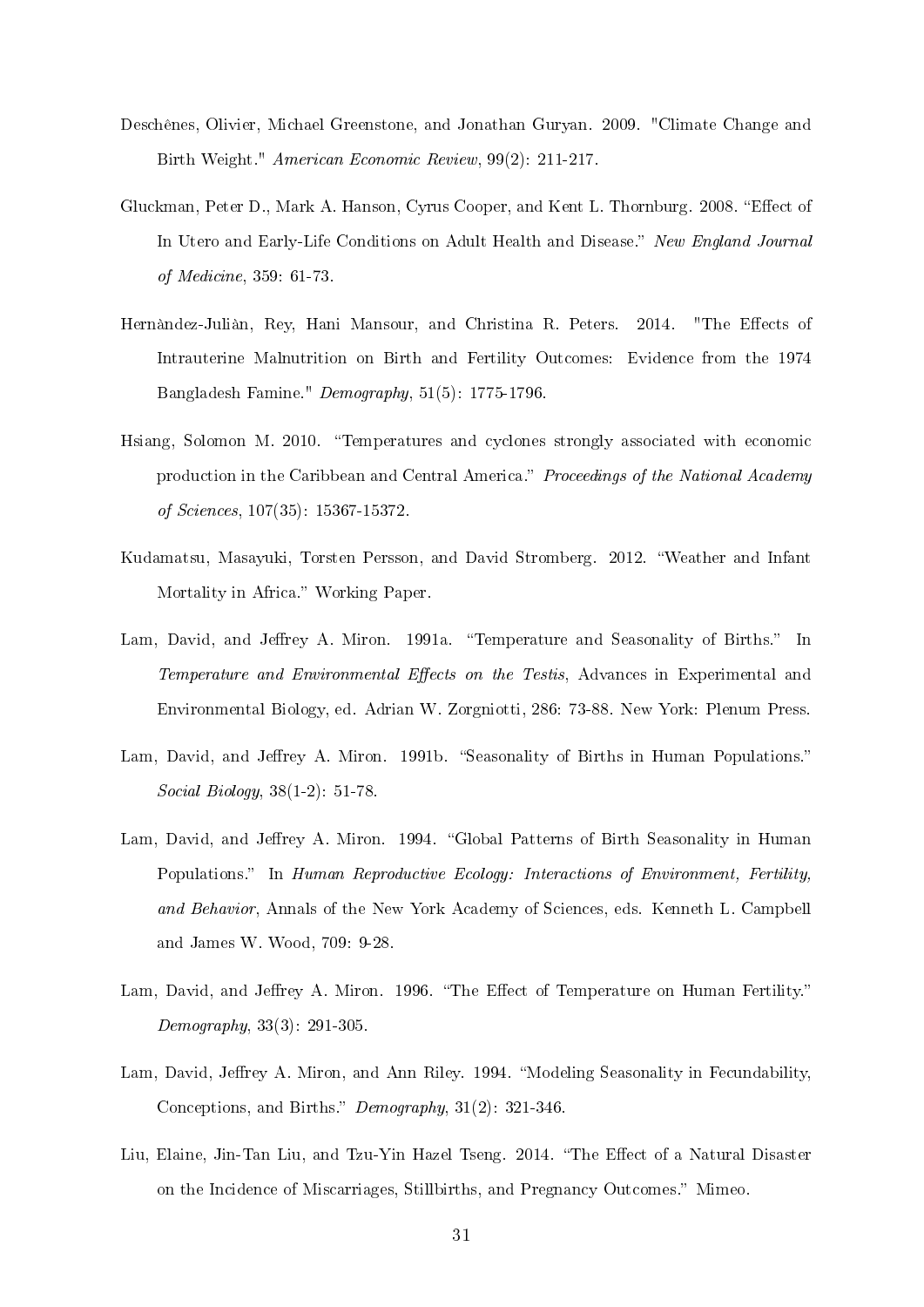- Maccini, Sharon, and Dean Yang. 2009. "Under the Weather: Health, Schooling, and Economic Consequences of Early-Life Rainfall." American Economic Review,, 99(3): 1006-1026
- Markey, Patrick M., and Charlotte N. Markey. 2013. "Seasonal Variation in Internet Keyword Searches: A Proxy Assessment of Sex Mating Behaviors." Archives of Sexual Behavior, 42: 515-521.
- Minnesota Population Center. Integrated Public Use Microdata Series, International: Version 6.1 [Machine-readable database]. Minneapolis: University of Minnesota, 2014.
- Nikolov, Plamen. 2012. The Cognitive Link Between in Utero Nutrition and Development: Micronutrient Deficiency, Schooling Attainment, and Economic Outcomes in Tanzania." Mimeo.
- Rominski, Sarah D., Mira Gupta, Raymond Aborigo, Phillip Adongo, Cyril Engman, Abraham Hodgson, and Cheryl Moyer. 2014. Female Autonomy and Reported Abortion-Seeking in Ghana, West Africa." International Journal of Gynecology and Obstetrics, 126: 217-222.
- Schlenker, Wolfram, and David B. Lobell. 2010. "Robust Negative Impacts of Climate Change on African Agriculture." *Environmental Research Letters*,  $5(1)$ : 014010
- Seiver, Daniel A. 1985. "Trend and Variation in the Seasonality of US Fertility, 1947-1976." Demography,  $22(1)$ : 89-100.
- Seiver, Daniel A. 1989. "Seasonality of Fertility: New Evidence, 1947-1976." Population and Environment, 10(4): 245-257.
- Wilcox, Allen J., Clarice R. Weinberg, John F. O'Connor, Donna D. Baird, John P. Schlatterer, Robert E. Canfield, E. Glenn Armstrong, and Bruce C. Nisula. 1988. Incidence of Early Loss of Pregnancy." New England Journal of Medicine, 319: 189-194.
- Wilcox, Allen J., Donna Day Baird, and Clarice R. Weinberg. 1999. "Time of Implantation of the Conceptus and Loss of Pregnancy." New England Journal of Medicine, 340: 1796-1799.
- Willmott, Cort J., and Kenji Matsuura. 2012. "Terrestrial Air Temperature: 1900-2010 Gridded Monthly Time Series (1900 - 2010) V 3.01." http://climate.geog.udel.edu/climate/html\_pages/download.html#T2011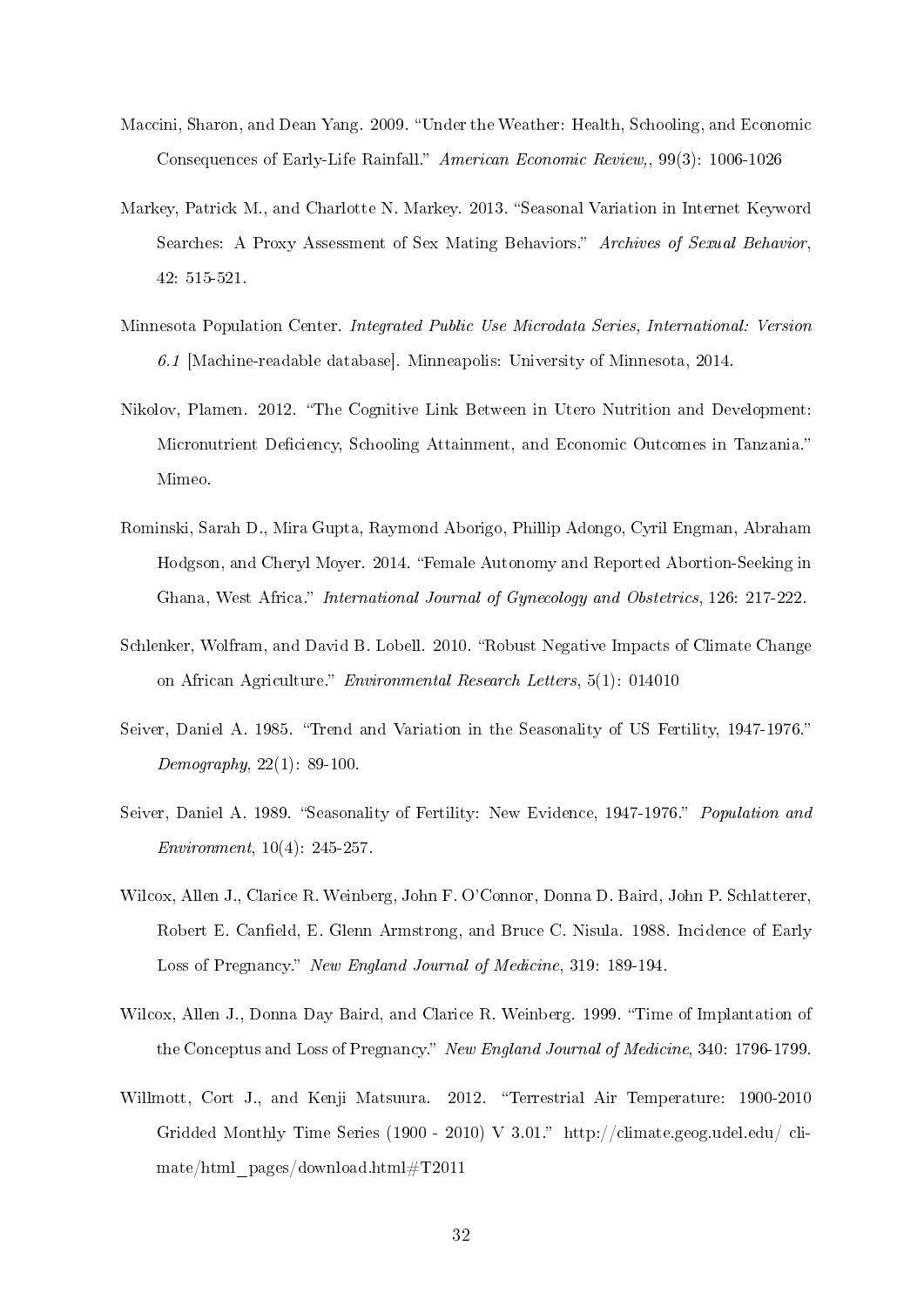## Tables

| Variable                                     | Mean  | Standard<br>Deviation |
|----------------------------------------------|-------|-----------------------|
| Panel A. Weather Data                        |       |                       |
| Temperature at Conception $(°C)$             | 22.9  | 0.759                 |
| Precipitation at Conception (mm)             | 102.1 | 42.3                  |
| Panel B. Census Data                         |       |                       |
| Years of Schooling – Imputed from Attainment | 5.23  | 4.27                  |
| Years of Schooling                           | 5.14  | 4.04                  |
| Literacy                                     | 0.723 | 0.448                 |
| No Disability                                | 0.972 | 0.165                 |
| Mother's Years of Schooling                  | 3.36  | 4.11                  |
| Father's Years of Schooling                  | 5.16  | 4.70                  |
| Female                                       | 0.507 | 0.500                 |
| Panel C. DHS / AIS / MIS Data                |       |                       |
| Death (Child Mortality)                      | 0.053 | 0.224                 |
| Sexual Activity                              | 0.680 | 0.467                 |
| Terminated Pregnancy                         | 0.083 | 0.276                 |
| Mother's Primary Education $+$               | 0.616 | 0.486                 |
| Mother's Secondary Education +               | 0.237 | 0.425                 |
| Wealth Index                                 | 3.13  | 1.44                  |
| Improved Sanitation                          | 0.267 | 0.442                 |
| Improved Water                               | 0.593 | 0.491                 |

## Table I: Summary Statistics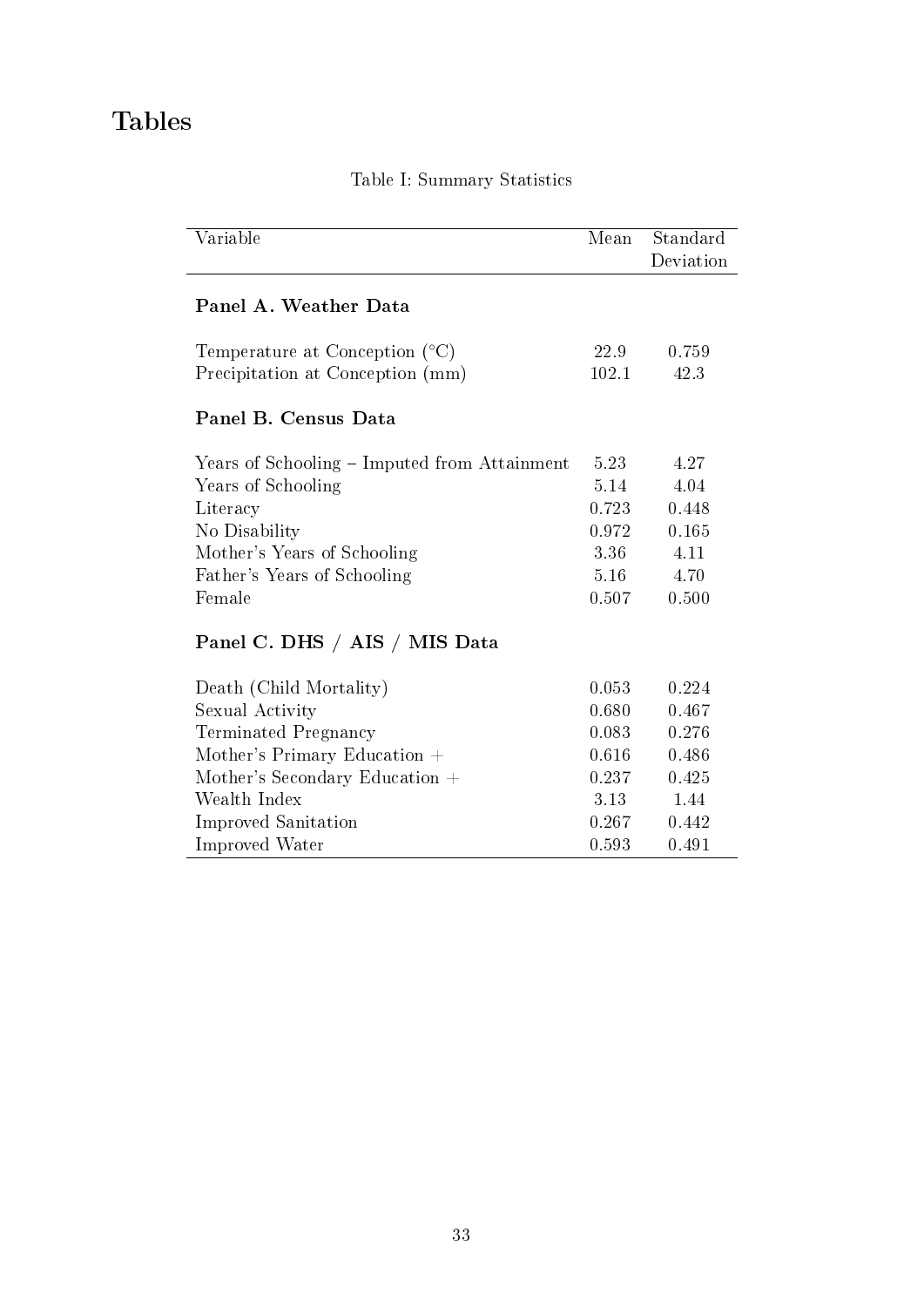|                                                                                                                                                                                                                                                                                                                                                                                                                                                                                                                          | $\overline{(1)}$<br>Years of<br>Schooling | $\overline{2}$<br>Years of<br>Schooling | (3)<br>Years of<br>Schooling            | (4)<br>Years of<br>Schooling            | (5)<br>Years of<br>Schooling            | (6)<br>Years of<br>Schooling                                                                                                                                                                                                                                                                                                                                                                                                                              |
|--------------------------------------------------------------------------------------------------------------------------------------------------------------------------------------------------------------------------------------------------------------------------------------------------------------------------------------------------------------------------------------------------------------------------------------------------------------------------------------------------------------------------|-------------------------------------------|-----------------------------------------|-----------------------------------------|-----------------------------------------|-----------------------------------------|-----------------------------------------------------------------------------------------------------------------------------------------------------------------------------------------------------------------------------------------------------------------------------------------------------------------------------------------------------------------------------------------------------------------------------------------------------------|
| Temperature at Birth - 15<br>Temperature at Birth - 14<br>Temperature at Birth - 13<br>Temperature at Birth - 12<br>Temperature at Birth - 11<br>Temperature at Birth - 10<br>Temperature at Birth - 9<br>Temperature at Birth - 8<br>Temperature at Birth - 7<br>Temperature at Birth - 6<br>Temperature at Birth - 5<br>Temperature at Birth - 4<br>Temperature at Birth - 3<br>Temperature at Birth - 2<br>Temperature at Birth - 1<br>Temperature at Birth<br>Temperature at Birth $+1$<br>Temperature at Birth $+2$ | (Attainment)<br>$0.0932***$<br>(0.0008)   | (Attainment)<br>$0.0743***$<br>(0.0066) | (Attainment)<br>$0.0652***$<br>(0.0062) | (Attainment)<br>$0.0793***$<br>(0.0140) | (Attainment)<br>$0.0760***$<br>(0.0140) | (Attainment)<br>0.0167<br>(0.0126)<br>0.0149<br>(0.0137)<br>$-0.00933$<br>(0.0126)<br>0.00288<br>(0.0124)<br>0.0129<br>(0.0133)<br>$0.0225*$<br>(0.0130)<br>$0.0314**$<br>(0.0135)<br>$0.0261**$<br>(0.0126)<br>0.0139<br>(0.0132)<br>0.0155<br>(0.0128)<br>$-0.0082$<br>(0.0134)<br>$-0.0036$<br>(0.0110)<br>0.0016<br>(0.0145)<br>0.0147<br>(0.0128)<br>$-0.0028$<br>(0.0144)<br>0.0084<br>(0.0148)<br>$0.0280**$<br>(0.0134)<br>$0.0289**$<br>(0.0147) |
| Temperature at Birth $+3$<br>Precipitation at Birth - 9                                                                                                                                                                                                                                                                                                                                                                                                                                                                  |                                           |                                         |                                         |                                         | $-0.0004***$                            | $0.0379***$<br>(0.0120)                                                                                                                                                                                                                                                                                                                                                                                                                                   |
| Region FE<br>Year FE<br>Month FE                                                                                                                                                                                                                                                                                                                                                                                                                                                                                         |                                           | Yes<br>Yes                              | Yes<br>Yes<br>Yes                       | Yes                                     | (0.0001)<br>Yes                         | Yes                                                                                                                                                                                                                                                                                                                                                                                                                                                       |
| Region-Month FE                                                                                                                                                                                                                                                                                                                                                                                                                                                                                                          |                                           |                                         |                                         | Yes                                     | Yes                                     | Yes                                                                                                                                                                                                                                                                                                                                                                                                                                                       |
| Observations<br>R-squared                                                                                                                                                                                                                                                                                                                                                                                                                                                                                                | 3,640,483<br>0.004                        | 3,640,483<br>0.222                      | 3,640,483<br>0.223                      | 3,640,483<br>0.224                      | 3,640,483<br>0.225                      | 3,640,483<br>0.225                                                                                                                                                                                                                                                                                                                                                                                                                                        |

Table II: Temperature and Years of Schooling Based on Local Educational Attainment in the Census

Notes: The dependent variable is the number of years of schooling, imputed from a measure of educational attainment found in the Census data. The variable "Temperature at Birth - X" refers to the temperature in Celsius degrees which prevails X months before birth. "Precipitation at Birth - 9" refers to the precipitation level nine months before birth measured in millimeters. All regressions cluster at the region-month level except for column (1), which reports robust standard errors. Standard errors are in parentheses. \*\*\*  $p < 0.01$ , \*\*  $p < 0.05$ , \*  $p < 0.1$ .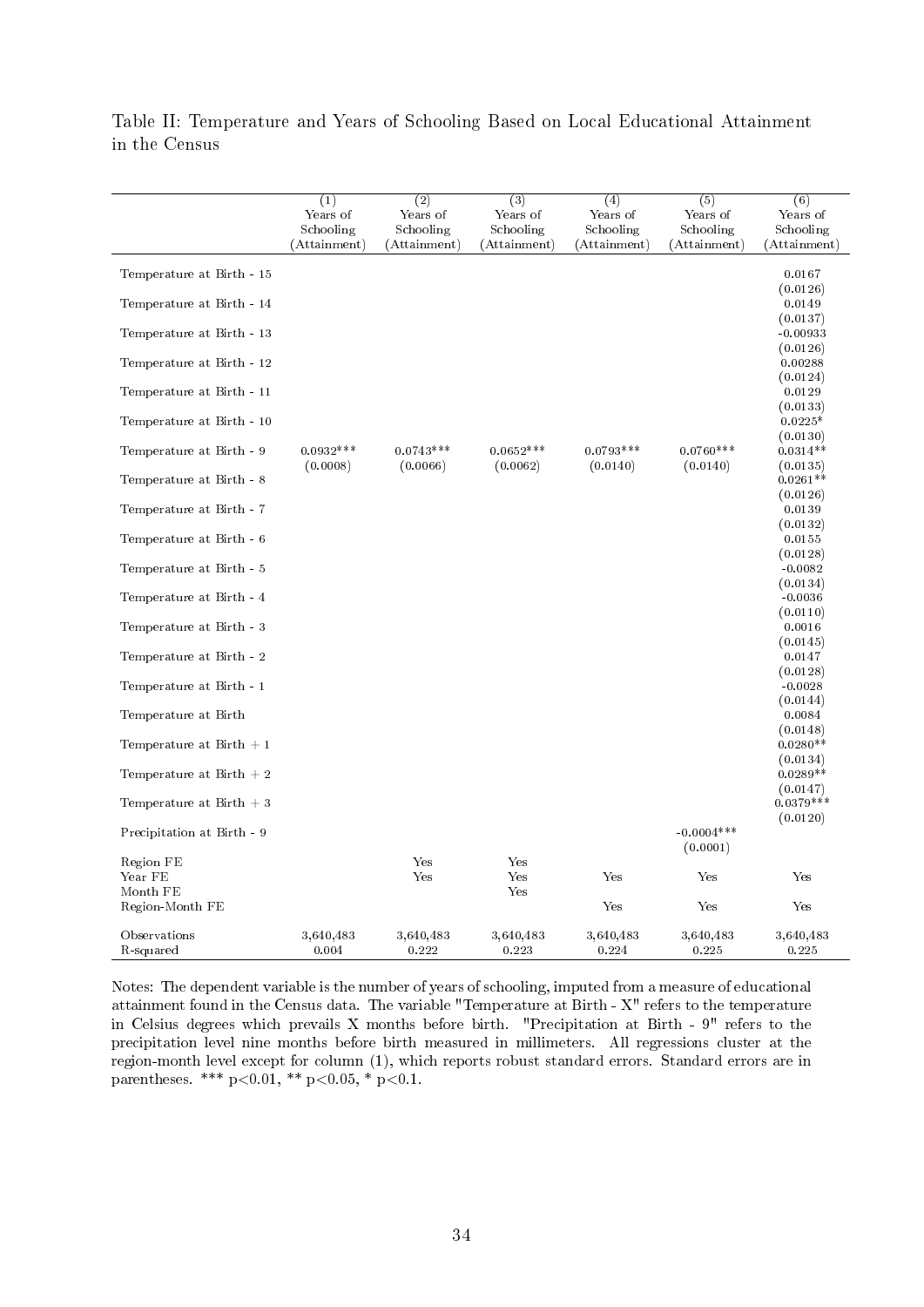|                            | (1)                | $\overline{(2)}$   | $\overline{(3)}$   | (4)                | $\overline{(5)}$             | $\overline{(6)}$               |
|----------------------------|--------------------|--------------------|--------------------|--------------------|------------------------------|--------------------------------|
|                            | Literate           | Literate           | Literate           | Literate           | Literate                     | Literate                       |
| Temperature at Birth - 15  |                    |                    |                    |                    |                              | $0.0018*$                      |
| Temperature at Birth - 14  |                    |                    |                    |                    |                              | (0.0011)<br>0.0013             |
| Temperature at Birth - 13  |                    |                    |                    |                    |                              | (0.0013)<br>$-0.0009$          |
| Temperature at Birth - 12  |                    |                    |                    |                    |                              | (0.0012)<br>0.0006             |
| Temperature at Birth - 11  |                    |                    |                    |                    |                              | (0.0013)<br>0.0015             |
| Temperature at Birth - 10  |                    |                    |                    |                    |                              | (0.0012)<br>$0.0027**$         |
| Temperature at Birth - 9   | $-0.0070***$       | $0.0063***$        | $0.0058***$        | $0.0083***$        | $0.0083***$                  | (0.0013)<br>$0.0032**$         |
| Temperature at Birth - 8   | $(9.04e-0.5)$      | (0.0005)           | (0.0005)           | (0.0012)           | (0.0012)                     | (0.0012)<br>$0.0036***$        |
| Temperature at Birth - 7   |                    |                    |                    |                    |                              | (0.0011)<br>0.0021             |
| Temperature at Birth - 6   |                    |                    |                    |                    |                              | (0.0013)<br>$0.0028**$         |
| Temperature at Birth - 5   |                    |                    |                    |                    |                              | (0.0013)<br>0.0005             |
| Temperature at Birth - 4   |                    |                    |                    |                    |                              | (0.0013)<br>0.0013             |
| Temperature at Birth - 3   |                    |                    |                    |                    |                              | (0.0012)<br>0.0013<br>(0.0013) |
| Temperature at Birth - 2   |                    |                    |                    |                    |                              | 0.0008<br>(0.0011)             |
| Temperature at Birth - 1   |                    |                    |                    |                    |                              | $-0.0005$<br>(0.0012)          |
| Temperature at Birth       |                    |                    |                    |                    |                              | 0.0004<br>(0.0014)             |
| Temperature at Birth $+1$  |                    |                    |                    |                    |                              | 0.0012<br>(0.0014)             |
| Temperature at Birth $+2$  |                    |                    |                    |                    |                              | 0.0007<br>(0.0016)             |
| Temperature at Birth $+3$  |                    |                    |                    |                    |                              | 0.0002<br>(0.0013)             |
| Precipitation at Birth - 9 |                    |                    |                    |                    | $-3.48e-07$<br>$(1.32e-0.5)$ |                                |
| Region FE                  |                    | $_{\rm Yes}$       | Yes                |                    |                              |                                |
| Year FE                    |                    | Yes                | Yes                | Yes                | Yes                          | Yes                            |
| Month FE                   |                    |                    | Yes                |                    |                              |                                |
| Region-Month FE            |                    |                    |                    | Yes                | Yes                          | Yes                            |
| Observations<br>R-squared  | 3,600,947<br>0.002 | 3,600,947<br>0.150 | 3,600,947<br>0.151 | 3,600,947<br>0.152 | 3,600,947<br>0.152           | 3,600,947<br>0.152             |

#### Table III: Temperature and Literacy in the Census

Notes: The dependent variable is an indicator variable which takes a value of one if the individual reports being literate in the Census. The variable "Temperature at Birth - X" refers to the temperature in Celsius degrees which prevails X months before birth. "Precipitation at Birth - 9" refers to the precipitation level nine months before birth measured in millimeters. All regressions cluster at the region-month level except for column (1), which reports robust standard errors. Standard errors are in parentheses. \*\*\*  $p<0.01$ , \*\*  $p<0.05$ , \*  $p<0.1$ .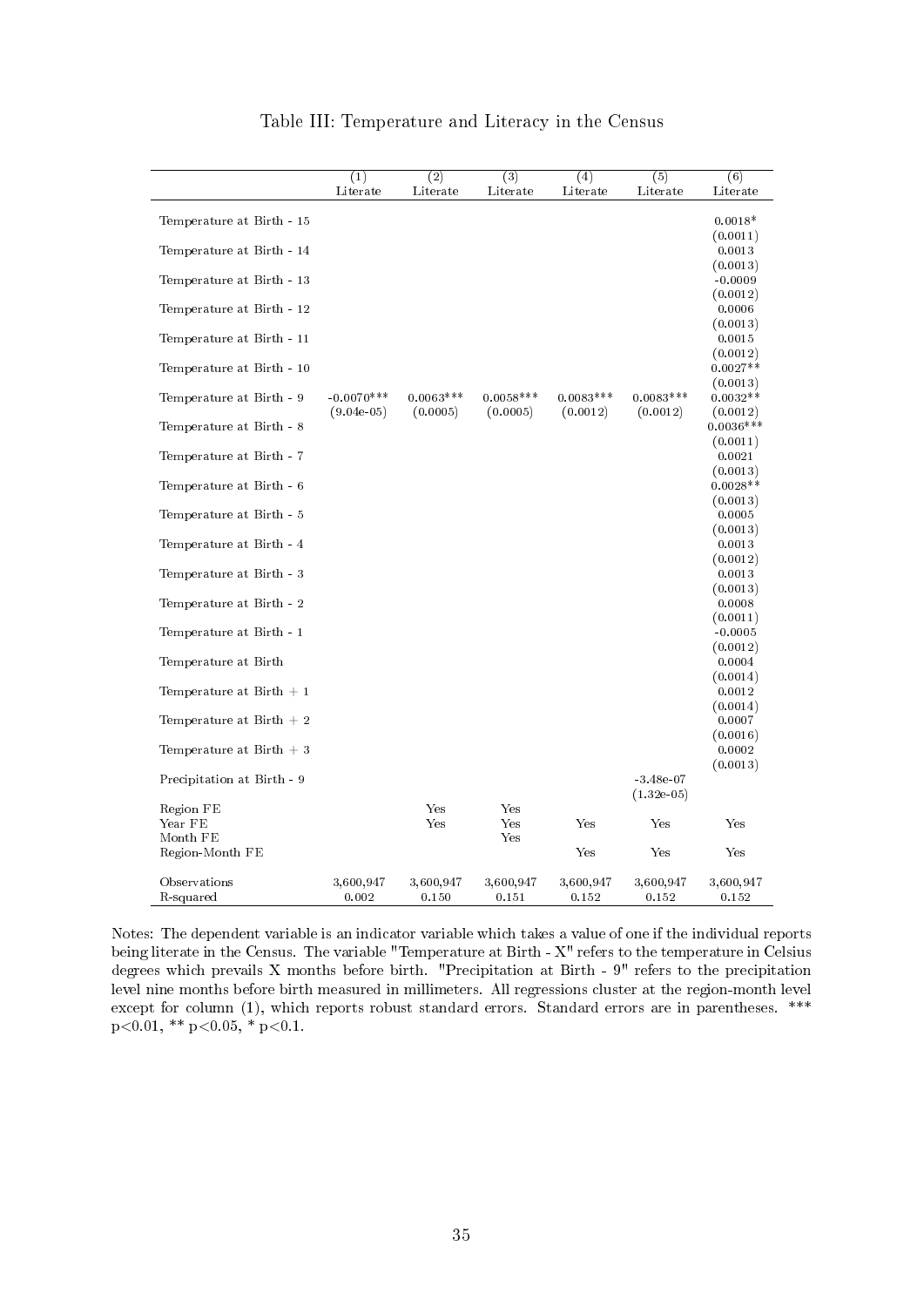|                            | (1)<br>No                   | $\overline{(2)}$<br>No      | $\overline{(3)}$<br>No      | $\overline{(4)}$<br>No  | $\overline{(5)}$<br>No       | (6)<br>No                |
|----------------------------|-----------------------------|-----------------------------|-----------------------------|-------------------------|------------------------------|--------------------------|
|                            | Disability                  | Disability                  | Disability                  | Disability              | Disability                   | Disability               |
| Temperature at Birth - 15  |                             |                             |                             |                         |                              | $0.0005***$<br>(0.0001)  |
| Temperature at Birth - 14  |                             |                             |                             |                         |                              | $0.0005***$<br>(0.0001)  |
| Temperature at Birth - 13  |                             |                             |                             |                         |                              | $0.0006$ ***<br>(0.0001) |
| Temperature at Birth - 12  |                             |                             |                             |                         |                              | $0.0003*$<br>(0.0002)    |
| Temperature at Birth - 11  |                             |                             |                             |                         |                              | 0.0001<br>(0.0002)       |
| Temperature at Birth - 10  |                             |                             |                             |                         |                              | 0.0001<br>(0.0001)       |
| Temperature at Birth - 9   | $0.0021***$<br>$(2.99e-05)$ | $0.0001**$<br>$(6.78e-0.5)$ | $0.0003***$<br>$(7.68e-05)$ | $0.0017***$<br>(0.0001) | $0.0017***$<br>(0.0001)      | $0.0004**$<br>(0.0001)   |
| Temperature at Birth - 8   |                             |                             |                             |                         |                              | $0.0004**$<br>(0.0001)   |
| Temperature at Birth - 7   |                             |                             |                             |                         |                              | $0.0003**$<br>(0.0001)   |
| Temperature at Birth - 6   |                             |                             |                             |                         |                              | $0.0005***$<br>(0.0001)  |
| Temperature at Birth - 5   |                             |                             |                             |                         |                              | $0.0003*$<br>(0.0001)    |
| Temperature at Birth - 4   |                             |                             |                             |                         |                              | $0.0005***$<br>(0.0001)  |
| Temperature at Birth - 3   |                             |                             |                             |                         |                              | $0.0003*$<br>(0.0001)    |
| Temperature at Birth - 2   |                             |                             |                             |                         |                              | $0.0003**$<br>(0.0001)   |
| Temperature at Birth - 1   |                             |                             |                             |                         |                              | $0.0005***$<br>(0.0002)  |
| Temperature at Birth       |                             |                             |                             |                         |                              | $0.0008***$<br>(0.0002)  |
| Temperature at Birth $+1$  |                             |                             |                             |                         |                              | $0.0003*$<br>(0.0001)    |
| Temperature at Birth $+2$  |                             |                             |                             |                         |                              | $0.0007***$<br>(0.0001)  |
| Temperature at Birth $+3$  |                             |                             |                             |                         |                              | $0.0005***$<br>(0.0001)  |
| Precipitation at Birth - 9 |                             |                             |                             |                         | $5.50e-06**$<br>$(2.64e-06)$ |                          |
| Region FE<br>Year FE       |                             | Yes<br>Yes                  | $_{\rm Yes}$<br>Yes         | Yes                     | Yes                          | Yes                      |
| Month FE                   |                             |                             | Yes                         |                         |                              |                          |
| Region-Month FE            |                             |                             |                             | Yes                     | Yes                          | Yes                      |
| Observations<br>R-squared  | 3,620,457<br>0.001          | 3,620,457<br>0.012          | 3,620,457<br>0.012          | 3,620,457<br>0.012      | 3,620,457<br>0.012           | 3,620,457<br>0.013       |

Table IV: Temperature and Reported No Disability in the Census

Notes: The dependent variable is an indicator variable which takes a value of one if the individual reports having no disability in the Census. The variable "Temperature at Birth - X" refers to the temperature in Celsius degrees which prevails X months before birth. "Precipitation at Birth - 9" refers to the precipitation level nine months before birth measured in millimeters. All regressions cluster at the region-month level except for column (1), which reports robust standard errors. Standard errors are in parentheses. \*\*\*  $p<0.01$ , \*\*  $p<0.05$ , \*  $p<0.1$ .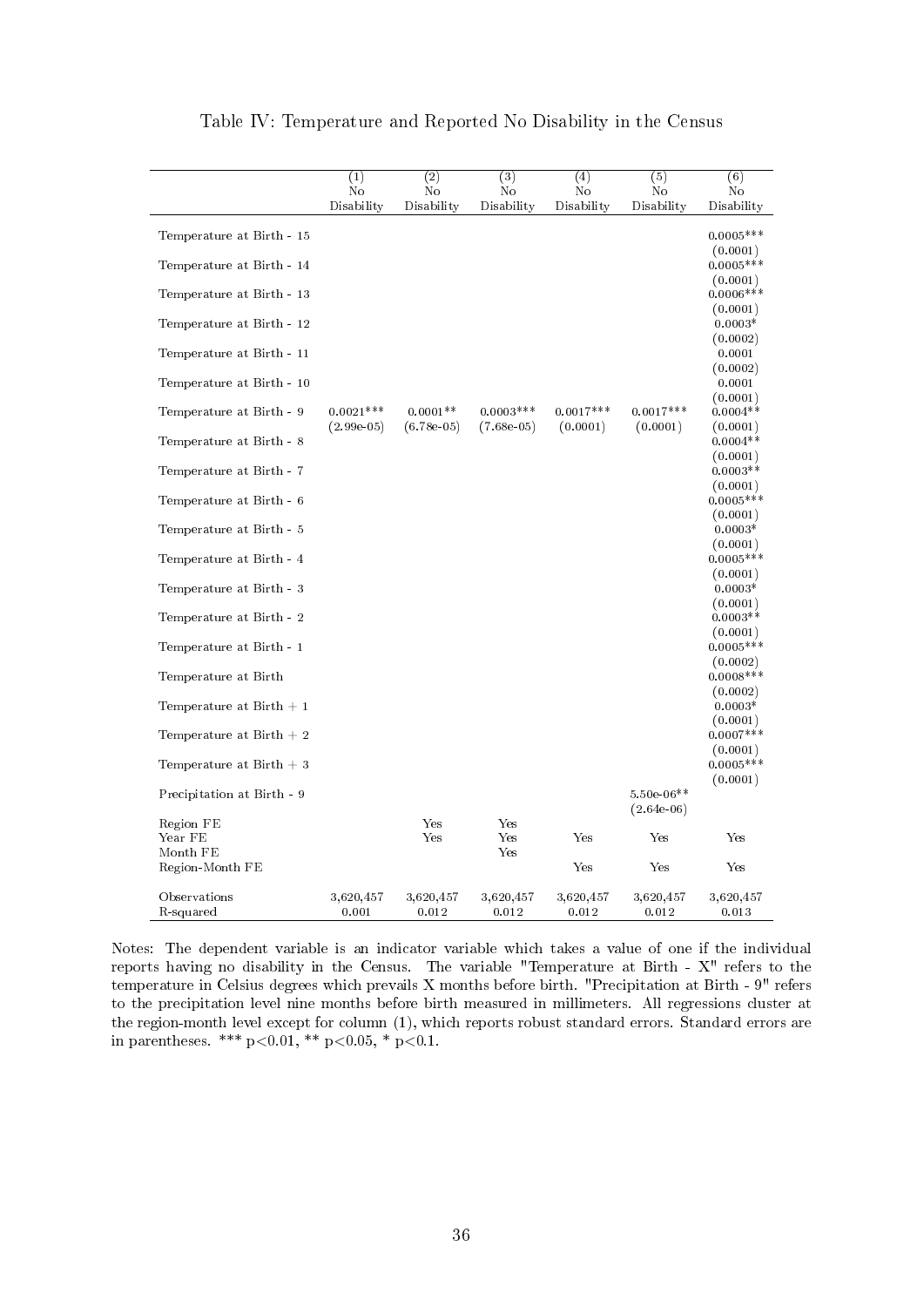|                           | $\overline{(1)}$<br>Death | (2)<br>Death | (3)<br>Death | (4)<br>Death | (5)<br>Death          |
|---------------------------|---------------------------|--------------|--------------|--------------|-----------------------|
|                           |                           |              |              |              |                       |
| Temperature at birth - 15 |                           |              |              |              | $-0.0000$             |
|                           |                           |              |              |              | (0.0016)              |
| Temperature at birth - 14 |                           |              |              |              | 0.0012                |
|                           |                           |              |              |              | (0.0017)              |
| Temperature at birth - 13 |                           |              |              |              | 0.0021                |
|                           |                           |              |              |              | (0.0017)<br>$0.0029*$ |
| Temperature at birth - 12 |                           |              |              |              | (0.0017)              |
| Temperature at birth - 11 |                           |              |              |              | 0.0002                |
|                           |                           |              |              |              | (0.0018)              |
| Temperature at birth - 10 |                           |              |              |              | $-0.0020$             |
|                           |                           |              |              |              | (0.0017)              |
| Temperature at birth - 9  | 0.0001                    | $-0.0003$    | $-0.0008**$  | $-0.0049***$ | $-0.0036**$           |
|                           | (0.0002)                  | (0.0003)     | (0.0004)     | (0.0014)     | (0.0016)              |
| Temperature at birth - 8  |                           |              |              |              | $-0.0009$             |
|                           |                           |              |              |              | (0.0017)              |
| Temperature at birth - 7  |                           |              |              |              | $-0.0047***$          |
|                           |                           |              |              |              | (0.0017)              |
| Temperature at birth - 6  |                           |              |              |              | 0.0015<br>(0.0017)    |
| Temperature at birth - 5  |                           |              |              |              | $-0.0012$             |
|                           |                           |              |              |              | (0.0018)              |
| Temperature at birth - 4  |                           |              |              |              | 0.0004                |
|                           |                           |              |              |              | (0.0017)              |
| Temperature at birth - 3  |                           |              |              |              | 0.0004                |
|                           |                           |              |              |              | (0.0017)              |
| Temperature at birth - 2  |                           |              |              |              | $-0.0024$             |
|                           |                           |              |              |              | (0.0017)              |
| Temperature at birth -1   |                           |              |              |              | 0.0021                |
|                           |                           |              |              |              | (0.0018)<br>$-0.0005$ |
| Temperature at birth      |                           |              |              |              | (0.0016)              |
|                           |                           |              |              |              |                       |
| Region FE                 |                           | Yes          |              |              |                       |
| Year of birth FE          |                           | Yes          | Yes          | Yes          | Yes                   |
| Month of birth FE         |                           |              |              |              |                       |
| Region-Month of birth FE  |                           |              |              | Yes          | Yes                   |
| Observations              | 101,480                   | 101,480      | 101,480      | 101,480      | 101,480               |
| R-squared                 | 0.0000                    | 0.0075       | 0.0077       | 0.0428       | 0.0430                |

Table V: Temperature and Under-2 Mortality in the DHS / MIS / AIS

Notes: The dependent variable is an indicator variable which takes a value of one if the child is dead at the time of the interview. The sample is restricted to children who are (or would have been) less than two years old at the time of the interview. The variable "Temperature at Birth - X" refers to the temperature in Celsius degrees which prevails X months before birth. All regressions cluster at the region-month level except for column (1), which reports robust standard errors. Standard errors are in parentheses. \*\*\* p<0.01, \*\* p<0.05, \* p<0.1.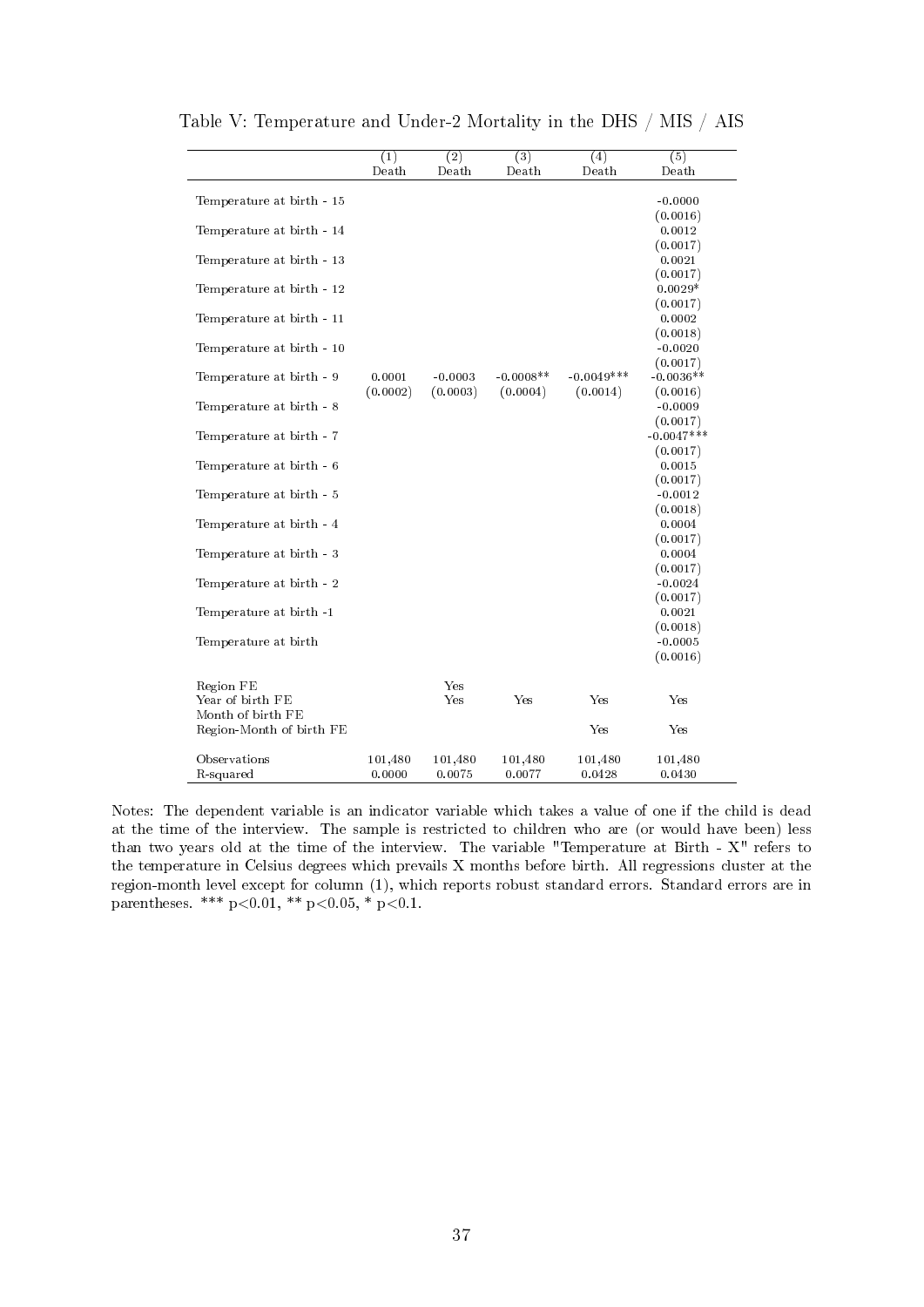|                                          | (1)          | (2)          | (3)          | (4)          |
|------------------------------------------|--------------|--------------|--------------|--------------|
|                                          | Sexually     | Sexually     | Sexually     | Sexually     |
|                                          | Active       | Active       | Active       | Active       |
|                                          |              |              |              |              |
| Demeaned Temperature at Interview        |              | $-0.0172***$ | $-0.0165***$ | $-0.0229***$ |
|                                          |              | (0.0040)     | (0.0041)     | (0.0074)     |
| Demeaned Temperature at Interview - 1    |              |              | $-0.0050$    | $-0.0044$    |
|                                          |              |              | (0.0039)     | (0.0036)     |
| Demeaned Temperature at Interview - 2    |              |              | 0.0052       | 0.0059       |
|                                          |              |              | (0.0038)     | (0.0036)     |
| Primary $Edu +$                          | $-0.0479***$ |              |              | $-0.0468***$ |
|                                          | (0.0040)     |              |              | (0.0040)     |
| Wealth Index                             | $-0.0092***$ |              |              | $-0.0092***$ |
|                                          | (0.0014)     |              |              | (0.0014)     |
| Primary Edu $+$ <sup>*</sup> Temperature |              |              |              | $0.0087**$   |
|                                          |              |              |              | (0.0041)     |
| Wealth*Temperature                       |              |              |              | 0.0019       |
|                                          |              |              |              | (0.0015)     |
|                                          |              |              |              |              |
| Year of Birth FE                         | Yes          | Yes          | Yes          | Yes          |
| Age of Mother FE                         | Yes          | Yes          | Yes          | Yes          |
|                                          |              |              |              |              |
| Observations                             | 356,908      | 356,908      | 356,908      | 356,908      |
| R-squared                                | 0.0253       | 0.0221       | 0.0222       | 0.0259       |
|                                          |              |              |              |              |

Table VI: Temperature and Sexual Activity in the DHS / MIS / AIS

Notes: The dependent variable is an indicator variable which takes the value of one if the respondent was sexually active in the four weeks preceding the interview. Demeaned Temperature at Interview - X refers to the demeaned temperature in Celsius degrees prevailing in the respondent's region X months before the interview. The "Temperature" variable in the interaction terms is the detrended temperature at the time of interview. The wealth index is measured in quintiles, where 1 means you belong to the poorest 20 percent of respondents, while a 5 means you are in the richest 20 percent of respondents. All regressions include fixed effects for year and age of the mother, and are clustered at the region-month level. Robust standard errors are in parentheses. \*\*\* p<0.01, \*\* p<0.05, \* p<0.1.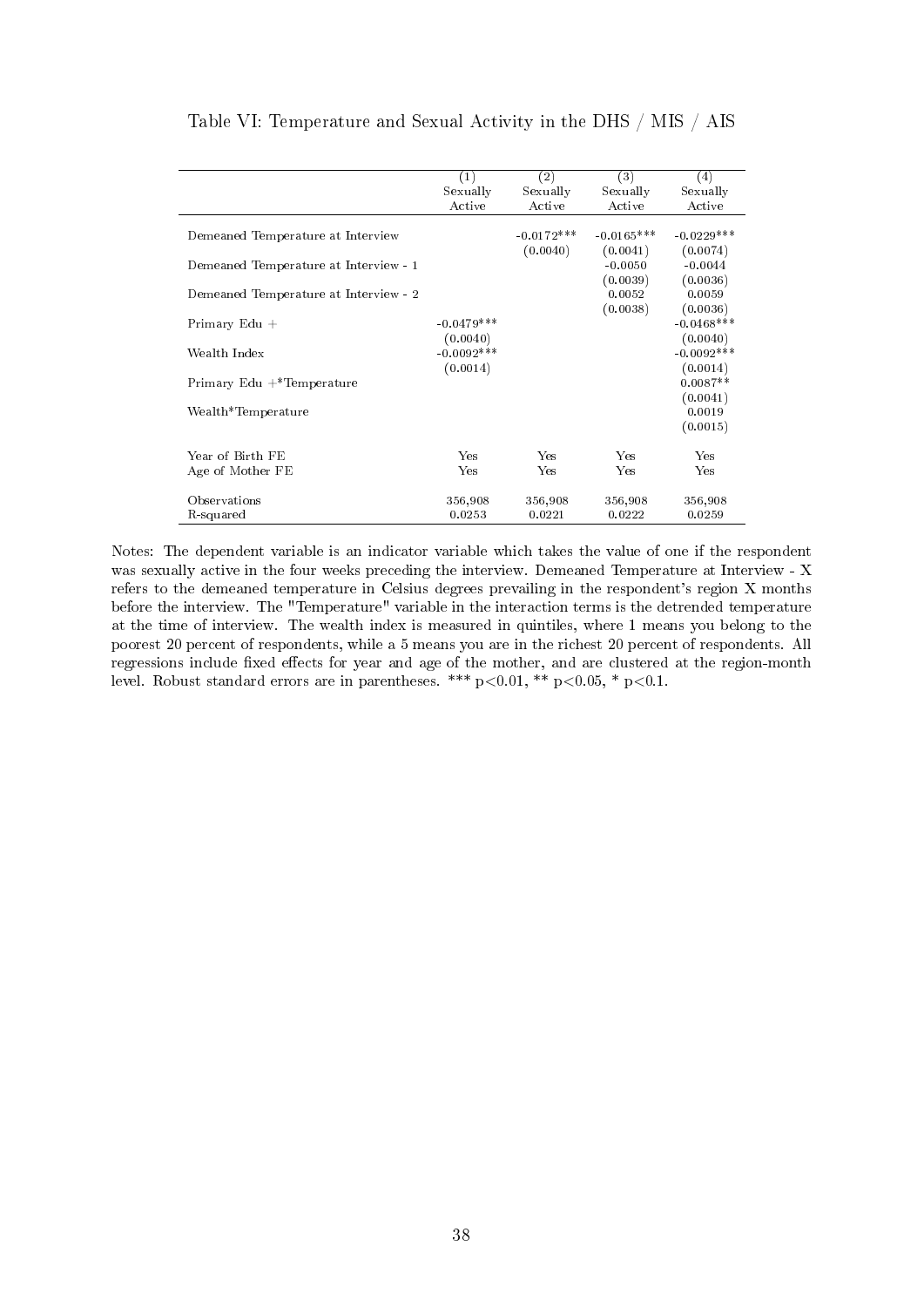|                          | (1)          | $\left( 2\right)$ | $\left( 3\right)$ | $\left( 4\right)$ |
|--------------------------|--------------|-------------------|-------------------|-------------------|
|                          | Searches:    | Searches:         | Sexual Searches   | Normalized        |
|                          | "Sex"        | "Porn"            | Index             | Index             |
|                          |              |                   |                   |                   |
| Temperature              | $-2.0525**$  | $-3.0186*$        | $-2.3724**$       | $-5.4691***$      |
|                          | (1.0539)     | (1.6869)          | (1.1255)          | (1.5345)          |
| Internet Use             |              |                   | $-0.2755***$      |                   |
|                          |              |                   | (0.0822)          |                   |
| "Yahoo"                  | $-0.1071**$  | $-0.0184$         |                   |                   |
|                          | (0.0489)     | (0.0640)          |                   |                   |
| "Google"                 | 0.0060       | $-0.1165$         |                   |                   |
|                          | (0.0457)     | (0.0779)          |                   |                   |
| "Hotmail"                | $-0.1136***$ | $-0.0704$         |                   |                   |
|                          | (0.0283)     | (0.0451)          |                   |                   |
| Year of Birth FE         | Yes          | Yes               | Yes               | Yes               |
|                          | Yes          | Yes               | Yes               | Yes               |
| Region-Month of Birth FE |              |                   |                   |                   |
| Observations             | 996          | 788               | 785               | 785               |
| R-squared                | 0.4368       | 0.6329            | 0.5934            | 0.5802            |

#### Table VII: Temperature and Google Searches in Africa

Notes: The dependent variables are indexes of search frequency normalized to the mean level of searches during the sample period (2004-2010). The "Sexual Searches Index" is a composite index of searches of "sex" and "porn", while the "Normalized Index" is the sexual searches index divided by "Internet Use", a composite index of searches for the three control words "Yahoo", "Google", and "Hotmail". All regressions include year and region-month fixed effects. Robust standard errors are in parentheses. \*\*\*  $p<0.01$ , \*\*  $p<0.05$ , \*  $p<0.1$ .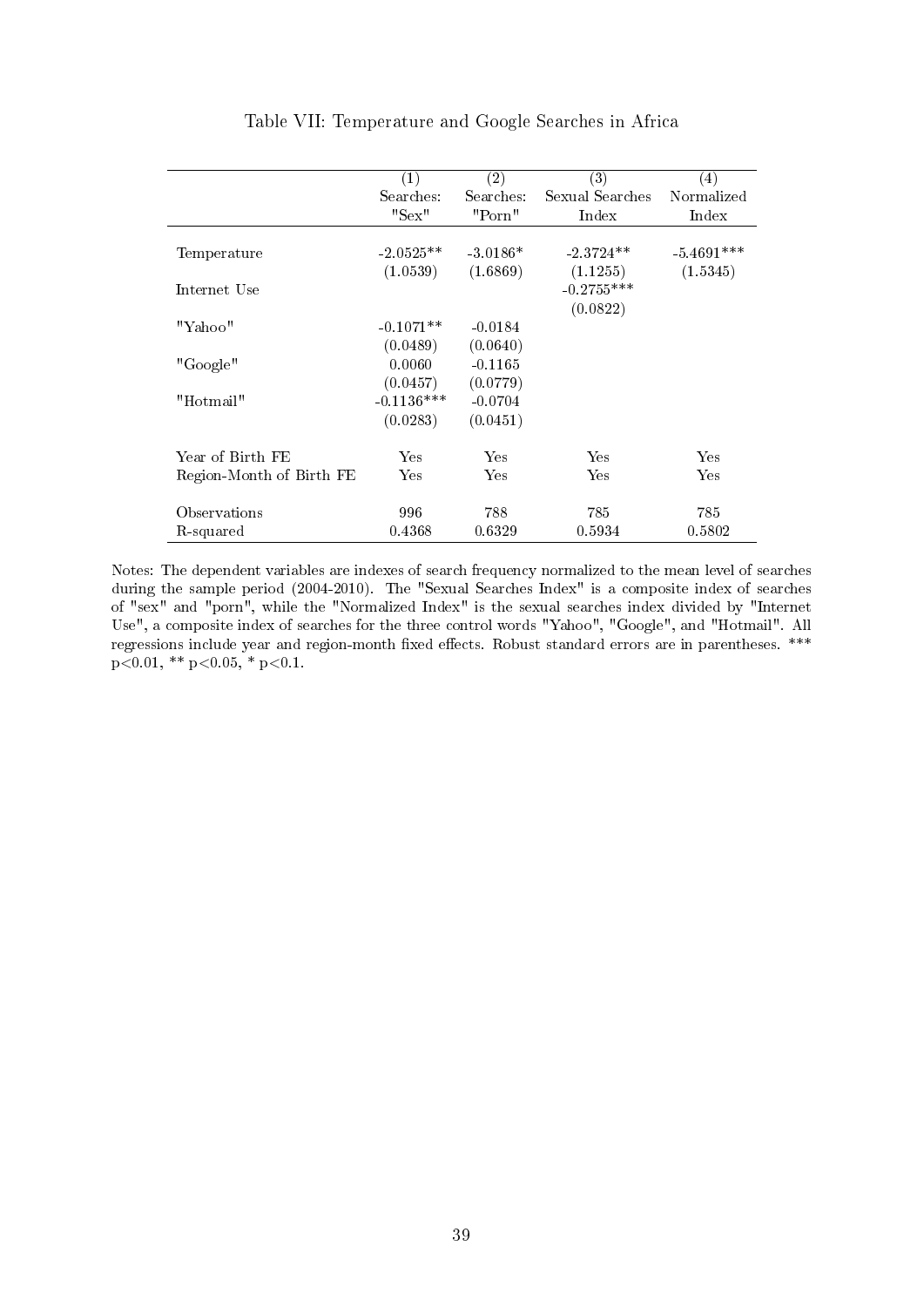|                          | (1)<br>Mother's<br>Primary<br>$Edu +$ | $\left( 2\right)$<br>Mother's<br>Secondary<br>$Edu +$ | (3)<br>Wealth<br>Index | (4)<br>Improved<br>Sanitation | $\left( 5\right)$<br>Improved<br>Water |
|--------------------------|---------------------------------------|-------------------------------------------------------|------------------------|-------------------------------|----------------------------------------|
| Temperature at Birth - 9 | $0.0051**$                            | $-0.0036$                                             | $-0.0066$              | $0.0070*$                     | 0.0002                                 |
|                          | (0.0025)                              | (0.0028)                                              | (0.0103)               | (0.0039)                      | (0.0038)                               |
| Year of Birth FE         | Yes                                   | Yes                                                   | Yes                    | Yes                           | Yes                                    |
| Region-Month of Birth FE | Yes                                   | Yes                                                   | Yes                    | Yes                           | Yes                                    |
| Observations             | 86.915                                | 86.915                                                | 90,130                 | 88,516                        | 88,263                                 |
| R-squared                | 0.4298                                | 0.2602                                                | 0.2745                 | 0.2687                        | 0.1936                                 |

Table VIII: Temperature and Parents' Characteristics in the DHS / MIS / AIS

Notes. The sample contains mothers who gave birth in the two years preceding the interview. "Mother's Primary  $+$ " indicates that the mother's level of education is at least primary. "Mother's Secondary  $+$ " indicates that the mother's level of education is at least secondary. "Wealth Index" measures the wealth quintile of the individual. Standard errors, clustered at the region-month of birth level, are in parentheses. \*\*\*  $p<0.01$ , \*\*  $p<0.05$ , \*  $p<0.1$ .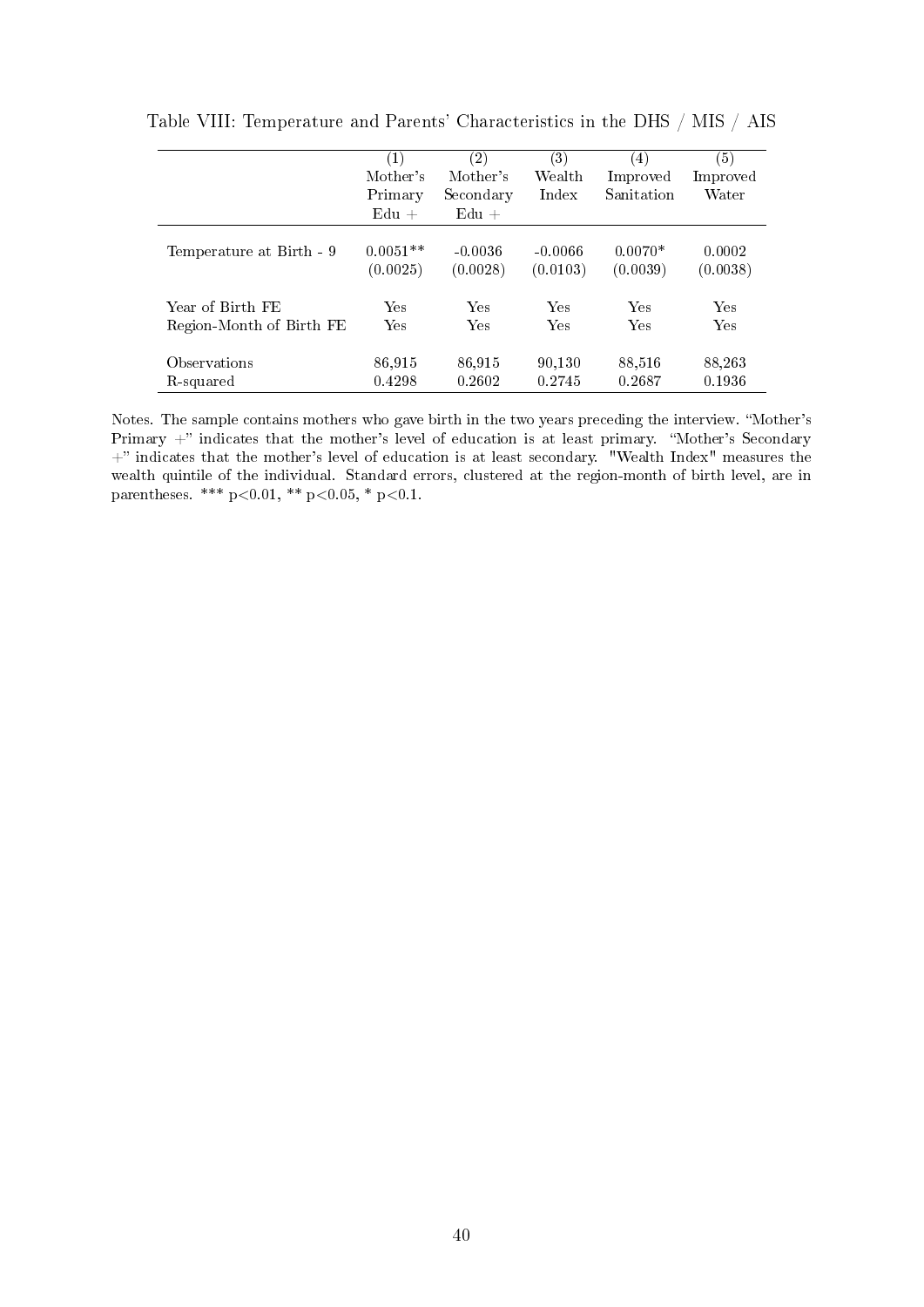|                                                                                                      | (1)                                      | $\overline{(2)}$                                                                                      | $\overline{(3)}$                  | (4)                                                                                                    | (5)                      | (6)                                                                                                       | (7)                  | $\overline{(8)}$                                                                                               |
|------------------------------------------------------------------------------------------------------|------------------------------------------|-------------------------------------------------------------------------------------------------------|-----------------------------------|--------------------------------------------------------------------------------------------------------|--------------------------|-----------------------------------------------------------------------------------------------------------|----------------------|----------------------------------------------------------------------------------------------------------------|
| Panel A. Census                                                                                      |                                          |                                                                                                       |                                   |                                                                                                        |                          |                                                                                                           |                      |                                                                                                                |
|                                                                                                      | Years of<br>Schooling<br>(At tain men t) | Years of<br>Schooling<br>(Attainment)                                                                 | Years of<br>Schooling<br>(Direct) | Years of<br>Schooling<br>(Direct)                                                                      | Literate                 | Literate                                                                                                  | No<br>Disability     | N <sub>o</sub><br>Disability                                                                                   |
| Temperature at Birth - 9<br>Mother's Education<br>(Years)<br>Father's Education<br>(Years)<br>Female | $0.0228*$<br>(0.0122)                    | $0.0262**$<br>(0.0120)<br>$0.130***$<br>(0.0015)<br>$0.158***$<br>(0.0020)<br>$-0.113***$<br>(0.0161) | $0.0418***$<br>(0.0117)           | $0.0439***$<br>(0.0115)<br>$0.123***$<br>(0.0016)<br>$0.143***$<br>(0.0018)<br>$-0.106***$<br>(0.0159) | $0.0115***$<br>(0.0015)  | $0.0118***$<br>(0.0015)<br>$0.0099***$<br>(0.0002)<br>$0.0149***$<br>(0.0003)<br>$-0.0168***$<br>(0.0018) | 6.13e-05<br>(0.0002) | 6.22e-05<br>(0.0002)<br>$0.0002$ ***<br>$(5.73e-05)$<br>$6.61e-0.5$<br>$(4.91e-05)$<br>$0.0025***$<br>(0.0003) |
| Year FE<br>Region-Month of Birth FE                                                                  | Yes<br>Yes                               | Yes<br>Yes                                                                                            | Yes<br>Yes                        | Yes<br>Yes                                                                                             | Yes<br>Yes               | Yes<br>Yes                                                                                                | Yes<br>Yes           | Yes<br>Yes                                                                                                     |
| Observations<br>R-squared                                                                            | 913,878<br>0.340                         | 913,878<br>0.414                                                                                      | 852,533<br>0.356                  | 852,533<br>0.425                                                                                       | 848,743<br>0.162         | 848,743<br>0.201                                                                                          | 898,902<br>0.010     | 898,902<br>0.010                                                                                               |
| Panel B. DHS / MIS / AIS                                                                             |                                          |                                                                                                       |                                   |                                                                                                        |                          |                                                                                                           |                      |                                                                                                                |
|                                                                                                      | Death                                    | Death                                                                                                 | Death                             | Death                                                                                                  | Death                    |                                                                                                           |                      |                                                                                                                |
| Temperature at Birth - 9                                                                             | $-0.0056***$<br>(0.0015)                 | $-0.0056***$<br>(0.0015)                                                                              | $-0.0056$ ***<br>(0.0015)         | $-0.0053***$<br>(0.0016)                                                                               | $-0.0053***$<br>(0.0016) |                                                                                                           |                      |                                                                                                                |
| Mother's Primary Edu $+$                                                                             |                                          | $-0.0094***$<br>(0.0019)                                                                              |                                   |                                                                                                        |                          |                                                                                                           |                      |                                                                                                                |
| Mother's Secondary Edu +                                                                             |                                          |                                                                                                       | $-0.0108***$<br>(0.0021)          |                                                                                                        |                          |                                                                                                           |                      |                                                                                                                |
| Wealth Index                                                                                         |                                          |                                                                                                       |                                   |                                                                                                        | $-0.0013**$<br>(0.0007)  |                                                                                                           |                      |                                                                                                                |
| Year of Birth FE<br>Region-Month of Birth FE                                                         | Yes<br>Yes                               | Yes<br>Yes                                                                                            | Yes<br>Yes                        | Yes<br>Yes                                                                                             | Yes<br>Yes               |                                                                                                           |                      |                                                                                                                |
| Observations<br>R-squared                                                                            | 86,915<br>0.0488                         | 86,915<br>0.0491                                                                                      | 86,915<br>0.0491                  | 90,130<br>0.0491                                                                                       | 90,130<br>0.0492         |                                                                                                           |                      |                                                                                                                |

Table IX: Temperature and Outcomes Controlling for Parents' Characteristics in the Census and in the DHS / MIS / AIS

Notes: In Panel A, the dependent variables are defined the same as in the corresponding Table 2-4 and A.2. Parental education variables are measure in years of schooling imputed from attainment. In Panel B, the sample contains mothers who gave birth in the two years preceding the interview. "Mother's Primary  $+$ " indicates that the mother's level of education is at least primary. "Mother's Secondary  $+$ " indicates that the mother's level of education is at least secondary. "Wealth Index" measures the wealth quintile of the individual. In both panels, standard errors, clustered at the region-month of birth level, are in parentheses. \*\*\* p<0.01, \*\* p<0.05, \* p<0.1.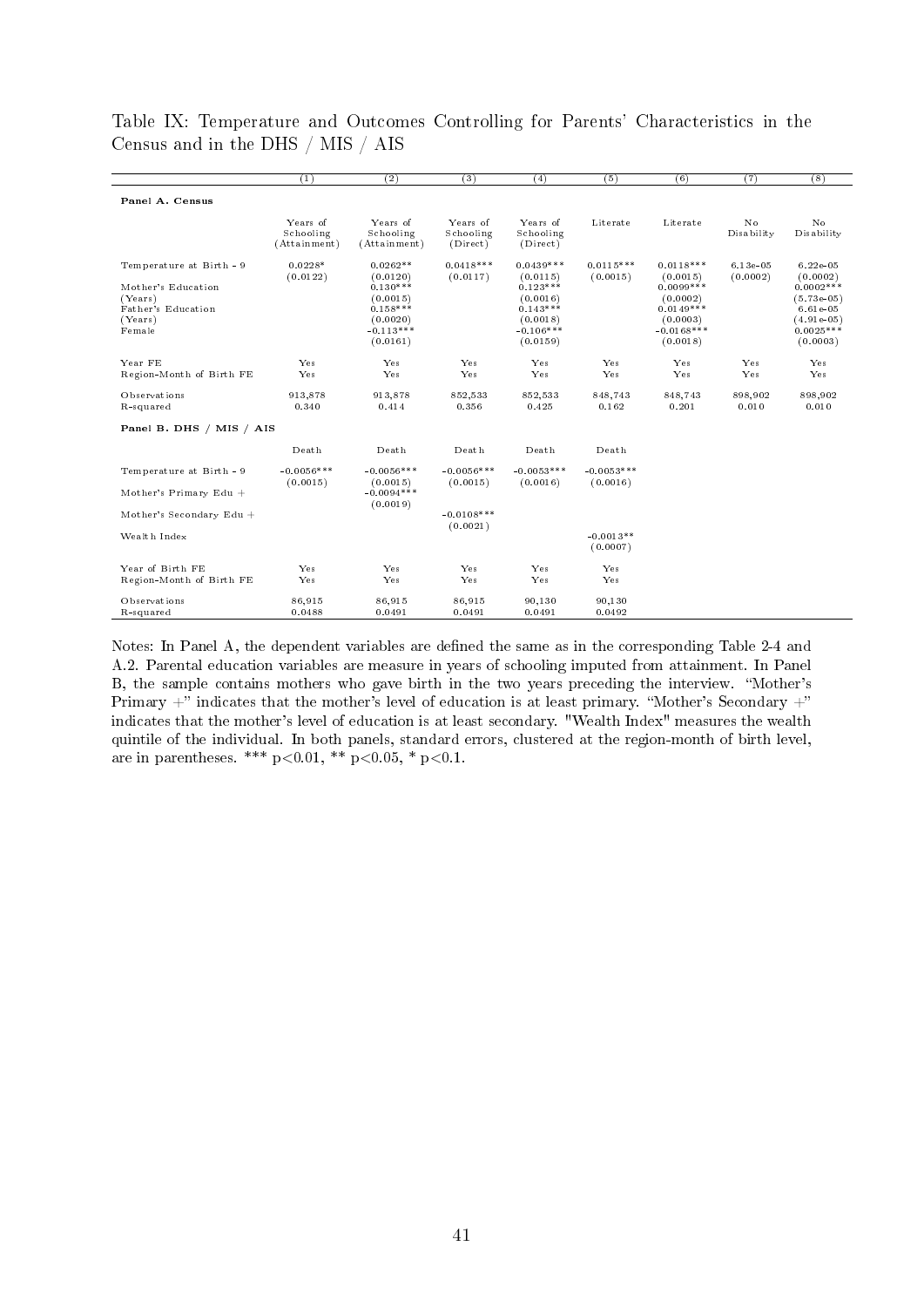|                                   | $^{(1)}$                | (2)                     | (3)                     | (4)                      | (5)                                 | (6)                                 |
|-----------------------------------|-------------------------|-------------------------|-------------------------|--------------------------|-------------------------------------|-------------------------------------|
|                                   | Termination             | Termination             | Termination             | Termination              | Termination                         | Termination                         |
| Demeaned Temperature at MRP - 3   |                         |                         |                         |                          | $-0.0021$<br>(0.0023)               | $-0.0021$<br>(0.0023)               |
| Demeaned Temperature at MRP - 2   |                         |                         |                         |                          | $-0.0036$                           | $-0.0035$                           |
| Demeaned Temperature at MRP - 1   |                         | $-0.0038**$<br>(0.0016) | $-0.0033**$<br>(0.0016) | $-0.0064***$<br>(0.0023) | (0.0025)<br>$-0.0047**$<br>(0.0023) | (0.0025)<br>$-0.0048**$<br>(0.0023) |
| Demeaned Temperature at MRP       |                         |                         |                         |                          | $-0.0009$<br>(0.0023)               | $-0.0009$<br>(0.0023)               |
| Demeaned Temperature at $MRP + 1$ |                         |                         |                         |                          | $-0.0014$<br>(0.0020)               | $-0.0014$<br>(0.0020)               |
| Mother's Primary Edu $+$          | $0.0121***$<br>(0.0026) |                         |                         |                          |                                     | $0.0120***$<br>(0.0028)             |
| Wealth Index                      | $0.0092***$<br>(0.0008) |                         |                         |                          |                                     | $0.0093***$<br>(0.0009)             |
| Region FE                         |                         | Yes                     | Yes                     |                          |                                     |                                     |
| Year of Pregnancy FE<br>MRP FE    | Yes                     | Yes                     | Yes<br>Yes              | Yes                      | Yes                                 | Yes                                 |
| Region-MRP FE                     |                         |                         |                         | Yes                      | Yes                                 | Yes                                 |
| Observations                      | 82,409                  | 82,409                  | 82,409                  | 82,409                   | 82,409                              | 82,409                              |
| R-squared                         | 0.0350                  | 0.0328                  | 0.0334                  | 0.0705                   | 0.0706                              | 0.0728                              |

Table X: Temperature and Terminated Pregnancies in the DHS / MIS / AIS

Notes: The dependent variable is an indicator variable which takes the value of one if the woman reports that a pregnancy was terminated before birth for any reason. MRP is the first Month when the woman Reports being Pregnant. Demeaned Temperature at MRP - X refers to the demeaned temperature in Celsius degrees prevailing in the respondent's region X months before the interview. "Mother's Primary +" indicates that the mother's level of education is at least primary. "Wealth Index" measures the wealth quintile of the individual. Standard errors are in parentheses. In column (1), standard errors are robust. In columns (2) to (6), standard errors are clustered by Region-Month of pregnancy. \*\*\* p<0.01, \*\*  $p<0.05$ , \*  $p<0.1$ .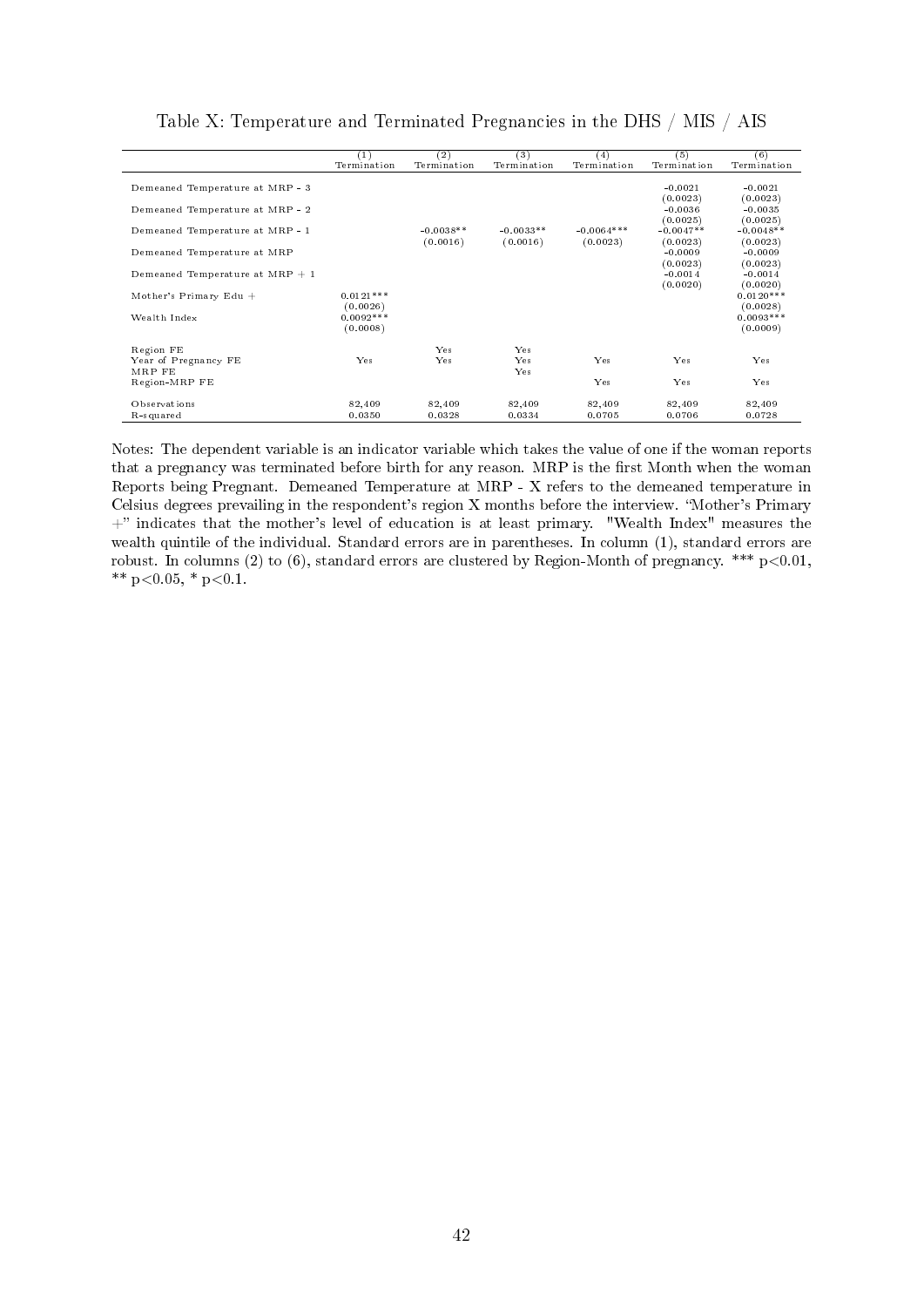|                                         | $\overline{(1)}$ | $\overline{(2)}$ | $\overline{(3)}$ | $\overline{(4)}$ | $\overline{(5)}$ | (6)                     |
|-----------------------------------------|------------------|------------------|------------------|------------------|------------------|-------------------------|
|                                         | Female           | Female           | Female           | Female           | Female           | Female                  |
|                                         |                  |                  |                  |                  |                  |                         |
| Temperature at Birth - 15               |                  |                  |                  |                  |                  | $-0.0013$               |
| Temperature at Birth - 14               |                  |                  |                  |                  |                  | (0.0015)<br>$-0.0005$   |
|                                         |                  |                  |                  |                  |                  | (0.0012)                |
| Temperature at Birth - 13               |                  |                  |                  |                  |                  | $0.0022*$               |
|                                         |                  |                  |                  |                  |                  | (0.0013)                |
| Temperature at Birth - 12               |                  |                  |                  |                  |                  | $-0.0012$               |
|                                         |                  |                  |                  |                  |                  | (0.0013)                |
| Temperature at Birth - 11               |                  |                  |                  |                  |                  | $-0.0003$               |
| Temperature at Birth - 10               |                  |                  |                  |                  |                  | (0.0014)<br>$-0.0020$   |
|                                         |                  |                  |                  |                  |                  | (0.0015)                |
| Temperature at Birth - 9                | $-0.00115***$    | $-4.93e-05$      | 0.0005           | $0.0023**$       | $0.0023**$       | $0.0025**$              |
|                                         | (0.0001)         | (0.0010)         | (0.0010)         | (0.0011)         | (0.0011)         | (0.0012)                |
| Temperature at Birth - 8                |                  |                  |                  |                  |                  | 0.0011                  |
|                                         |                  |                  |                  |                  |                  | (0.0012)                |
| Temperature at Birth - 7                |                  |                  |                  |                  |                  | 0.0009                  |
|                                         |                  |                  |                  |                  |                  | (0.0012)<br>$-0.0029**$ |
| Temperature at Birth - 6                |                  |                  |                  |                  |                  | (0.0013)                |
| Temperature at Birth - 5                |                  |                  |                  |                  |                  | $-0.0001$               |
|                                         |                  |                  |                  |                  |                  | (0.0014)                |
| Temperature at Birth - 4                |                  |                  |                  |                  |                  | 0.0006                  |
|                                         |                  |                  |                  |                  |                  | (0.0013)                |
| Temperature at Birth - $3\,$            |                  |                  |                  |                  |                  | 0.0014                  |
| Temperature at Birth - 2                |                  |                  |                  |                  |                  | (0.0013)<br>$-0.0002$   |
|                                         |                  |                  |                  |                  |                  | (0.0012)                |
| Temperature at Birth - 1                |                  |                  |                  |                  |                  | $-0.0005$               |
|                                         |                  |                  |                  |                  |                  | (0.0011)                |
| Temperature at Birth                    |                  |                  |                  |                  |                  | $-0.0013$               |
|                                         |                  |                  |                  |                  |                  | (0.0012)                |
| Temperature at $\mathrm{Birth}\, +\, 1$ |                  |                  |                  |                  |                  | $0.0019*$               |
| Temperature at Birth $+2$               |                  |                  |                  |                  |                  | (0.0011)<br>0.0007      |
|                                         |                  |                  |                  |                  |                  | (0.0011)                |
| Temperature at Birth $+3$               |                  |                  |                  |                  |                  | 0.0009                  |
|                                         |                  |                  |                  |                  |                  | (0.0010)                |
| Precipitation at Birth - 9              |                  |                  |                  |                  | $-6.66e-06$      |                         |
|                                         |                  |                  |                  |                  | $(2.31e-0.5)$    |                         |
| Region FE<br>Year FE                    |                  | Yes<br>Yes       | Yes              |                  |                  |                         |
| Month FE                                |                  |                  | Yes<br>Yes       | Yes              | Yes              | Yes                     |
| Region-Month FE                         |                  |                  |                  | Yes              | Yes              | Yes                     |
|                                         |                  |                  |                  |                  |                  |                         |
| Observations                            | 839,645          | 839,645          | 839,645          | 839,645          | 839,645          | 839,645                 |
| R-squared                               | 0.000            | 0.000            | 0.001            | 0.007            | 0.007            | 0.007                   |

Table XI: Temperature and Gender in the Census - 2 and Under

Notes: The dependent variable is an indicator variable which takes a value of one if the individual is female. The sample is restricted to children who are less than two years old at the time of the interview. The variable "Temperature at Birth - X" refers to the temperature in Celsius degrees which prevails X months before birth. "Precipitation at Birth - 9" refers to the precipitation level nine months before birth measured in millimeters. All regressions cluster at the region-month level except for column (1), which reports robust standard errors. Standard errors are in parentheses. \*\*\* p<0.01, \*\* p<0.05, \*  $p < 0.1$ .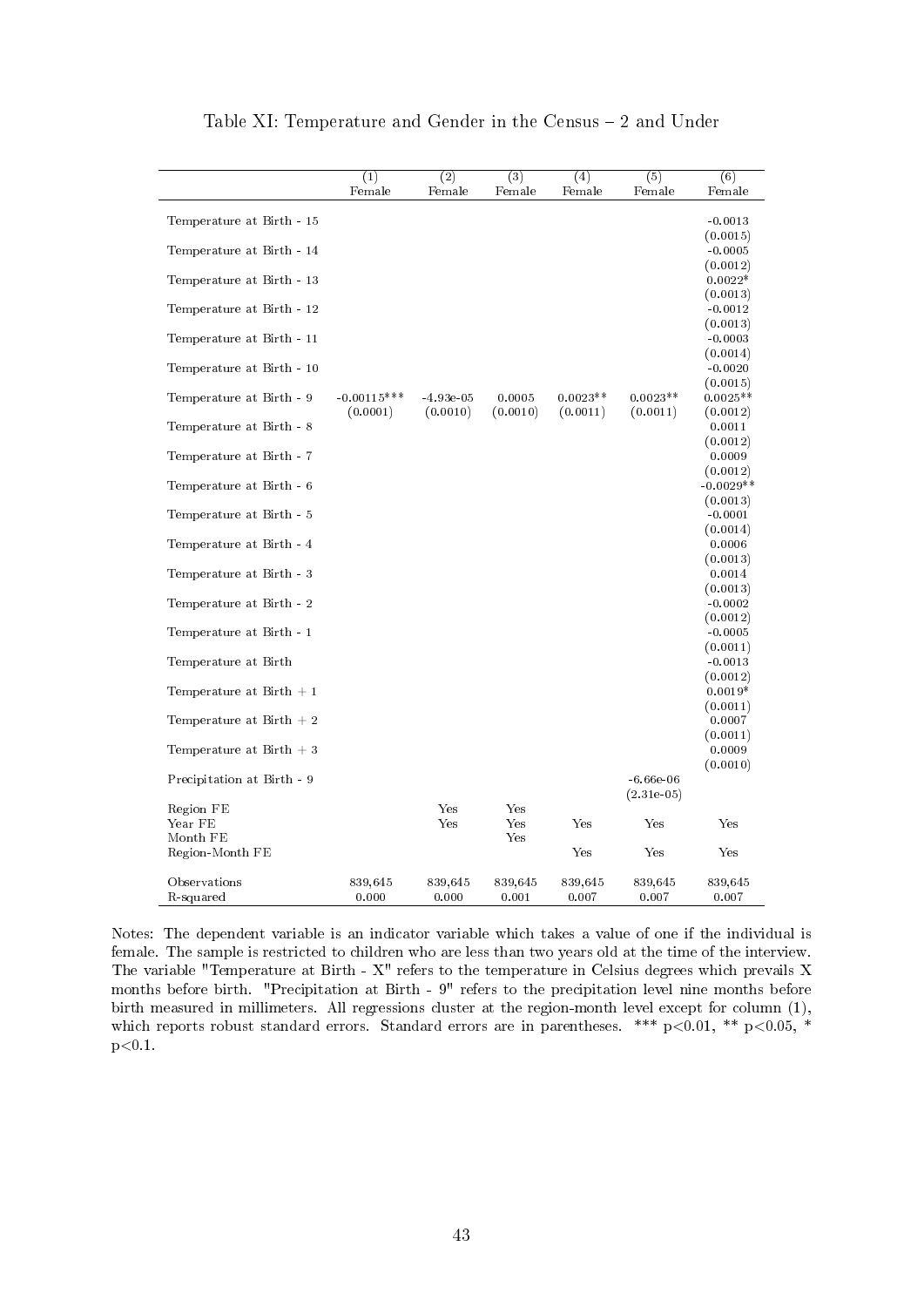|                             | (1)             | (2)          | (3)          | $\left( 4\right)$ |
|-----------------------------|-----------------|--------------|--------------|-------------------|
|                             | Years of        | Years of     | Literacy     | N <sub>0</sub>    |
|                             | Schooling       | Schooling    |              | Disability        |
|                             | (Attentionment) | (Direct)     |              |                   |
|                             |                 |              |              |                   |
| Temperature at Birth - 9    | $0.109***$      | $0.129***$   | $0.0108***$  | $0.0019***$       |
|                             | (0.0139)        | (0.0136)     | (0.0012)     | (0.0002)          |
| Female                      | $0.329*$        | $0.571***$   | 0.0142       | $0.0164***$       |
|                             | (0.199)         | (0.2030)     | (0.0239)     | (0.0018)          |
| Female * Temp. at Birth - 9 | $-0.0620***$    | $-0.0733***$ | $-0.0053***$ | $-0.0005$ ***     |
|                             | (0.0091)        | (0.0094)     | (0.0011)     | $(8.20e-05)$      |
|                             |                 |              |              |                   |
| Year of Birth FE            | Yes             | Yes          | Yes          | Yes               |
| Region-Month of Birth FE    | Yes             | Yes          | Yes          | Yes               |
| Observations                | 3,640,483       | 3,464,871    | 3,600,947    | 3,620,457         |
| R-squared                   | 0.241           | 0.244        | 0.166        | 0.013             |

Table XII: Temperature and Outcomes by Gender in the Census

See Tables 2-4 and A.2 for descriptions of the dependent variables. The variable "Temperature at Birth - 9" refers to the temperature in Celsius degrees which prevails 9 months before birth. All regressions cluster at the region-month level. Standard errors are in parentheses. \*\*\* p<0.01, \*\* p<0.05, \* p<0.1.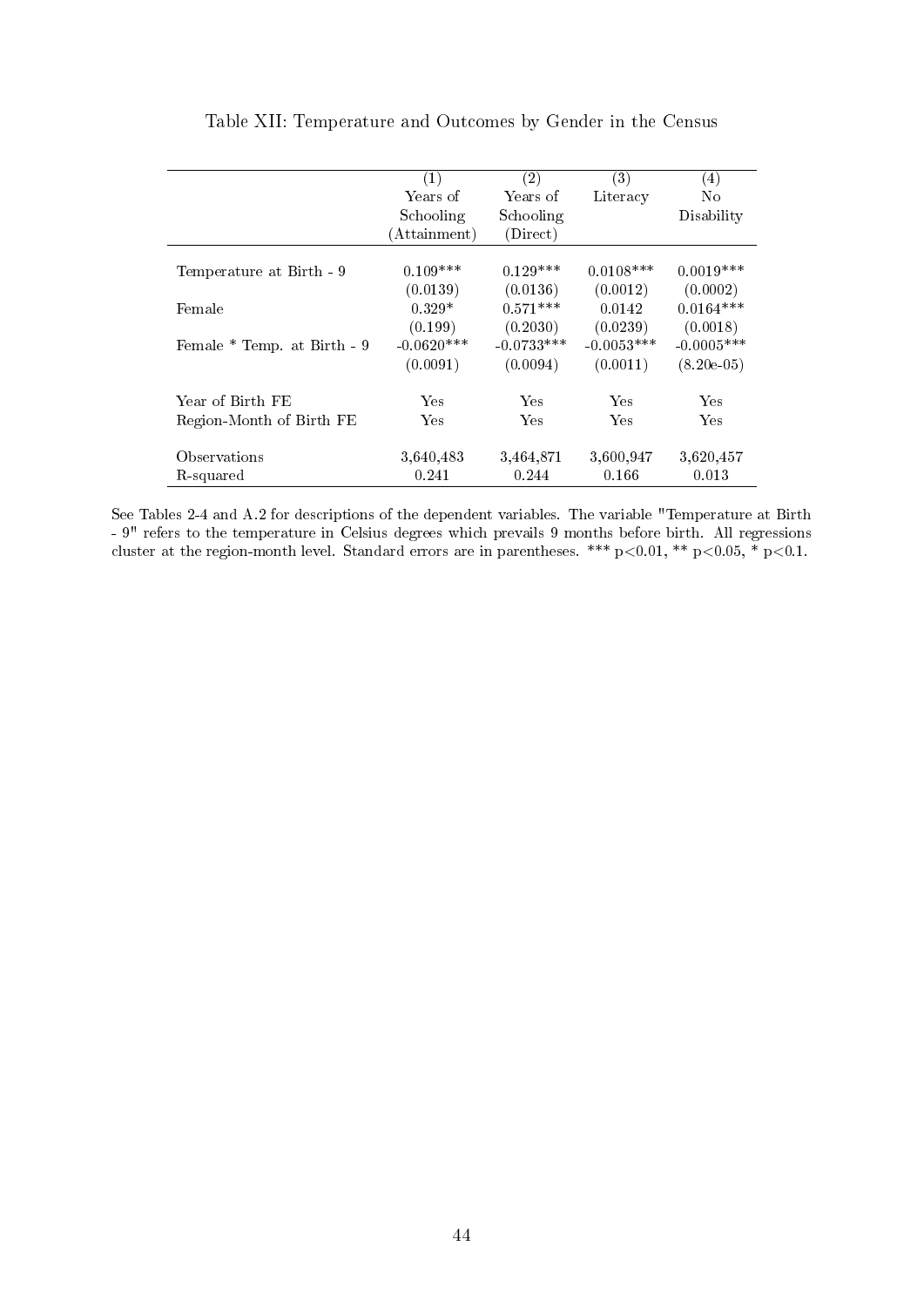## Appendix

| Country                   | Survey and Year                                    |
|---------------------------|----------------------------------------------------|
| Angola                    | $MIS/2006-07$ , $MIS/2011$                         |
| Benin                     | DHS/2001, DHS/2006                                 |
| Burkina Faso              | DHS/1998-99, DHS/2003                              |
| Burundi                   | DHS/2010                                           |
| Cameroon                  | DHS/2004                                           |
| Chad                      | DHS/2004                                           |
| Congo Democratic Republic | DHS/2007                                           |
| Côte d'Ivoire             | AIS/2005                                           |
| Ethiopia                  | DHS/2005, DHS/2011                                 |
| Ghana                     | DHS/1998-99, DHS/2003, DHS/2008                    |
| Guinea                    | DHS/1999, DHS/2005                                 |
| Kenya                     | $\mathrm{DHS}/2003,\, \mathrm{DHS}/2008\text{-}09$ |
| Lesotho                   | DHS/2004-05, DHS/2009-10                           |
| Liberia                   | DHS/2006-07, MIS/2008-09, MIS/2011                 |
| Madagascar                | DHS/2003-04, DHS/2008-09, MIS/2011                 |
| Malawi                    | DHS/2000, DHS/2004-05, MIS/2010                    |
| Mali                      | DHS/2001, DHS/2006                                 |
| Mozambique                | DHS/2003-04                                        |
| Namibia                   | DHS/2000, DHS/2006-07                              |
| Niger                     | DHS/2006                                           |
| Nigeria                   | DHS/1999, DHS/2003, DHS/2008, MIS/2010             |
| Rwanda                    | DHS/2000, DHS/2005, DHS-Interim/2007-08,           |
|                           | DHS-Special/2010                                   |
| Senegal                   | DHS/2005, MIS/2006, MIS/2008-09, DHS/2010-11       |
| Sierra Leone              | DHS/2008                                           |
| Swaziland                 | DHS/2006-07                                        |
| Tanzania                  | DHS/1999, DHS/2004-05, AIS/2007-08, DHS/2009-10    |
| Uganda                    | DHS/2000-01, DHS/2006, MIS/2009-10                 |
| Zambia                    | DHS/2001-02, DHS/2007                              |
| Zimbabwe                  | DHS/1999, DHS/2005-06, DHS/2010-11                 |

Table A.1: List of Surveys in the DHS / MIS / AIS